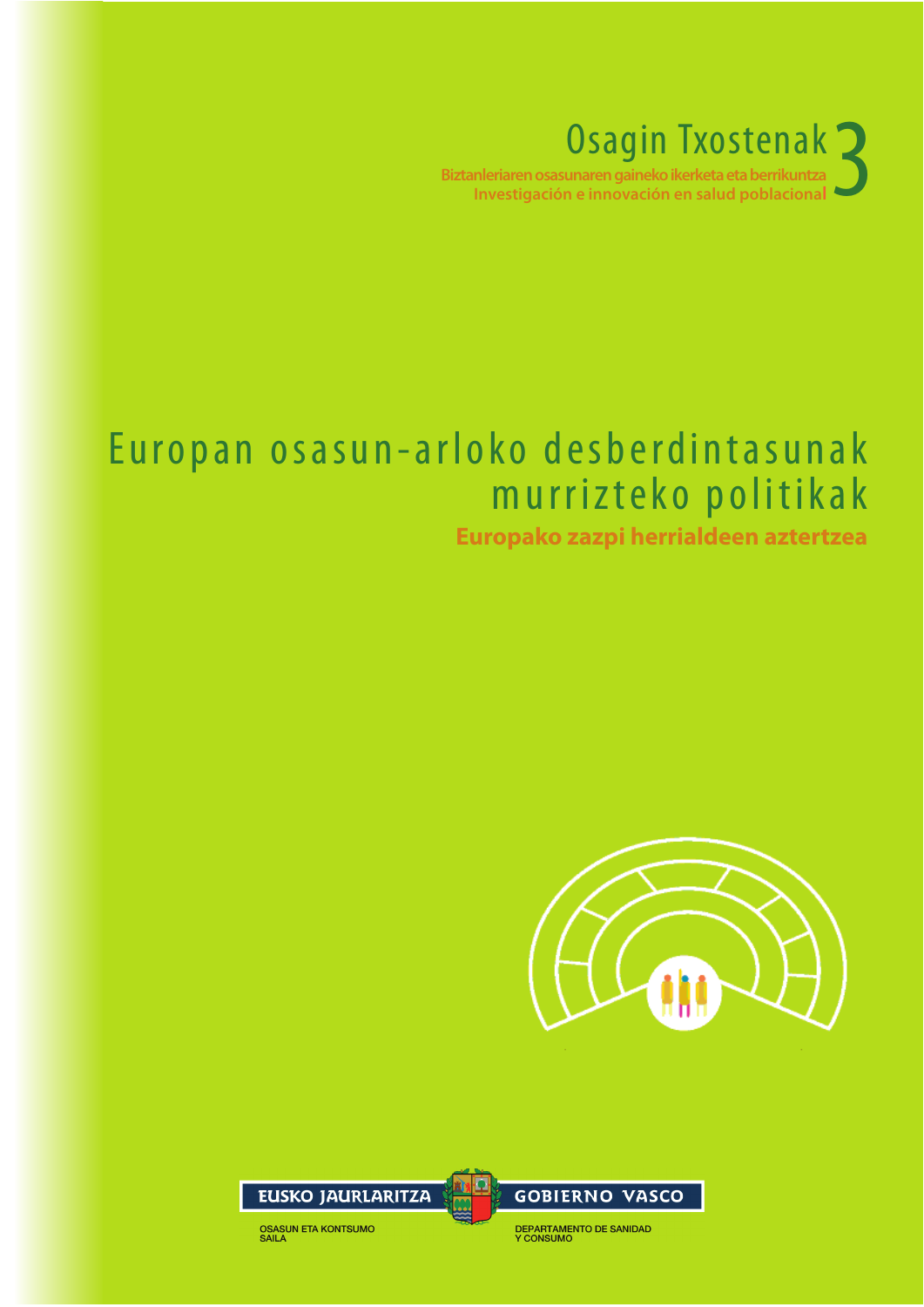Iradokitako aipua: Esnaola, S., Bacigalupe, A., Sanz, E., Martín, U., Aldasoro, E. Europan osasun-arloko desberdintasunak murrizteko politikak. Osagin Txostenak 2012-3. Vitoria-Gasteiz: Osasun eta Kontsumo Saila; 2012.

Argitaraldia: 1.a 2012ko apirila

Euskal Autonomia Erkidegoko Administrazioa. Osasun eta Kontsumo Saila

Egileak: Santiago Esnaola Sukia1 Amaia Bacigalupe de la Hera1 Elvira Sanz Tolosana1 Unai Martín Roncero2 Elena Aldasoro Unamuno<sup>1</sup> Con aportaciones de la Comisión para reducir las Desigualdades en Salud en España.

<sup>1</sup> Osasun eta Kontsumo Saila. Eusko Jaurlaritza

<sup>2</sup> Euskal Herriko Unibertsitatea.

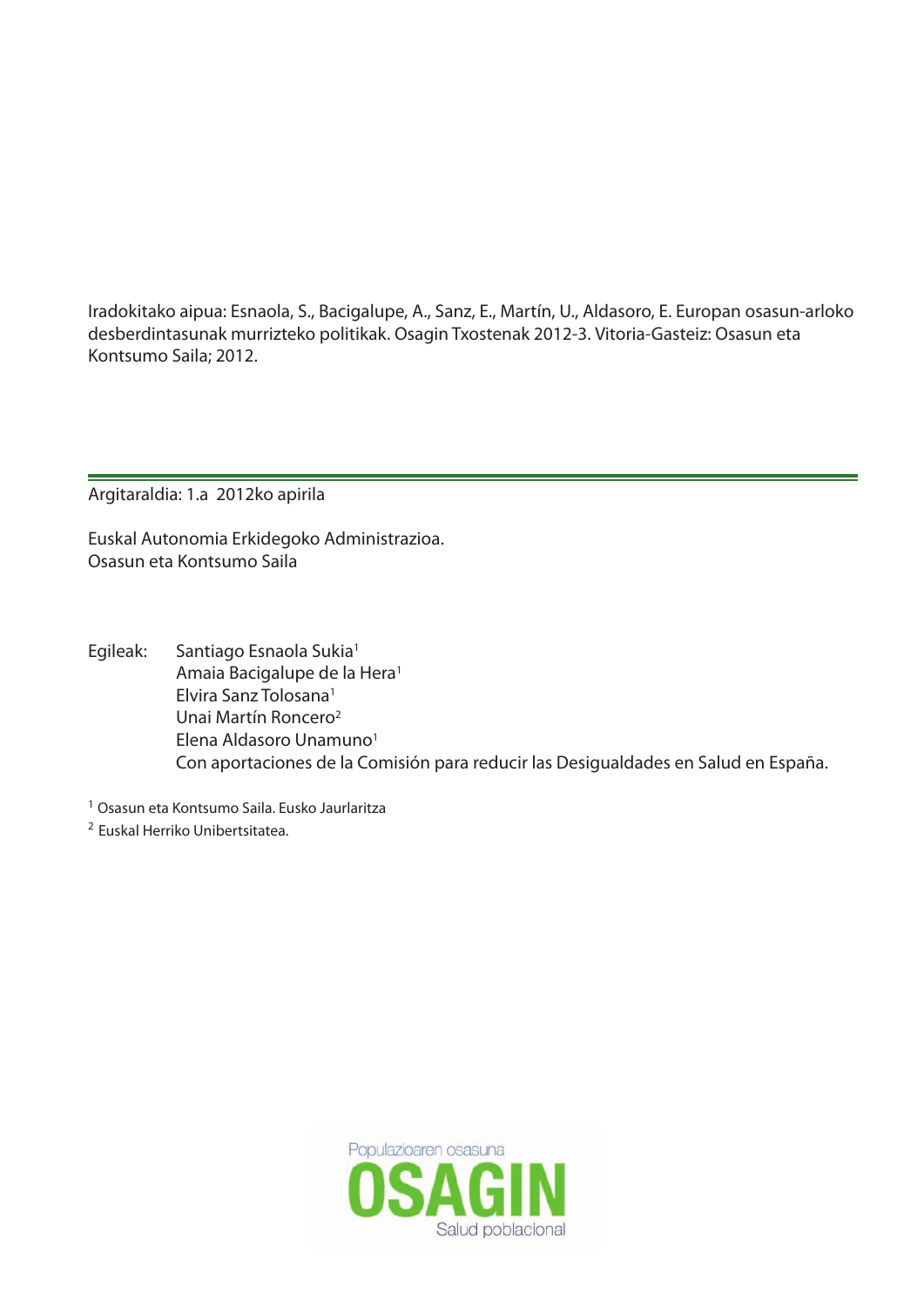## Aurkibidea

|               | <b>LABURPENA</b>    |                                                                                                                                       | 3              |
|---------------|---------------------|---------------------------------------------------------------------------------------------------------------------------------------|----------------|
| 1.            | Sarrera             |                                                                                                                                       | $\overline{7}$ |
| 2.            | Metodologia         |                                                                                                                                       | 7              |
| 3.            | Emaitzak            |                                                                                                                                       | 8              |
|               |                     | Aztertutako herrialdeen ezaugarri orokorrak                                                                                           | 8              |
|               |                     | Osasun-arloko desberdintasunak murrizteko politiken aurrekariak                                                                       | 8              |
|               |                     | Politiken ezaugarri orokorrak. Xedeak eta helburuak                                                                                   | 13             |
|               |                     | Osasun-arloko desberdintasunak murrizteko ekintzak                                                                                    | 14             |
|               |                     | Genero-ikuspegia                                                                                                                      | 16             |
|               |                     | Etniari edo jatorrizko herrialdeari loturiko desberdintasunak                                                                         | 16             |
|               |                     | Osasun-arretaren eginkizuna                                                                                                           | 17             |
|               |                     | Sektore anitzeko ikuspegia                                                                                                            | 18             |
|               |                     | Eragile parte-hartzaileak, eta politikak abiaraztea                                                                                   | 19             |
|               |                     | Monitorizazioa eta ikerketa                                                                                                           | 20             |
| 4.            |                     | Ondoriak. Ikasi beharreko irakaspenak                                                                                                 | 21             |
|               | <b>BIBLIOGRAFIA</b> |                                                                                                                                       | 24             |
| <b>TAULAK</b> |                     |                                                                                                                                       |                |
|               |                     | 1. taula. Populazioa eta adierazle soziodemografikoak.                                                                                | 27             |
|               |                     | 2. taula. Osasun-arloko desberdintasunak murrizteko politiken ezaugarri<br>orokorrak                                                  | 28             |
|               |                     | 3. taula. Osasun-arloko desberdintasunak murrizteko jarduerak, osasuna<br>baldintzatzen duten faktoreen arabera sailkatuak            | 29             |
|               |                     | 4. taula. Osasun-arloko desberdintasunak murrizteko jarduerak, osasun-arazoen,<br>esparruen eta berariazko taldeen arabera sailkatuak | 30             |
|               | 5. taula.           | Osasun-arloko desberdintasunak murrizteko osasun-arretako zerbitzuen<br>jarduerak                                                     | 31             |
|               | ERANSKINA.          |                                                                                                                                       |                |
|               |                     | Osasun-arloko desberdintasunak murrizteko jarduerak europako bost herrialdetan                                                        | 32             |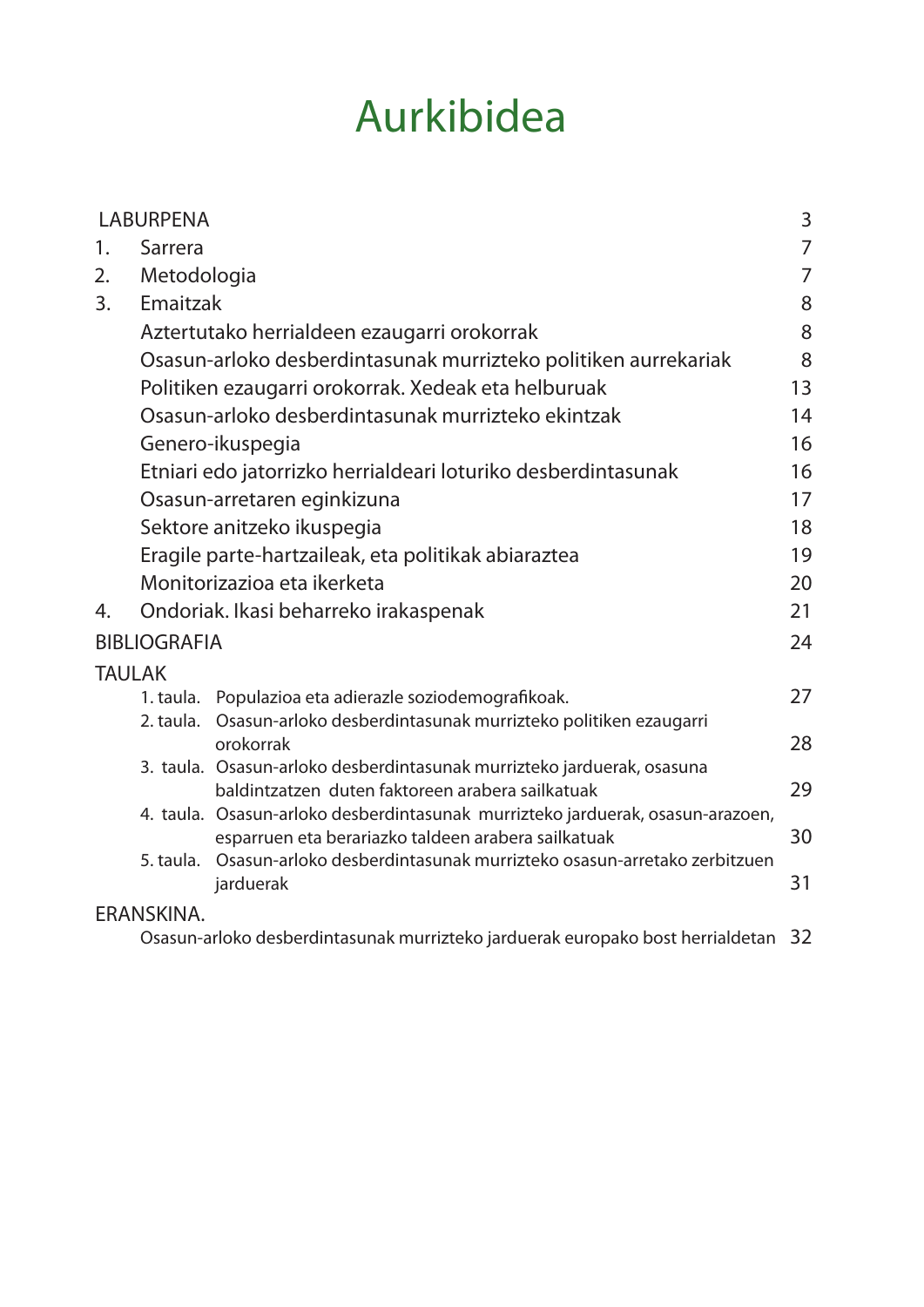EUROPAN OSASUN-ARLOKO DESBERDINTASUNAK MURRIZTEKO POLITIKAK.

# LABURPENA

### **S**arrera

Espainian osasun-arloko desberdintasunak murrizteko politikak egiteko orduan, lagungarri izan daiteke Europako herrialdeetako esperientzia ezagutzea. Osasun-arloko desberdintasun sozialak murrizteko politiken praktikarik hoberenak erakusteko helburuarekin aztertu zen Europako herrialdeetako esperientzia.

## **M**etodoak

2008. urtean osasun-arloko desberdintasun sozialak murrizteko politika integralak abiaraziak, planifikatuak edo amaitu berriak zituzten herrialdeak (Finlandia, Suedia, Norvegia, Ingalaterra eta Irlanda) edo esperientzia interesgarriak zituztenak (Danimarka eta Holanda) hautatu ziren. Modu sistematikoan berraztertu ziren gobernuen dokumentuak, webgune espezializatuak eta aurretiko azterketak. Honako alderdi hauek berraztertu ziren: herrialdearen ezaugarri orokorrak (ongizate-erregimena, tradizio politikoa, Gini indizea, giza garapenaren indizea, genero-ekitatearen indizea), aurrekari historikoak, arazoaren definizoa eta xedeak, esku-hartzeen helburua, estalduraren eta sarrera-puntuen araberako eskuhartzeen sailkapena, desberdintasun sozialen ardatzak eta sektore anitzeko ikuspegia.



**O<sub>SA</sub>** 

 $\stackrel{\textstyle\Omega}{\equiv}$ 

T<sub>XOSTEN</sub>

A K  $\overline{\mathsf{c}}$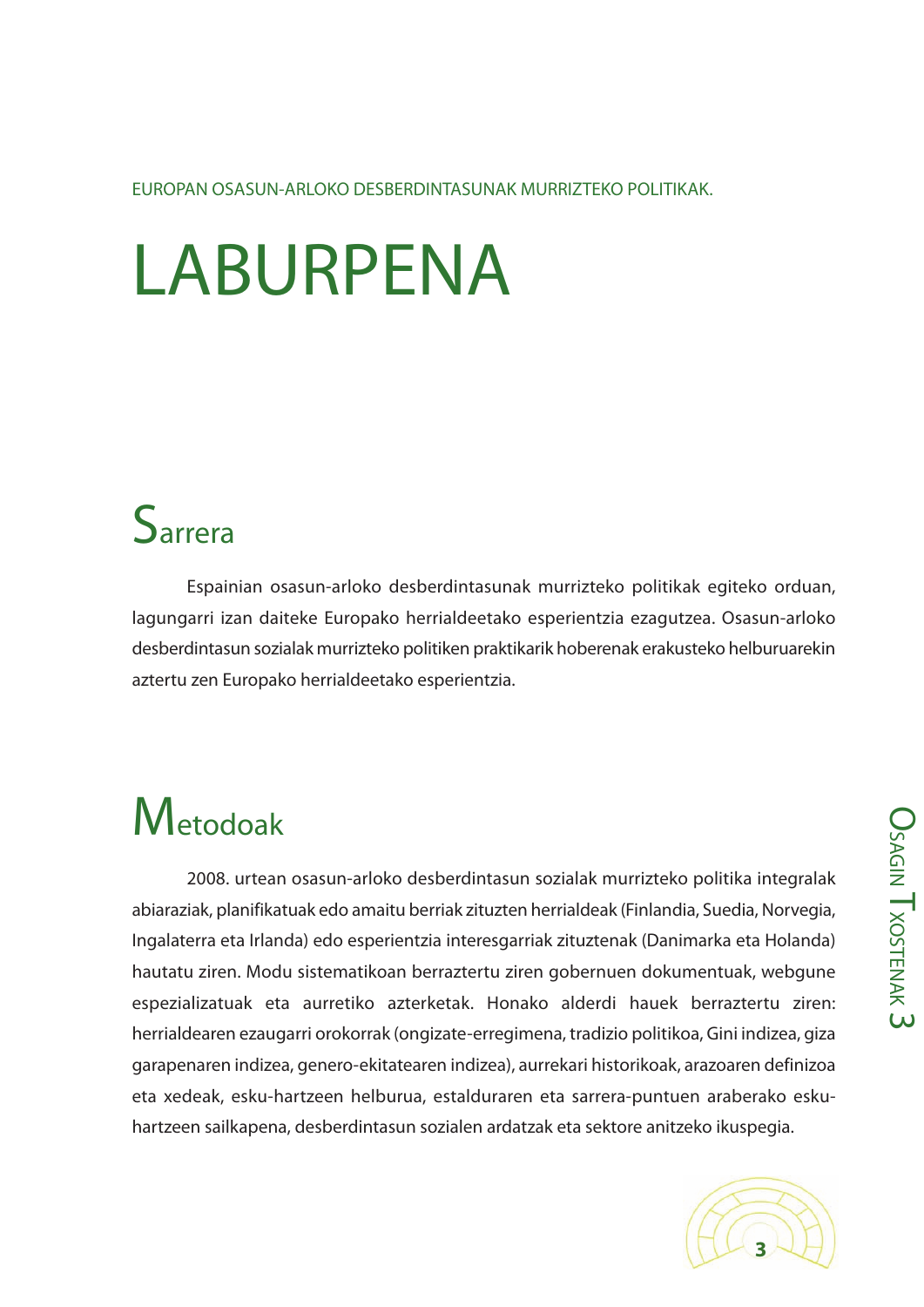## Emaitzak

Testuinguru eta adostasun politikoak baldintzatu izan du politika horien historia eta bilakaera. Finlandian, Suedian eta Norvegian politika unibertsaletara jo da, osasun-arloko gradiente soziala murrizteko helburuarekin. Politika horietan, osasuna baldintzatzen duten egiturazko faktoreei, bizi-kondizioei eta jokabideei loturiko ekintzak jasotzen dira. Aldiz, Ingalaterran eta Irlandan, gizarte-egoera ahuleko taldeei zuzendutako ikuspegi selektiboa lehenetsi zen, eta ekintzak bizi-kondizioetara eta jokabideetara mugatu ziren. Askotariko eragileek parte hartzen dute politika horietan, eta horri sektore anitzeko ikuspegia gehitu zaio, politika horiei hertsiki lotuta dagoena. Osasun-arretak ere eginkizun garrantzitsua du aztertutako politiketan; eskuragarritasun ekonomikoa hobetzeko (baterako ordainketa murriztea), baliabideak laguntza-beharren arabera esleitzeko, eta beharren araberako kalitateko laguntza lortzeko helburua izan dute osasun-arretako ekintzek. Desberdintasun sozialak definitzean dimentsio sozioekonomikoak duen nagusitasunaren ondorioz, generoa, etnia, adina edota jatorrizko herrialdea bigarren mailan geratu izan dira. Azkenik, politikak garatzeko eta ebaluatzeko, funtsezko baliabideak dira monitorizazioa eta ikerketa.

## Ondorioak

Europako testuinguruan, osasun-arloko desberdintasun sozialak murrizteko politikak gara daitezke, politika eta programa sektorialetan txertaturik. Politika unibertsalak egiteko ikuspegirantz jo da —osasunaren gradiente soziala biztanleria osoan murriztea da politika horien helburua—. Horretarako, ingurune politiko eta ekonomikoko egiturabaldintzatzaileetan eragiteko eta bizi-kondizioetan eta jokabideetan eragiteko ekintzak uztartzen dira.

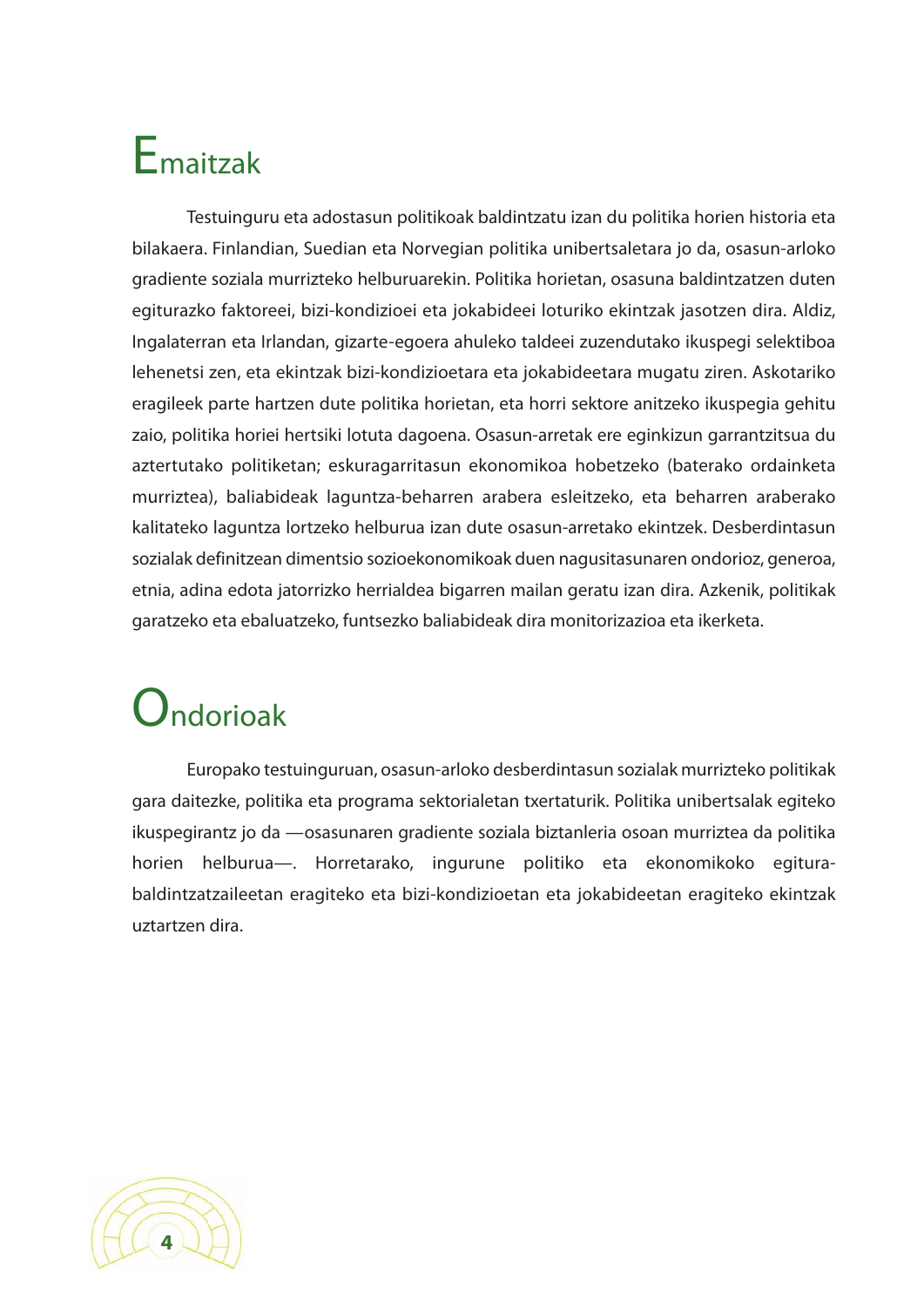POLICIES TO REDUCE INEQUALITIES IN HEALTH IN EUROPE

# ABSTRACT

### Introduction

The European experience may be of help in the formulation of policies to reduce inequalities in health in Spain. A survey was made of the experience of European countries in order to identify the best practices in policies to reduce social inequalities in health.

## **M**ethods

Countries which, in 2008, had ongoing, planned or recently-completed, integrated policies to reduce social inequalities in health (Finland, Sweden, Norway, England and Ireland) or with relevant experiences (Denmark and Holland), were studied. A systematic review was made of government documents, specialist websites and previous reviews. The review included the general characteristics of the country (welfare system, political tradition, Gini index, human development index, gender equality index), historical background, definition of the problem and targets, orientation of actions taken in this field, classification of actions in accordance with coverage and entry points, consideration of the different aspects of social inequality and the multisector perspective.

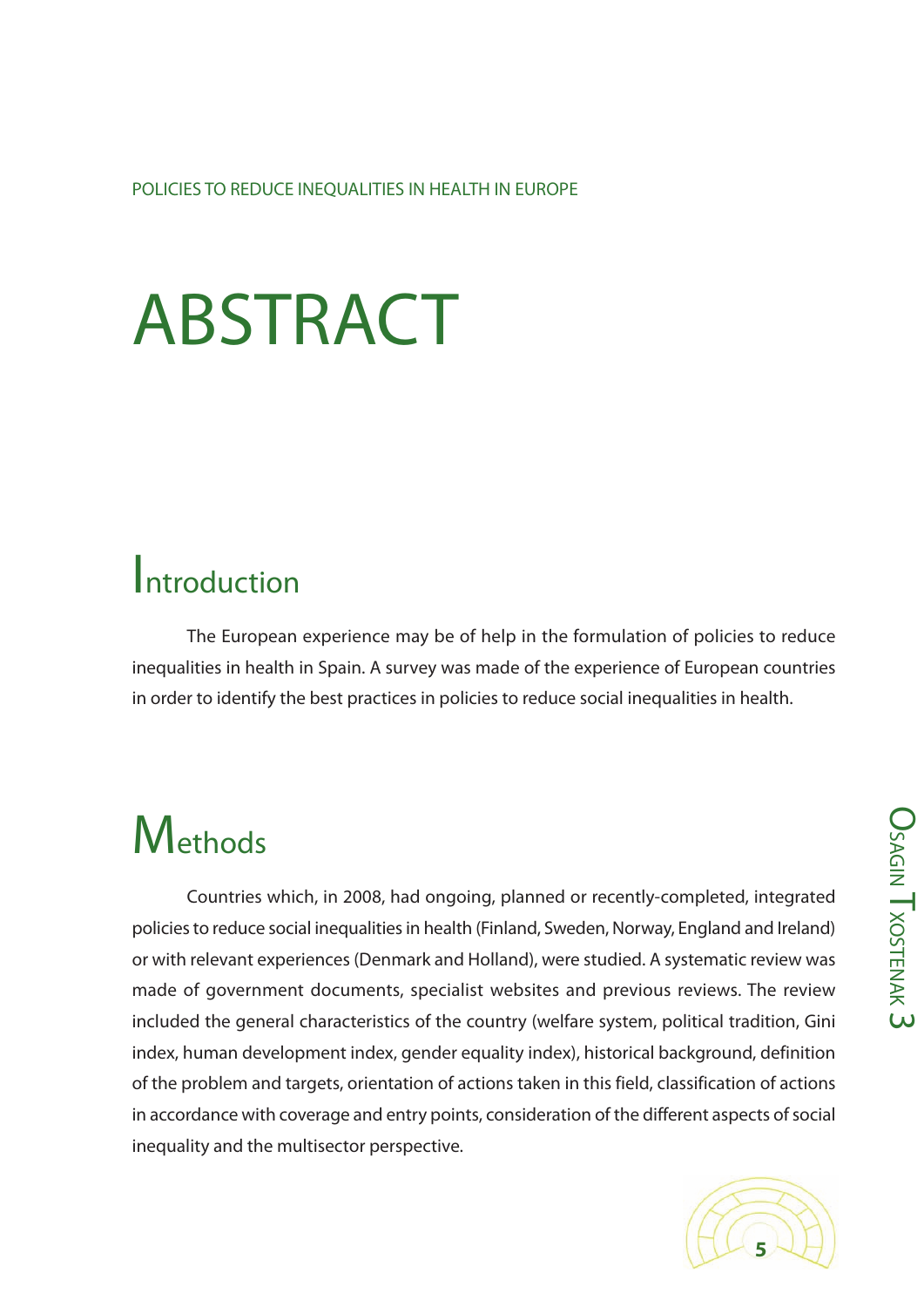## Results

Political context and consensus have determined the history and development of these policies. In Finland, Sweden and Norway, there has been a development towards universal policies that aim to reduce the social gradient in health, including actions that address the structural issues of health, living conditions and behaviours. On the contrary, England and Ireland have prioritised a selective approach to more disadvantaged groups, with actions limited to living conditions and behaviours. In addition to the large number of agents involved, these policies are characterised by their intrinsic, multisector perspective. Healthcare also plays a relevant role in the policies studied, with actions aimed at improving economic accessibility (reduction in copayment), assigning resources in accordance with the care required and securing a level of service and quality in keeping with requirements. The predominance of the socio-economic dimension in the definition of social inequalities has led to a situation whereby gender and ethnicity, age and country of origin were considered on a secondary plane. Finally, monitoring and research appear to be key instruments for the development and evaluation of policies.

## Conclusions

Within the European context, policies to reduce social inequalities in health can be developed through their integration within sector policies and programmes. There has been a development towards universal policies that focus on reducing the social gradient of health throughout the population and combine a number of actions relating to the structural aspects of the political and economic environment, living conditions and behaviours.

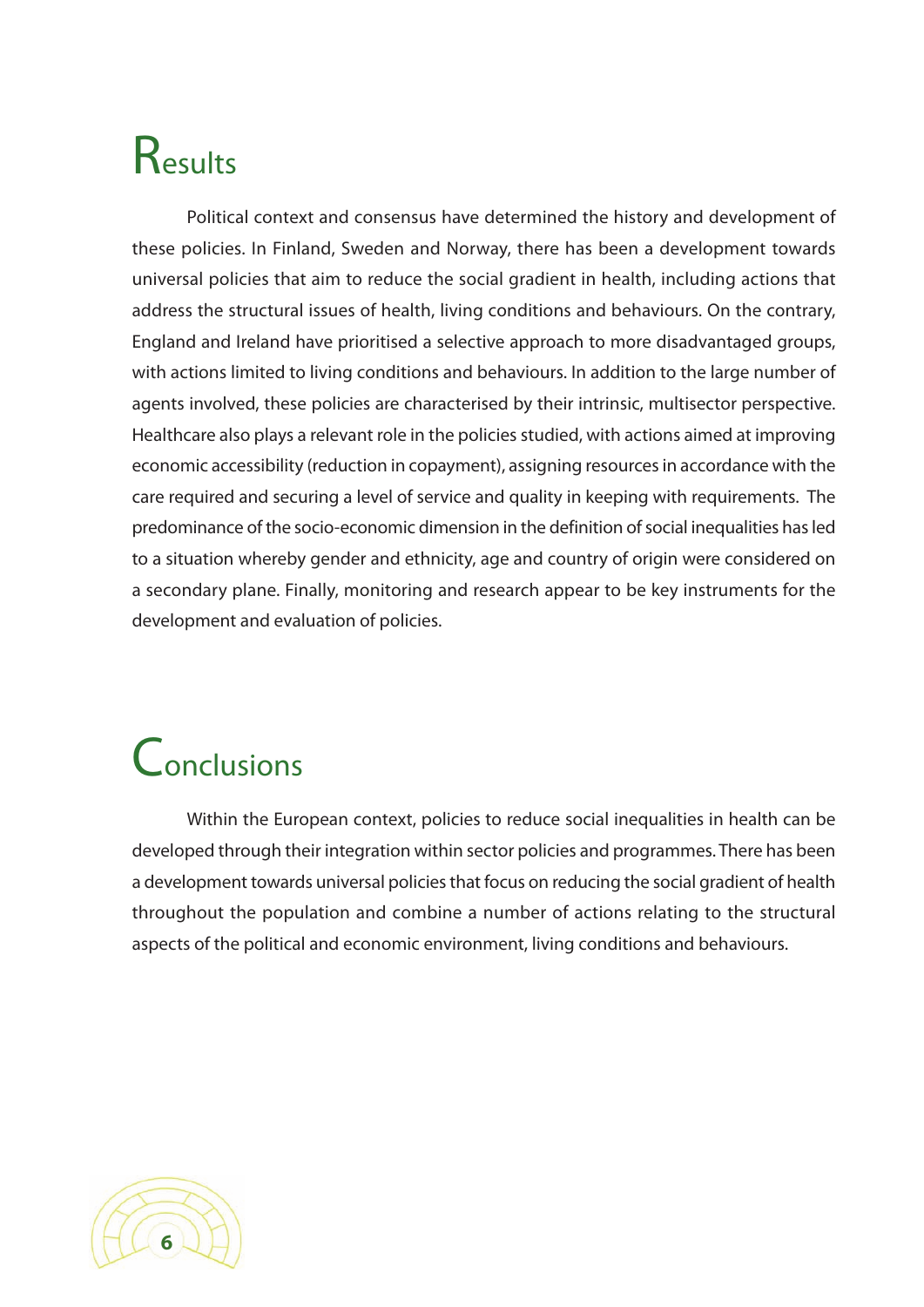# 1. Sarrrera

Aski frogatuta dagoenez, osasun-arloko desberdintasunak gizarte- eta osasun-politika egokien bitartez murriztu daitezke<sup>1</sup>. Horrez gainera, joan den mendeko azken hamarkadetan, zenbait herrialdetan osasun-arloko desberdintasunak murrizteko politikak garatzen hasi ziren<sup>2,3</sup>. Herrialde horien esperientzia oso lagungarria izan daiteke Espainian osasun-arloko desberdintasunak murrizteko politikak egiteko orduan: egindako saiakerei buruzko informazioa eman diezaguke, eta, orobat, haien bideragarritasunari eta behar bezala garatzeko funtsezko faktoreei buruzko informazioa. Kapitulu honen helburua da osasunarloko desberdintasunak murrizteko politiketan Europako herrialdeek izandako esperientziaren sintesi bat egitea, hartara praktikarik hoberenak erakusteko.

# 2. Metodologia

Europako herrialdeen tokiko osasun-politikak berrikusi ziren eta, lehenik eta behin, osasun-arloko desberdintasunak murrizteko xedeak zituzten azken 10 urteetako politikak hartu ziren. Praktikarik hoberenak erakusteko helburuarekin, lehen zerrenda hartatik abiatuta, osasun-arloko desberdintasunak murrizteko politika integralak zituzten herrialdeak hautatu ziren. Azkenik, herrialde hauek hautatu ziren: Finlandia<sup>4,5</sup>, Suedia<sup>6</sup>, Norvegia<sup>7</sup>, Ingalaterra<sup>8-12</sup> eta Irlanda<sup>13</sup>. Islandiak ere hautatzeko irizpideak betetzen zituen, baina islandieraz ez beste hizkuntza batean dokumentu xehaturik ez zegoenez, kanpoan utzi zen<sup>14</sup>. Danimarkak<sup>15,16</sup> eta Holandak17-19, nahiz eta desberdintasunak murrizteko estrategia integralik ez izan, esperientzia interesgarriak dituzte osasun-arloko desberdintasunen esparruan, eta haiek ere jaso dira dokumentuan. Azterketan, gobernuek argitaratutako dokumentu ofizialak berrikusi ziren, batez ere. Horretarako, estatuetako gobernuen web-orri instituzionalen eta webgune espezializatuen bilaketa sistematikoa egin zen<sup>20</sup>. Horrez gainera, Europako osasun-politikak berrikusteko azterketen dokumentuak ere aztertu ziren<sup>3,21,22</sup>.

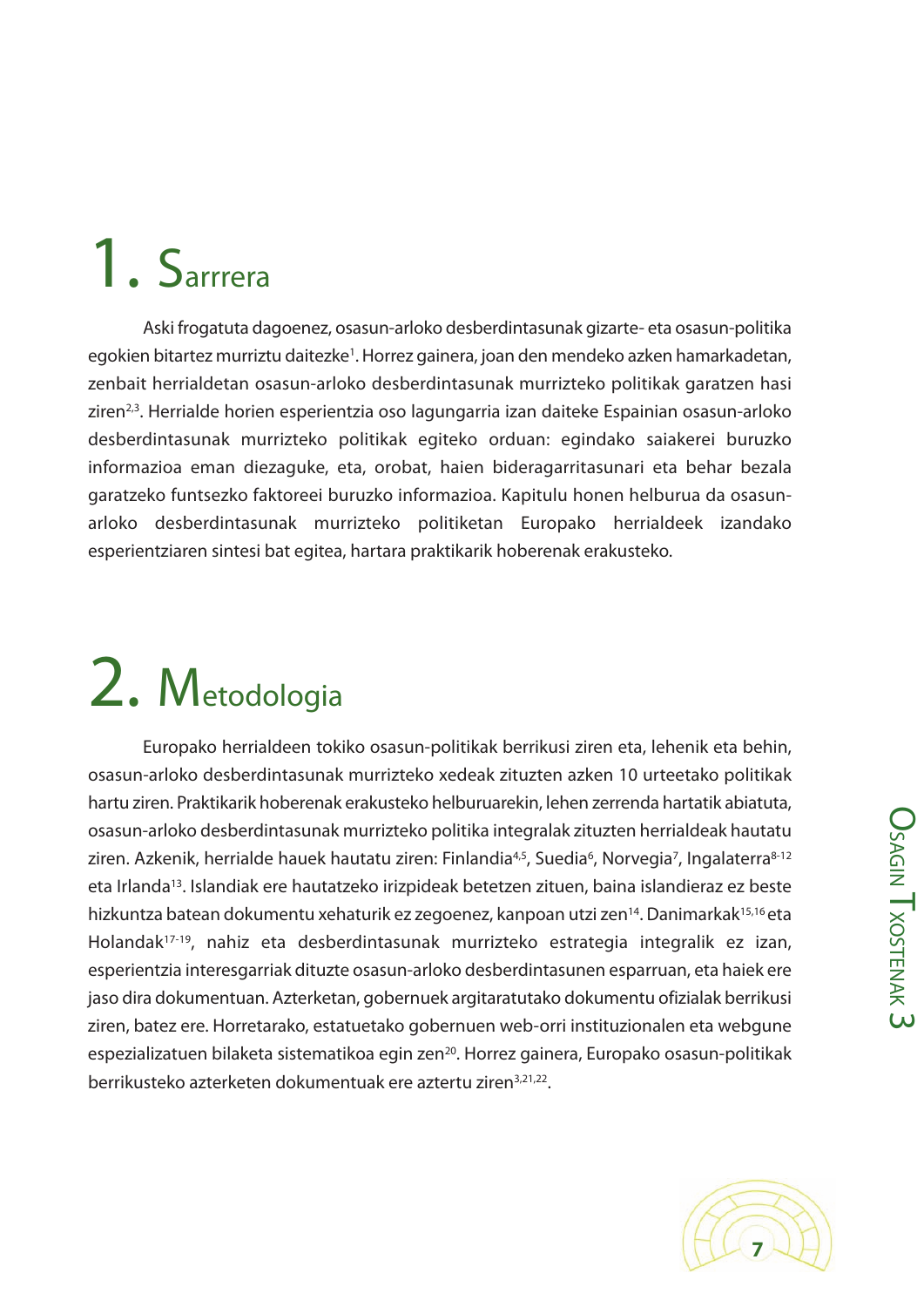# 3. Emaitzak

### Aztertutako herrialdeen ezaugarri orokorrak

Aztertutako herrialde guztiek ibilbide luzeko demokrazia parlamentarioak dituzte. Lau eskandinaviar herrialdeek izaera sozialdemokratako eta unibertsaleko ongizateerregimenak dituzte, batez ere zergen bidez finantzatuak, eta gastu publiko handia dute; Herbehereetan, ongizate-erregimena korporatibista da, eta Ingalaterran eta Irlandan, berriz, liberala<sup>23</sup>. Gini koefizientearen balioak ikusirik, diru-sarrerei dagokienez, eskandinaviar herrialdeek gainerakoek baino desberdintasun txikiagoak dituzte. Kontrako muturrean, Ingalaterra eta Irlanda daude; Herbehereak, berriz, tartean kokatzen dira (1. taula). Generoekitateari dagokionez, Suedia, Norvegia eta Finlandia munduko rankingeko lehenengo postuetan daude, eta gainerako herrialdeak lehenengo hamabosten artean kokatzen dira<sup>24</sup>. Azkenik, giza garapeneko indizearen rankingari dagokionez, posturik altuenean Norvegia dago, eta, azken postuan, Erresuma Batua, 21.ean, hain zuzen.

#### $\mathbf U$ sasun-arloko desberdintasunak murrizteko politikienaurrerakariak

Aurrekari historikoei eta testuinguru politikoei esker, hobeto uler daiteke osasunarloko desberdintasunak murrizteko politiken bilakaera. Garrantzi handiko gertaera bat OMEren "Guztientzako Osasuna 2000. urtean" (HFA 2000) deklarazioa izan zen (1977) 25. 1980an, deklarazio hura Europara egokitu zen, eta herrialdeen arteko, talde sozialen arteko eta herrialde bakoitzaren barruko osasun-arloko desberdintasunak murrizteko helburuak jaso zituen egokitzapen hark26. HFA 2000 deklarazioak eragin handia izan zuen Europako herrialdeetako politiketan, eskandinaviarretan bereziki. Azpimarragarria da, halaber, Black txostenak (1980) <sup>27</sup> nazioartean izan zuen eragina. Txosten hark agerian utzi zuen Erresuma Batuko osasun-arloko desberdintasunen garrantzi handia. Hala, 80ko hamarkadan eta, batik bat, 90eko hamarkadan, Europako zenbait herrialdetan osasun-arloko desberdintasunak murrizteko berariazko politikak egiten hasi ziren. Ondoren, aztertutako herrialdeetako politiken historia azalduko dugu, labur-labur.

Herrialde horien ibilbide historikoari dagokionez, puntu hauek nabarmentzekoak dira: 1) Osasun-arloko desberdintasunak murrizteko politikak garatu dituzten herrialdeek ibilbide

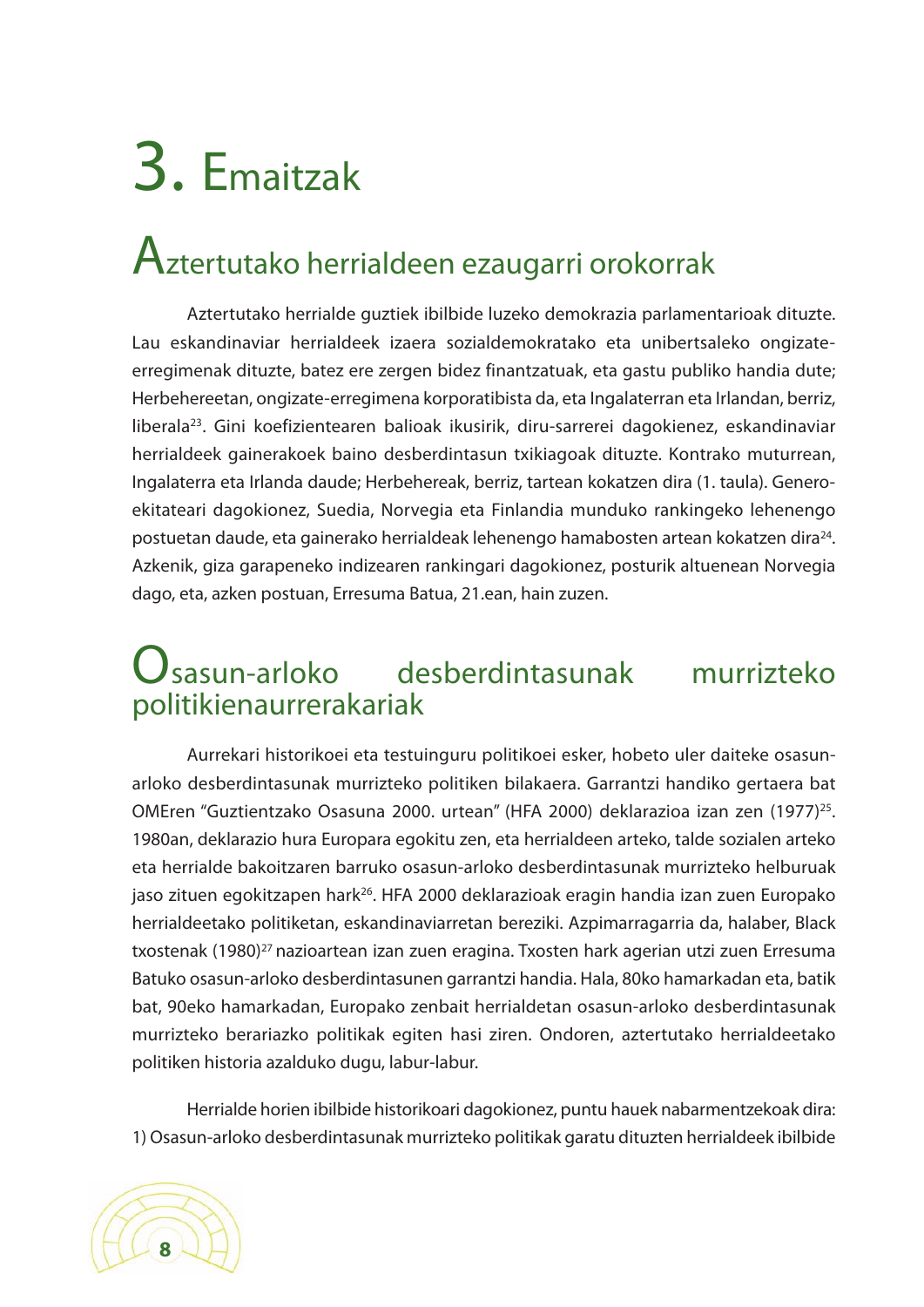luzea dute osasun publikoaren arloan eta, kasu askotan, osasun-arloko desberdintasunak aztertzen; 2) osasun-arloko desberdintasunak murrizteko politikak egiten ahalegintzeko ekimenak testuinguru politikoak baldintzatu izan ditu, eta, orobat, politika horien historiak eta bilakaera praktikoak; 3) azkenik, estrategia horiek legitimazio politikoko maila desberdinak dituzte. Mutur batean Suediako kasua dago, non parlamentuan onartu baitziren osasunpolitikak; tarteko beste kasu batzuetan, adibidez, Finlandian, gobernuaren ebazpenak izan ziren; eta konpromiso-maila apalagoa hartu zuenik ere bada, adibidez, Herbehereak, non gobernuaren memorandum batean jasotzen baitira osasun-politikak (jarduera-ildo orokor batzuk zehazten dira, batez ere).

#### Danimarka

Danimarkan, osasun-arloko desberdintasunak duela 150 urtetik dira aztergai, baina osasun-agintariek bizi-esperantzari eman izan diote lehentasuna, inguruko herrialdeetakoa baino txikiagoa baita; ondorioz, osasun-arloko desberdintasun sozialak ez ziren agenda politikoan sartu XX. mendeko 90eko hamarkada bukaerara arte<sup>28</sup>. 1999an, gobernu sozialdemokratak osasun-politikako lege bat<sup>15</sup> proposatu zuen. Lege hark osasun-arloko desberdintasunei buruzko xedeak eta osasuna baldintzatzen duten faktoreetarako helburuak ezartzen zituen, 1999-2008 denboraldirako. Hala, osasun-politika integral baten oinarriak ezarri ziren, sektore arteko ikuspegi sendo batekin, nahiz eta, ekitateari dagokionez, gradiente sozial osoarentzat beharrean, gizarte-egoera ahuleneko taldeentzat zen. Hala ere, ezer gutxi garatu zen plan hura, abiarazi eta bi urtera Parlamentuan gehiengoa aldatu eta gobernu berri bat osatu baitzen, liberala, hain zuzen. Gobernu berriak osasun-publikoko politika-programa berri bat atera zuen 2002-2010 denboraldirako:"Healthy throughout life". Programa horren helburu nagusietako bat osasun-arloko desberdintasunak murriztea da. Adierazleen artean desberdintasunaren ikuspuntua ere jasotzen duen arren, ez du haiek murrizteko ekintza zehatzik proposatzen. Horrez gainera, asko nabarmentzen ditu gizarte-egoera ahuleneko taldeak, eta gutxi erreparatzen dio gradiente sozial osoari. Ondorioz, osasun-arloko desberdintasunei aurre egiteko bitarteko diren gizarte- eta osasun-politika unibertsaletatik aldentzen da.

#### Finladia

Desberdintasun sozialaren ikuspuntua 1960tik dago sartua osasun-politikan, eta osasun-arreta eskuratzeko ahalbidea hobetzeko neurriak jasotzen ditu. 1986an,"Guztientzako Osasuna 2000. urtean"politika aplikatu zuen Finlandiak, nahiz eta haren ikuspegia murriztu zuen eta osasun-arreta eskuratzeko ahalbidea hobetzera eta talde zaurgarrien jokabidealdaketara mugatu zen. 1993an, programa hura berrikusi eta sakondu egin zen, eta ekitatea

**O<sub>SA</sub>** 

 $\stackrel{\textstyle\Omega}{\equiv}$ 

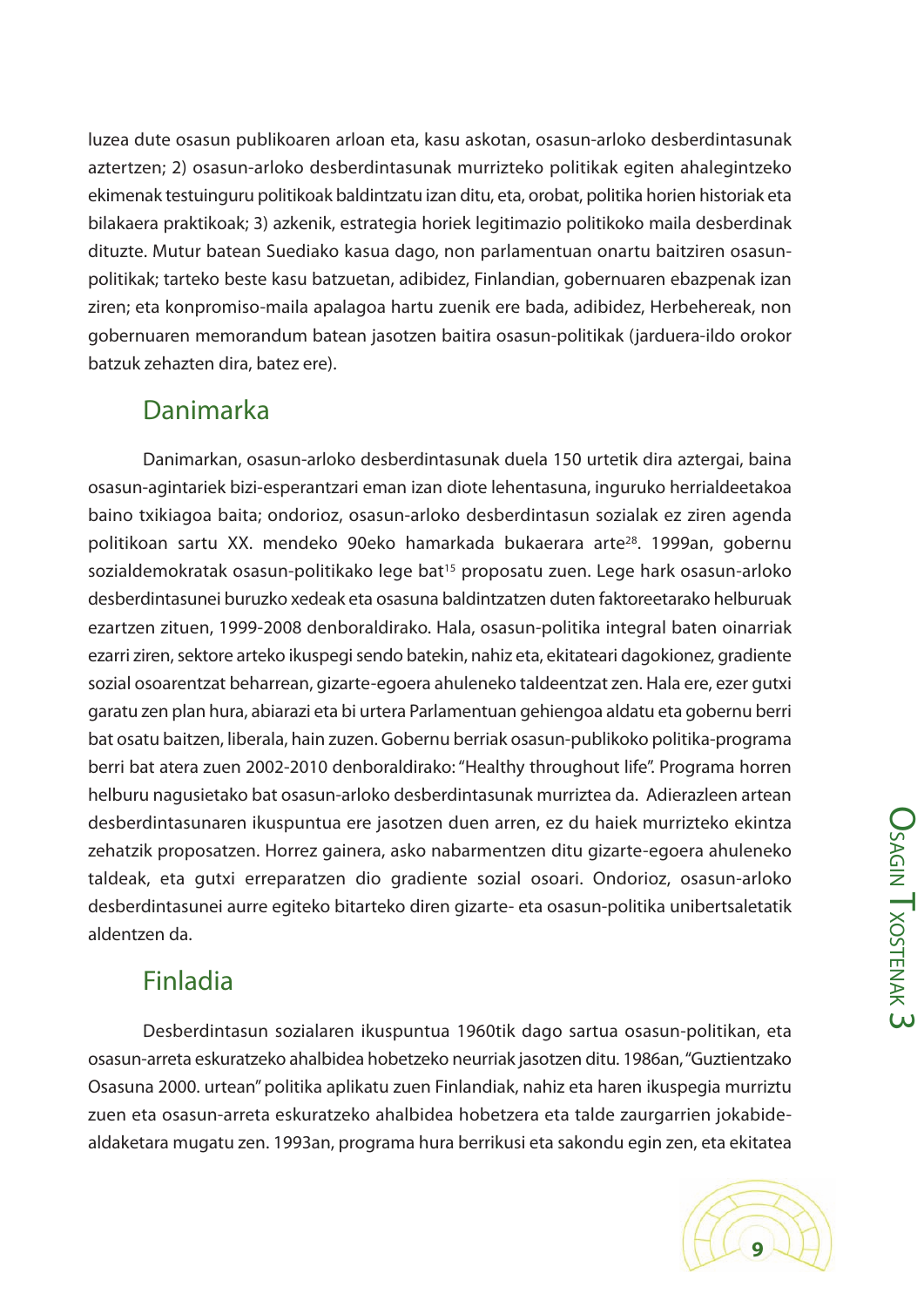sartu zen, 12 ekintza-ildotan. Hala ere, ez zen lortu osasun-arloko desberdintasunak murriztea. 2001ean, gobernu sozialdemokrata "Health 2015" nazio-programaren gidari izan zen. Biztanleriaren osasuna hobetzea eta osasun-arloko desberdintasunak murriztea dira programa horren helburuak, eta heriotza-tasaren desberdintasunak murrizteko helburu kuantitatibo bat ere gehitzen da. Haatik, biztanleriaren osasuna hobetu den arren, osasunarloko desberdintasun sozialak ez dira murriztu, eta, horrez gainera, areagotu egin dira. Hori dela eta, 2008an, osasun-arloko desberdintasunak murrizteko nazio-estrategia bat onartu zuen gobernuak<sup>5</sup>.

#### Norvegia

1984tik, OMEren "Guztientzako Osasuna 2000. urtean" estrategia onartu zen urtetik hain zuzen, osasun-arloko desberdintasunak badirela aintzatesten da Norvegian. 1987. urtean, Norvegiako gobernu sozialdemokratak liburu zuri bat egin zuen, eta osasuna politika publikoetan sartzearen beharra eta osasun-arretaren banaketan ekitatea sustatzearen beharra jasotzen zen liburu hartan. Duela gutxi arte, talde zaurgarrien eta gizarte-egoera ahuleko taldeen arazoak baino ez ziren osasun-arloko desberdintasunak, erantzukizun indibidualaren eta sozialaren arteko orekaren beharraren ikuspuntutik, eta biztanleriaren osasuna hobetzeko jokabideak lehenesten ziren<sup>29,30</sup>. 2004an, Osasun Ministerioak babestutako adituen batzorde batek osasun-arloko desberdintasunak murrizteko jardueraildoak landu zituen, osasunaren gradiente sozialaren ikuspuntutik. Dokumentu hura, "The challenge of the Gradient", osasun-arloko desberdintasunak murrizteko nazio-estrategia egiteko oinarria izan da. Nazio-estrategia 2006an argitaratu zen, eta izaera integrala eta sektore artekoa du.

#### Suedia

Europako herrialde gehienetan baino lehenago sartu zen Suediako osasun publikoaren agendan osasun-arloko desberdintasunen gaia. OMEren"Guztientzako Osasuna 2000. urtean" estrategia hartu, eta dokumentu batean jaso zuen Suediak: "On the Development of Health and Medical Care Services in Sweden". 1987an, osasun publikoaren lehenbiziko txostena argitaratu zen. Txosten hartan, modu esplizituagoan aipatzen ziren osasun-arloko desberdintasun sozialak, eta gogorarazten zen biztanleriak, oro har, osasunarloan hobera egin bazuen ere, talde jakin batzuek adierazle kaskarragoak zituztela. Emaitza haiek ikusirik, garapen ekonomiko eta sozial eta bizi-kondizio egokiak bermatzearen garrantzia azpimarratzen zuen lege-proposamen bat egin zuen gobernuak, biztanleriaren gehiengoak bizi-itxaropen iraunkorra eta osasuntsua izatea helburu zuena. Halaber, osasunarloko desberdintasunak murriztea osasun publikoko politikaren funtsezko helburu gisa jaso

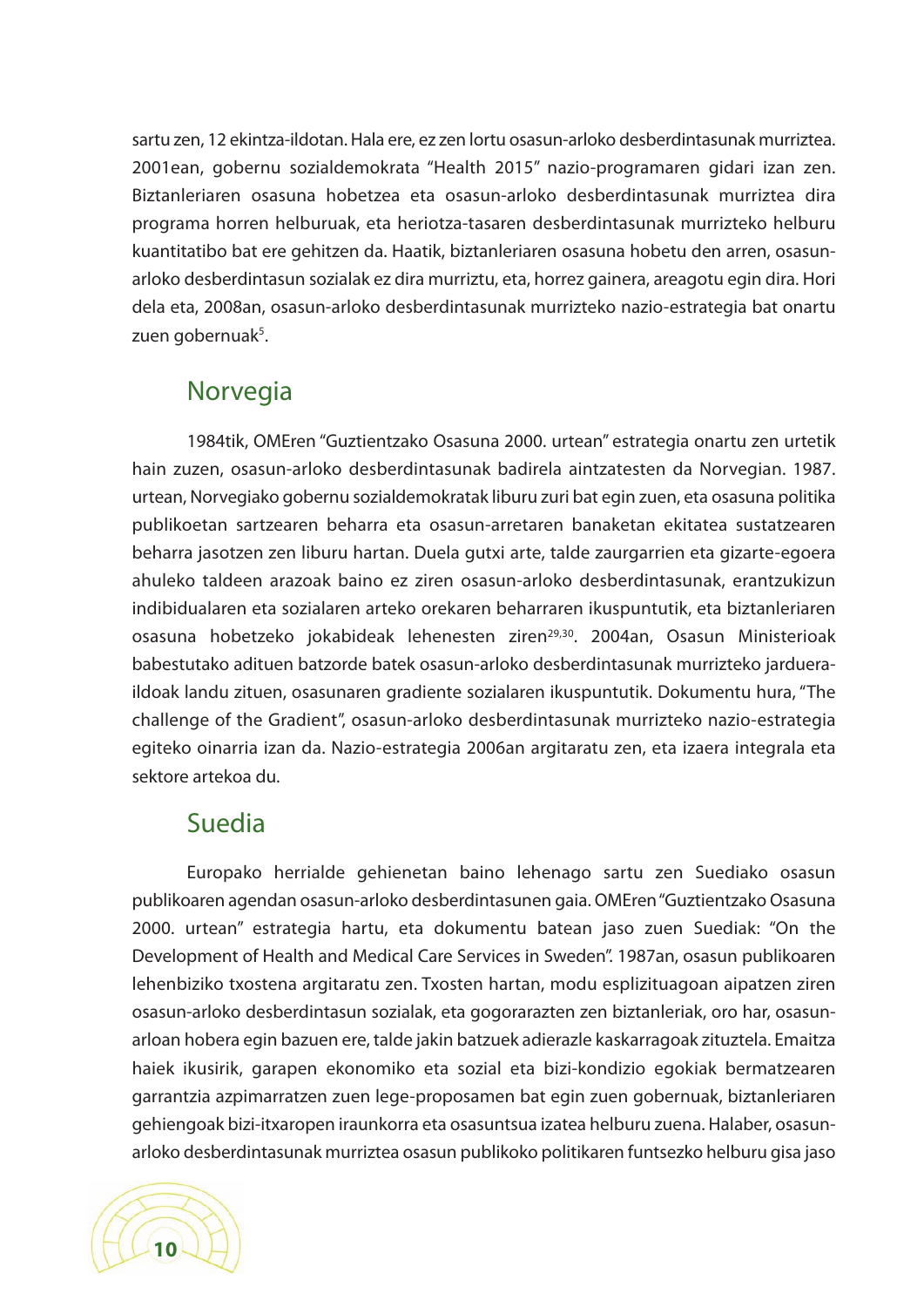zuen lege-proposamenak. 1994an, gobernu sozialdemokratak, "Invest in Health- Prioritise for health"izeneko dokumentua igorri zuen parlamentura; dokumentu horrek proposatzen zuen osasun publikoko nazio-batzorde bat osatzea, parlamentuaren babespean, Suediako osasun publikoaren aurrerapen eta garapenerako nazio-helburuak diseinatzeko helburuarekin. Batzordearen ondorioek arreta berezia eskaini zioten osasun-arloko ekitateari; nabarmendu zuten talde sozioekonomikoen eta beste talde sozial batzuen arteko osasunarloko desberdintasunak murrizten lagundu behar zutela proposatu beharreko helburuek eta estrategiek. Gomendioak "Health on equal terms-national public health objectives" dokumentuan jaso ziren, eta "The Public Health Objetive Bill" lege-proiektuan sartu ziren; proiektu hori 2003an onartu zen parlamentuan. Ondoren,"The new Swedish public health policy"izenarekin onartu zen Suediako osasun publikoko politikak ere jaso zituen gomendio haiek.

#### Herbehereak

Osasun-arloko desberdintasunak ez ziren sartu agenda politikoan 80ko hamarkadara arte. Arestian aipatutako Black txostenari esker eta Amsterdameko auzoen arteko osasunarloko desberdintasunei buruzko txosten bati esker, gai horrekiko interes handiagoa agertu zuten ikertzaileek eta politikariek. Une hartatik aurrera, osasun-arloko desberdintasunak murrizteko ikerketan oinarritutako ikuspegi bat aplikatzen hasi zen gobernua. 1989an, lehenbiziko ikerketa-programa abiarazi zen, eta haren helburua izan zen osasun-arloko desberdintasunen handitasuna eta jatorria eta, orobat, haiek baldintzatzen dituzten faktoreak ikertzea. 1995. urtean, beste ikerketa-programa bat abiarazi zen, desberdintasunak murrizteko estrategia modu sistematikoan garatzeko, eta hamabi esku-hartzeren ebaluazioari jarri zitzaion arreta. Bigarren programa haren emaitzetatik abiatuta, kontsultarako batzorde bat eratu zen eta emaitzetan oinarritutako gomendioak eman zituen batzorde hark. Kontsultarako batzordeak estrategia inklusibo eta integratu bat garatu zuen, 2010. urterako % 25 murrizteko osasun-arloko desberdintasunak.2001ean gomendio gehienak onartu zituen gobernuak, baina 2002an aldaketa izan zen, eta zentro-eskuinerantz jotzearekin batera, bazterrean utzi zen helburu hura lortzeko bitartekoak garatzea eta esku-hartzeak planifikatzea. Hala eta guztiz ere, gobernuak tokiko esparruari emandako garrantziaren ondorioz, osasuna hiri-politiketan sartu zen eta esparru horretan osasun-arloko desberdintasunak murrizteko politika integratuei buruzko esperientziak garatu ziren. Aurrerago, 2004an, Osasun Ministerioaren "Living longer in good health" liburu berdeak osasun-arloko desberdintasunak murrizteko xedeei eutsi zien, eta, era berean, garrantzi handia eman zion jokabideen eta osasunaren arloan gizabanakoak duen erantzukizunari. 2006an, politika sozial guztietan gizabanakoaren erantzukizuna azpimarratzeko joera hori indartu egin zen: osasuneko aseguru-sistema mistoa kendu (funts publikoekin biztanleriaren bi hereni erantzuten zion), eta aseguru-sistema guztiz pribatua ezarri zen.

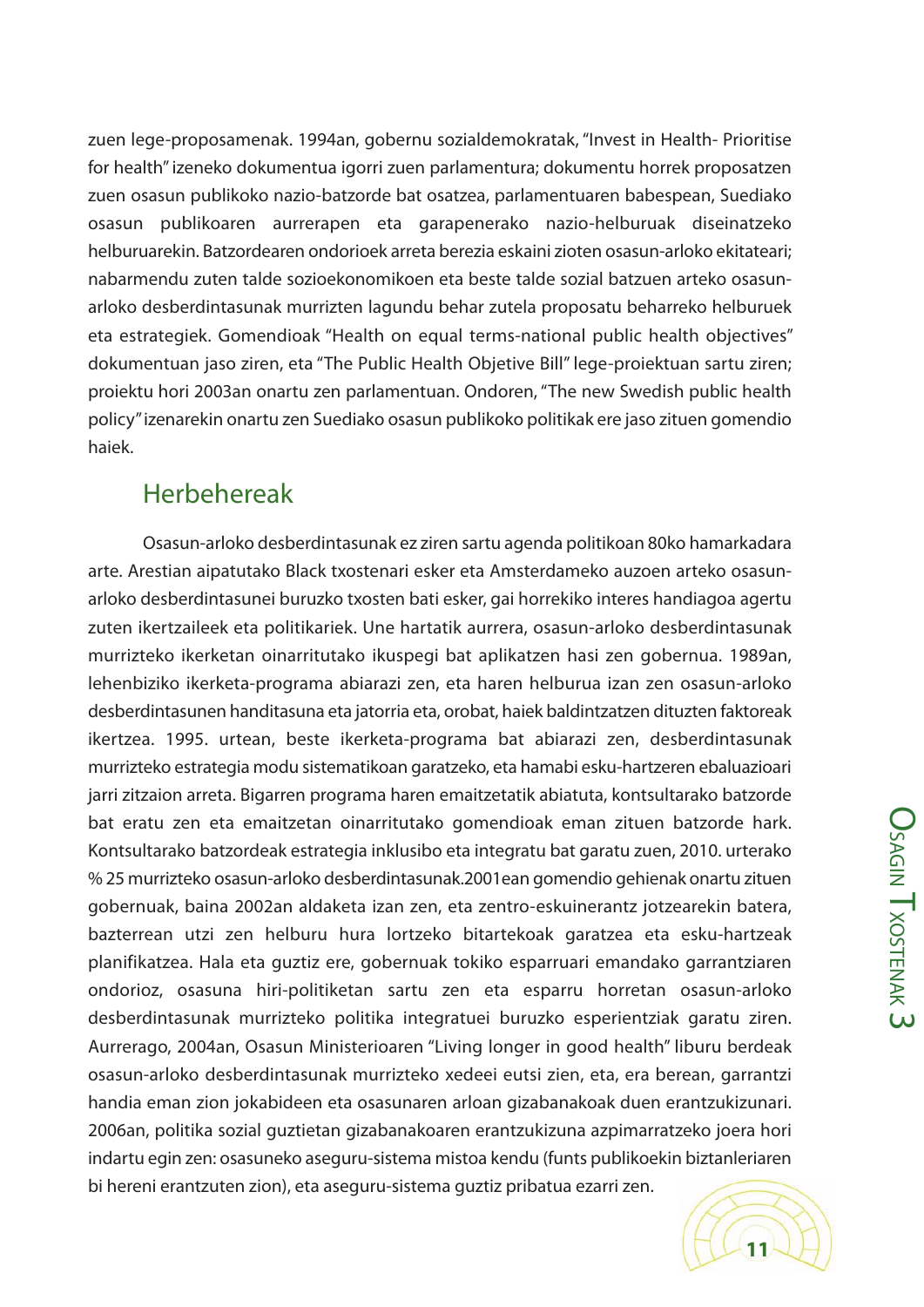#### Ingalaterra

Osasun-arloko desberdintasun sozialei buruzko ikerketek ibilbide luzea dute Erresuma Batuan. 1977an, gobernu laborista batek Black txostena egiteko agindua eman zuen, eta 1980. urtean argitaratu zen, alderdi kontserbadorea gobernura iristearekin bat. Hala ere, 1997. urtean alderdi laboristak boterea hartu zuen arte itxaron behar izan zen osasun-arloko desberdintasunei erantzuteko konpromiso politikoa har zedin. Urte hartan bertan, adituen batzorde bat sortu zuen gobernuak. Batzorde hark "The Independent Inquiry into Inequalities in Health Report"txostena egin zuen, Acheson txostena izenez ere ezagutzen dena. Txosten hura nazioarteko erreferentzia bihurtu zen desberdintasunei buruzko ebidentziak berrikusteko arloan, eta 1999an Ingalaterrako gobernuak egindako "Saving Lives" liburu zuriaren<sup>8</sup> oinarri izan zen; liburu zuri horrek osasun-arloko desberdintasunak murrizteko nazio-mailako ekintza-plan bat ezartzen zuen. 2001ean, haurren heriotza-tasaren desberdintasunak eta bizi-itxaropenaren desberdintasunak murrizteko helburuak ezarri ziren, eta, ondoren, gobernuko sailen gastua hobeto bideratzeko berrikuste bat egin zuen Altxorraren Ministerioak, osasun-arloko desberdintasunak murrizte aldera. Berrikuste hartan oinarrituz, ekintza-programa bat egin zen, eta osasun-arlokoak ez diren 12 sailen konpromisoa jaso zen bertan. 2004an, osasunaren sustapenari buruzko "Choosing health – making healthy choices easier"liburu zuriak ere jaso zituen osasun-arloko desberdintasunak murrizteko zenbait ekintza; haatik, garrantzi handia ematen zien bizitzeko moduei, eta txikiagoa, berriz, egitura-faktoreei.

#### Irlanda

Azken hamarkadan, hazkunde ekonomiko handia izan du Irlandak. Hala eta guztiz ere, bizi-kondizioen eta bizi-itxaropenaren hobekuntza ez da zuzen banatu biztanlerian. 2001ean argitaratutako txosten batek erakusten zuenez, desberdintasun sozioekonomiko handiak zeuden heriotza-tasan, eta Europako Batasuneko gainerako herrialdeek baino osasun-adierazle txarragoak zituen Irlandak. Osasun-arloko desberdintasunak murrizteko benetako konpromisoak hartzeko, eragin handia izan dute, aipatutako dokumentuaz gainera, OMEren "Guztientzako Osasuna 2000. urtean" deklarazioak, Acheson txostenak, gizarte zibileko beste txosten batzuek eta"The Report of the Chief Medical Officer"txostenak (1999). Osasunaren eta pobreziaren arteko erlazioa klase politikoaren gehiengoak onartu du. Zentzu horretan, "The Report of the Working Group on the Nacional Anti-poverty Strategy and Health"txostenak (2001) desberdintasun horiei heltzeko bidea proposatu zuen, eta 2007rako haiek murrizteko helburu batzuk ezarri zituen. Proposamen haiek "Quality and Fairness-A Health System for You" osasun-plan nazionalean (2001) sartu ziren. Osasun-planaren helburuak ziren, besteak beste, aberatsen eta pobreen osasun-arloko desberdintasunak

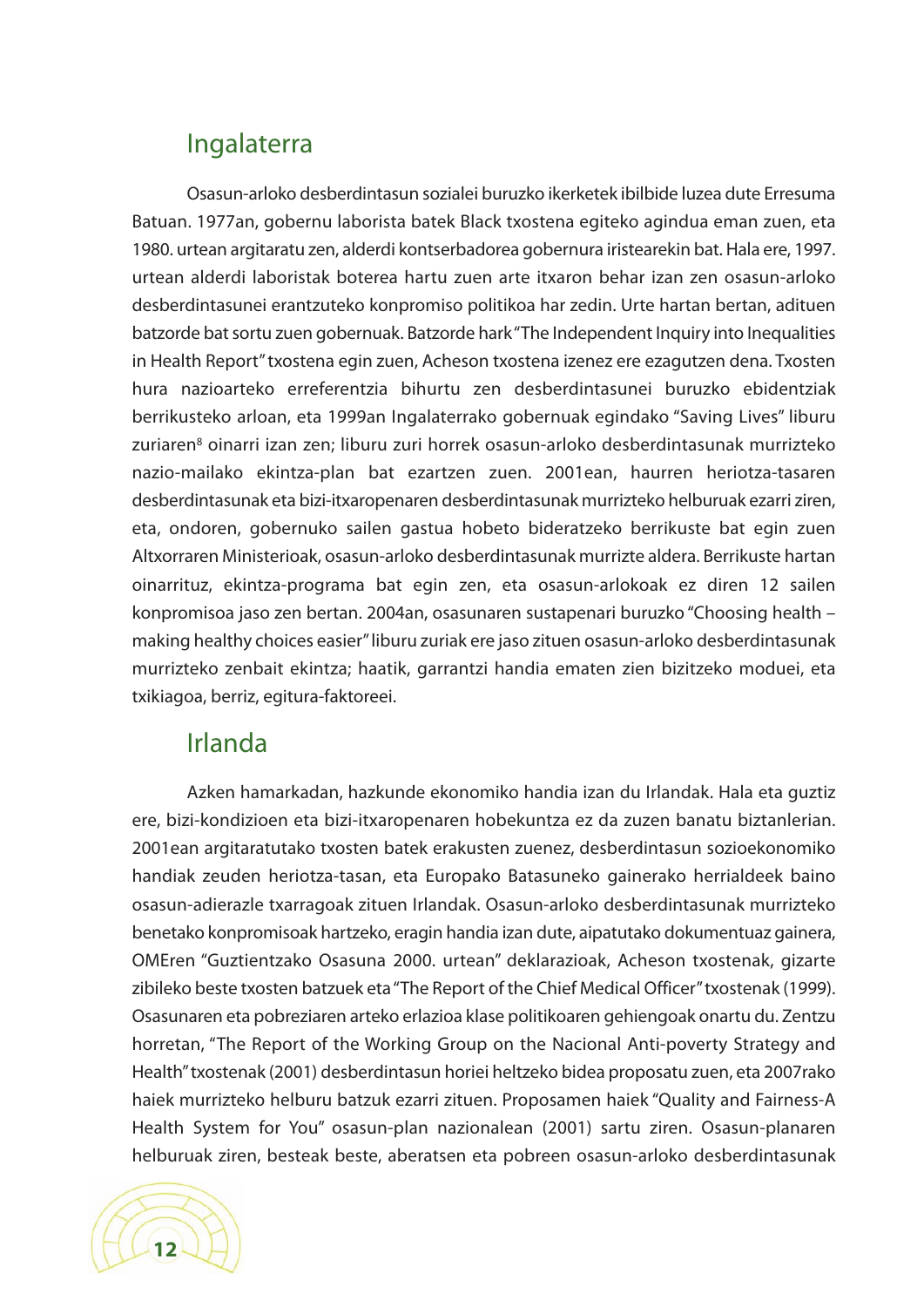murriztea, osasun-zerbitzuak eskuratzeko ahalbidean ekitatea sustatzea eta pobrezia eta osasun txarra lotzen dituzten faktore nagusiei heltzeko modu berriak garatzea. Izan ere, duela gutxi onartutako"National Action Plan on Social Inclusion 2007-2016"planak osasun-arloko desberdintasunak murrizteko konpromisoak jasotzen ditu. Horrez gainera, badira beste konpromiso politiko batzuk: "Investing for Health" (2002) eta "A Healthier Future" (2005). Ibilbide hori Irlandako alderdi kontserbadoreak zuzendu du, gobernuan izan den hamaika urteetan zehar (1997-2008).

### Politiken ezaugarri orokorrak. Xedeak eta helburuak

Osasun-arloko desberdintasunen fenomenoa zehazteko eta aztertzeko moduak, haren problematizazioak<sup>a</sup>, ondorio sakonak ditu desberdintasun horiek murrizteko politikak egiteko garaian<sup>31</sup>. Elkarren mendeko hiru hurbilketa daude, funtsean, osasun-arloko desberdintasunak murrizteko<sup>32</sup>: (a) gizarte-egoera ahuleneko sektoreentzako politikak, berariazko ekintzen bitartez haien osasuna hobetzeko, kontuan hartu gabe sektore pribilegiatuenetan edo biztanlerian oro har eragin litezkeen hobekuntzak; (b) osasun-eskasiei edo -desberdintasunei (health gap) erantzuteko politikak, eskala sozialaren muturreko taldeen arteko osasun-arloko desberdintasunak murrizteko, kontuan hartu gabe tarteko taldeen egoera; eta (c) gradiente soziala helburu duten politikak, eta, horrenbestez, biztanleria osoa aintzat hartzen dutenak, talde sozioekonomiko guztien arteko osasun-arloko desberdintasunak murrizteko, maila sozial guztiek izan ditzaten aukera hobeak osasun ona izateko. Osasun-arloko desberdintasun sozialak zehazteko garaian, Danimarkak, Herbehereek, Ingalaterrak eta Irlandak arazoa, funtsean, gizarte-egoera hoberena eta ahulena duten taldeen arteko osasun-desberdintasunera mugatzen dute. Hala, biztanleriaren gutxiengo batera mugatzen da arazoa, eta, beraz, politiken ikuspegia. Aldiz, Finlandiak, Norvegiak eta Suediak gizarte osora zabaltzen dute arazoaren ikuspegia, eta gizarte-egoeren eta osasunaren arteko mailaz mailako erlazioari ematen diote garrantzia, hau da, osasunaren gradiente sozialari.

Osasun-arloko desberdintasunak ezberdin ulertzeak eragina du xedeak ezartzeko eta esku-hartzeak diseinatzeko garaian. Aipatutako herrialdeen lehenengo multzoan, gizarteegoera ahuleneko taldeen osasuna hobetzeko dira xedeak (Danimarka eta Herbeherak), eta Ingalaterran eta Irlandan, horrez gainera, osasun-desberdintasuna murriztea dute helburu. Finlandian, Norvegian eta Suedian, berriz, maila sozial guztien arteko osasun-arloko desberdintasunak murriztea ere lortu nahi dute xedeek (2. taula). Esku-hartzeei dagokienez,

<sup>a</sup> Fenomenoak kokatzeko erabiltzen den prozesu diskurtsiboa da problematizazioa, ondoren haiek ekintza politikoaren eraginpean jarri ahal izateko. Ezinbesteko etapa da prozesu politiko orotan.

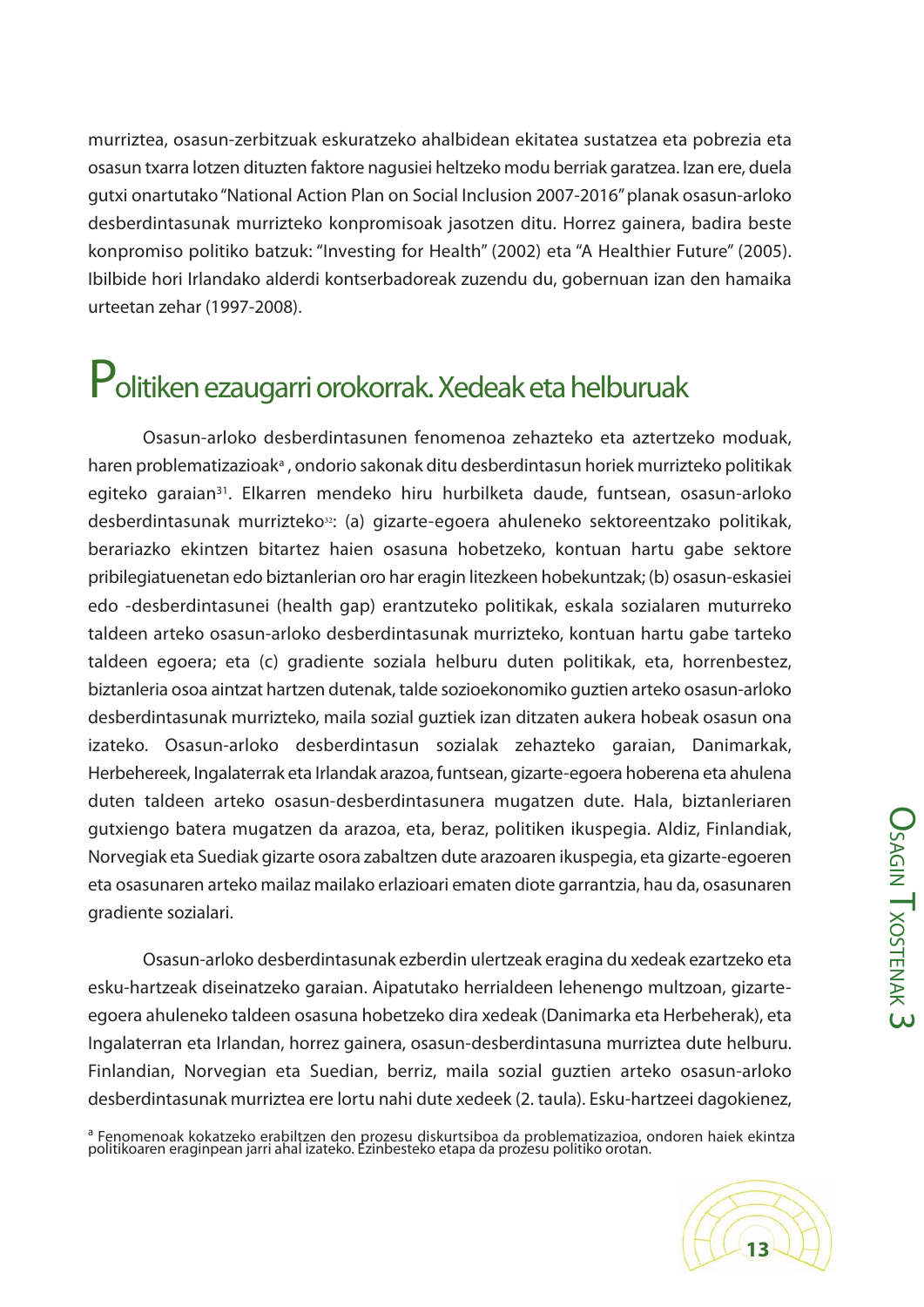Danimarkak, Herbehereek, Ingalaterrak eta Irlandak batez ere ikuspegi selektiboa dute, eta esku-hartzeok gizarte-egoera ahuleneko taldeentzako dira; Finlandiak, Norvegiak eta Suediak, berriz, biztanleria osoarentzako estaldura unibertsaleko jarduerak gehitzen dizkiote ikuspegi horri. Osasun-arloko desberdintasunen ikuspegi ezberdinak izatearen beste ondorio bat da politiketan eta jardueretan ezberdin txertatzen direla generoa, etnia edo jatorrizko herrialdea, desberdintasun sozialen zehar-ardatz gisa (ikus 7. atala).

Bat datoz, batetik, ekintza norentzat den eta haren estaldura, eta, bestetik, eskuhartzeek helburu duten osasunaren faktore baldintzatzaile-mota; eta nabarmentzekoa da hori. Osasunaren gradiente sozialari aurre egiteko ikuspegi unibertsaleko politikak dituzten hiru herrialdeetan, osasuna baldintzatzen duten egitura-faktoreei, bizi-kondizioei eta jokabideei loturiko ekintzak jasotzen dira. Tartean, Ingalaterra eta Irlanda daude, zeinek bizikondizioetan eta jokabideetan eragiteko ekintzak baitituzte. Danimarka eta Herbehereak ,berriz, jokabideetara mugatzen dira.

2. taulan, horiez gainera, jarduera-eremuak (gune geografikoak, lan-ingurunea eta abar) eta berariazko politiken helburu diren taldeak adierazi dira. Ingalaterra nabarmentzen da, arreta berezia jaso baitute han gizarte-egoera ahuleko gune geografikoek, eta, orobat, gizarte-egoera ahuleko taldeetako haurrek eta gurasoek. Azkenik, azpimarragarria da aztertutako politikek duten sektore arteko izaera sakona eta, orobat, osasunarekiko eraginaren ebaluazioak duen eginkizuna osasuna politika guztietan txertatzeko bitarteko gisa (ikus 10. atala).

### $\mathcal{\mathcal{Y}}$ sasun-arloko desberdintasunak murrizteko ekintzak

Identifikatutako ekintzak sailkatzeko, OMEren Osasunaren Gizarte Determinatzaileen Batzordearen esparru kontzeptuala erabili da, eta multzo hauetan bereizi dira: ekintza selektiboak, berariazko taldeentzako ekintzak eta biztanleria osoarentzako ekintzak (3. taula). Taulan ez dira sartu Danimarka eta Herbehereak, ez baitituzte hartu osasun-arloko desberdintasunak murrizteko estatu mailako neurri zehatzak.

Nabarmentzekoa da Finlandian, Norvegian eta Suedian osasuna baldintzatzen duten egitura-faktoreetan eta tarteko faktoreetan (bizi-kondizioak eta jokabideak) eragiteko helburua dutela ekintzek, eta, era berean, ikuspegi unibertsala eta selektiboa dutela. Osasuna baldintzatzen duten egitura-faktoreen barruan, zerga-politikak, hezkuntza eta gizarte-babesa sartzen dituzte hiru herrialde horiek. Horrez gainera, enplegu-lorpenean eragiteko ekintzak sartzen dira (Finlandia eta Norvegia), ahalduntze eta parte-hartze sozialean eragiteko ekintzak (Norvegia eta Suedia), eta balio kultural eta sozialetan eragiteko ekintzak (Suedia). Tarteko

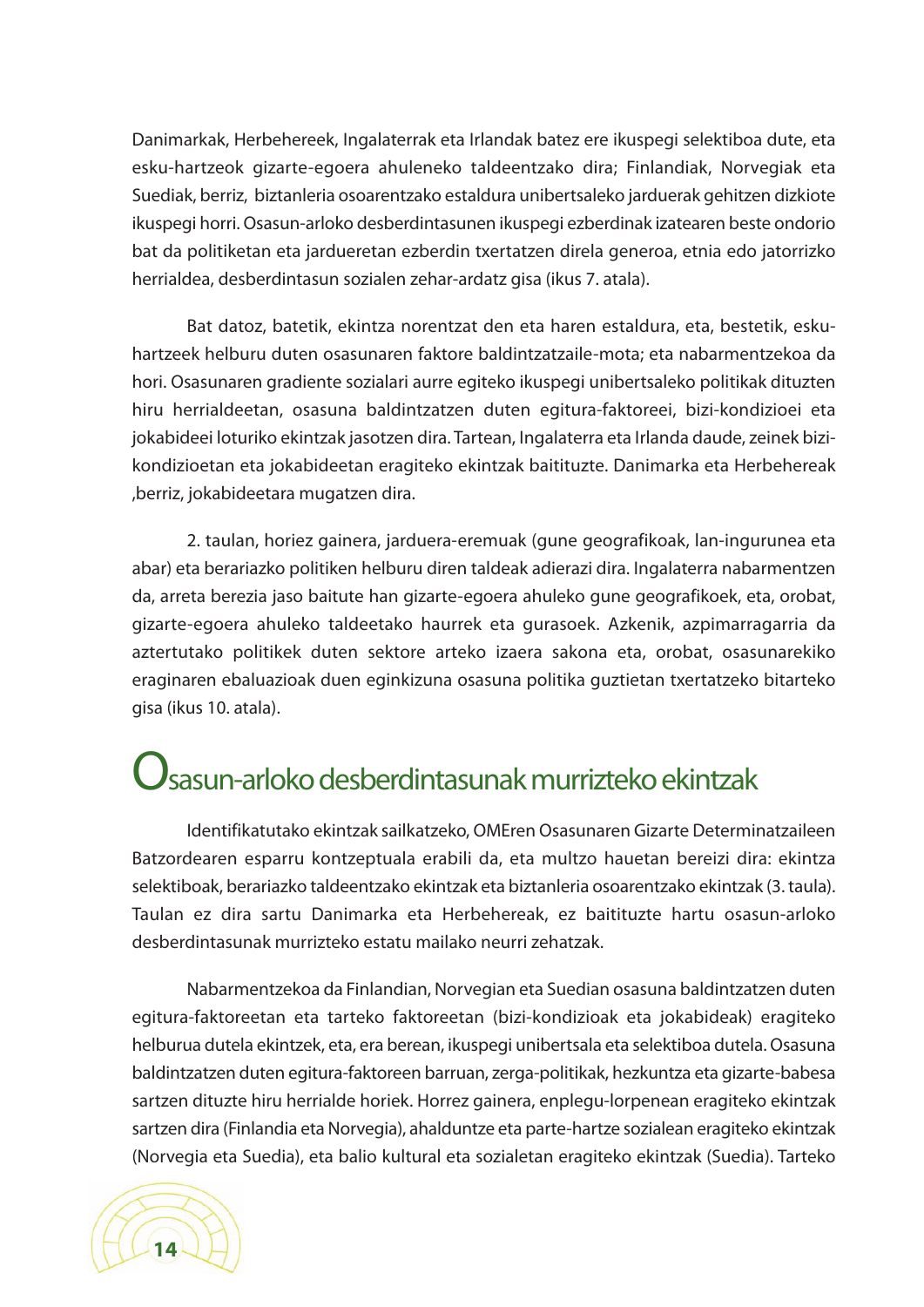faktoreei dagokienez, hiru herrialdeetan identifikatu dira lehen haurtzaroko osasunari eta heziketari lotutako, osasun-arretari lotutako eta osasunarekin zerikusia duten jokabideei lotutako ekintza unibertsalak. Horrez gainera, lan-kondizioei lotutako ekintza unibertsalak sartzen dituzte Norvegiak eta Suediak, eta, azken horrek, baita etxebizitzari lotutakoak ere. Finlandiak eta Suediak gizarte-zerbitzuei lotutako ekintza unibertsalak sartzen dituzte, eta Norvegiak, berriz, kohesio sozialari eta bizitzeko moduei lotutakoak. Kasurik gehienetan, biztanleria-talde bakarrarentzako ekintza selektiboekin batera, biztanleria osoarentzako ekintza unibertsalak ere izaten dira.

Ingalaterran eta Irlandan, ekintza selektiboak eta tarteko baldintzatzaileetan eragiteko ekintzak dira nagusi. Osasuna baldintzatzen duten egitura-faktoreei dagokienez, Ingalaterrak estaldura unibertsalarekin heldu die enplegu-politikei, eta ekintza selektiboekin, berriz, enpleguaren arloari eta zerga-, errenta- eta hezkuntza-politikei; Irlandak gizarte-babeseko politikak bakarrik egin ditu, bai unibertsalak, bai selektiboak. Osasuna baldintzatzen duten tarteko faktoreei dagokienez, Ingalaterrak ahalegin handia egin du bizitzaren hastapenari, hezkuntzari, ingurumen fisikoari, osasun-arretari, etxebizitzari eta jokabideei loturiko politika selektiboak garatzen. Irlandak politika unibertsalak egin ditu bizitzaren hastapenerako eta gizarte-zerbitzuetarako, eta politika selektiboak, berriz, gizarte- eta osasun-zerbitzuetarako eta jokabideetarako.

4. taulan, ekintza-motaren araberako sailkapen bat egiten da: berariazko osasunarazoekin zerikusia dutenak, jarduera-eremuekin zerikusia dutenak (gune geografikoak: hiriak, auzoak… edota inguruneak: lana, eskola…), eta berariazko taldeentzako ekintzak. Osasun-arazoei dagokienez, Eskandinaviako hiru herrialdeek osasun mentaleko politika unibertsalak egin dituzte, eta Ingalaterran, berriz, politika selektiboak egin dira arlo horretan. Horrez gainera, gaixotasun infekziosoen prebentzioari eta tratamenduari lotutako ekintzak gehitu ditu Suediak, eta arreta berezia eskaini die GIBaren bidez gertatutako infekzioari eta hiesari; Ingalaterrak, berriz, tabakismoan eragiteko ekintza selektiboak garatu ditu.

Nabarmentzekoak dira gizarte-egoera ahuleneko gune geografikoetarako Ingalaterrak prestatutako ekintza selektiboak, eta, orobat, lan- eta eskola-inguruneetan eragiteko Finlandiako eta Suediako ekintza unibertsalak. Berariazko biztanleria-taldeei dagokienez, aztertutako herrialdeen politika guztietan, haurrak eta haien gurasoak dira arreta gehien jasotzen duten adin-taldeak. Azpimarragarriak dira, halaber, Norvegian, gizartebazterketa jasateko arriskuan diren taldeentzako, haurrentzako, gazteentzako eta adinduentzako ekintzak, eta, Ingalaterran, gazteentzako eta guraso bakarreko familientzako ekintzak. Irlandak ere arreta berezia eskaini die gizarte-bazterketa jasateko arriskuan dauden taldeei.

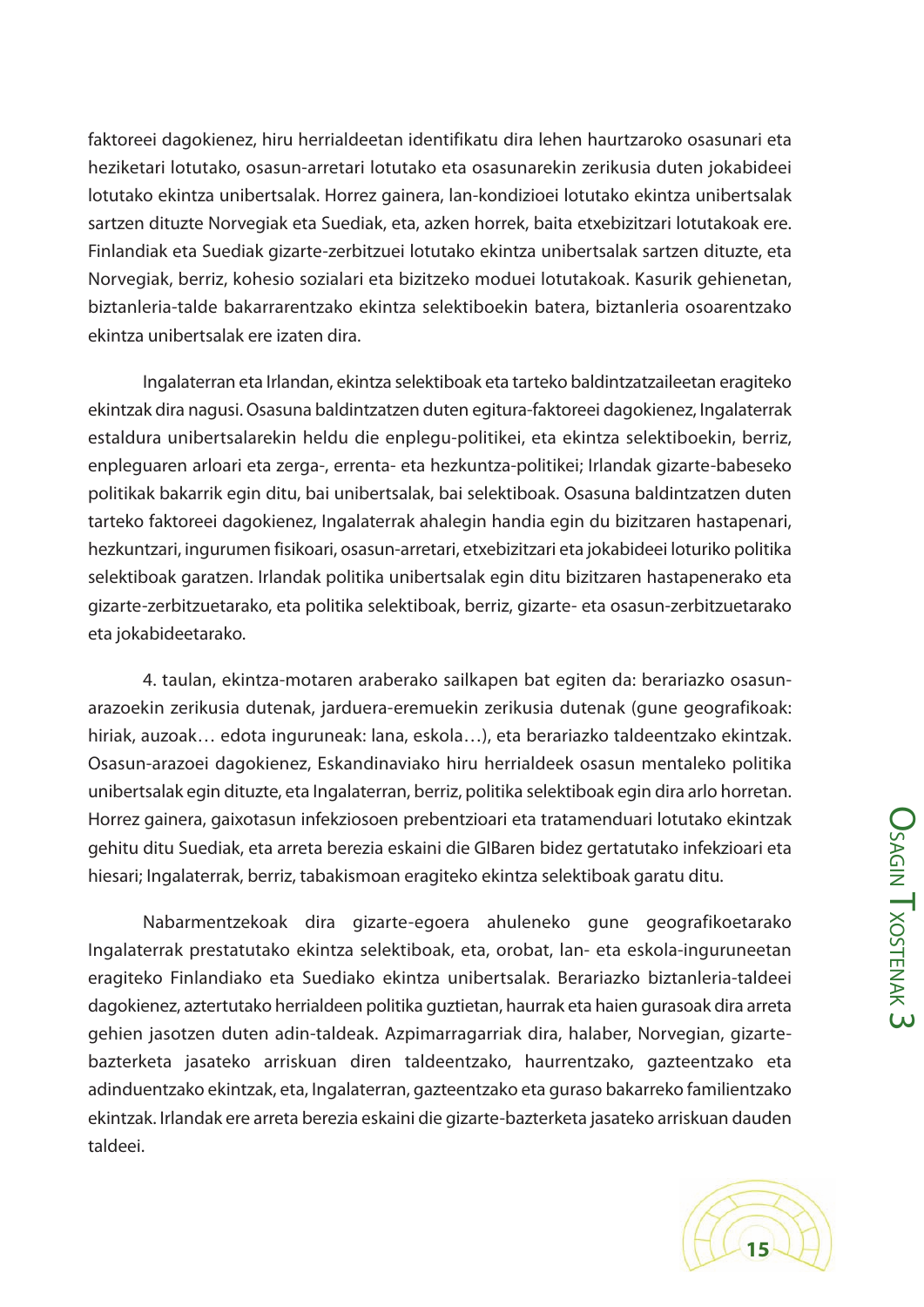## Genero-Ikuspegia

Oro har, aztertutako politiketan, estatus sozioekonomikoari lotutako desberdintasunak dira nagusi, bai osasun-arloko desberdintasunen fenomenoa zehaztean eta deskribatzean, bai helburuak eta ekintzak ezartzean. Hori dela eta, politiketan generoikuspegia sartzen den ebaluatu zen, eta haren sentikortasun sinbolikoa eta eraginkorra aztertu<sup>b</sup>. Halaber, generoak osasuna baldintzatzen duten gainerako faktoreekiko duen partekotasun integratua ebaluatu zen<sup>33</sup>. Aztertutako herrialde guztietan, sentikortasun sinbolikoa handia da. Dokumentu guztiek zehazten zituzten osasun-arloko desberdintasunak sexuaren arabera, eta guztiek azaltzen zuten argi, Norvegiak izan ezik, generoak duen garrantzia osasun-arloko desberdintasun sozialetan. Halaber, guztiek, Norvegiak izan ezik, sartzen zituzten helburuak edo ekintzak gizon-emakumeen berariazko egoera aintzat hartuta. Horrez gainera, desberdintasun sozioekonomikoak problematizatzeko moduak (ikuspegi selektiboak edo unibertsalak) generoari dagozkion ekintzen estaldura ere baldintzatu zuen: ekintzak gizarte-egoera ahuleneko taldeetara mugatzearen beste ondorio bat izan zen genero-ikuspegia soilik egoera sozioekonomiko ahuleneko biztanleria taldeei aplikatu zitzaiela, modu selektiboan. Aldiz, desberdintasun sozioekonomikoetan gradiente soziala aintzat hartzeak genero-ikuspegiaren aplikazio unibertsala dakar. Merezi du osasunarloko desberdintasunen eraginak ebaluatzen Ingalaterrak izandako esperientzia azpimarratzea: zeharkako izaera duten dimentsioak, hala nola generoa, adina edo etnia kontuan hartzeko bitarteko gisa ulertu da ebaluazioa<sup>34</sup>. Nabarmentzekoa da, halaber, Irlanda izan zela emakumeen osasunerako berariazko plan bat egin zuen Europako lehenengo herrialdea (planeko ekintzak osasun-arretara zuzenduak zeuden, batez ere) 35.

### Etniari edo jatorrizko herrialdeari loturiko desberdintasunak

Generoarekin gertatzen den antzera, etniari edo jatorrizko herrialdeari loturiko desberdintasunak ere estatus sozioekonomikoaren mende daude. Oro har, osasun-arloko desberdintasunak baldintzatzen dituzten faktoreen barruan sartzen dira etnia edo jatorrizko herrialdea, eta zeharkako izaera dute. Horrez gainera, berariazko ekintzak askotarikoak dira, herrialdearen araberakoak, hain zuzen. Hala, Suedian, arreta handiagoa eskaini zaie hiri-

bGenero-sentikortasunak balioesten du politikek zer neurritan hartzen duten kontuan generoa erlazio-kategoria gisa (sentikortasun sinbolikoa) eta zer neurritan garatzen dituzten haren ondorio diren desberdintasunak murrizteko ekintzak (sentikortasun eraginkorra) 33.

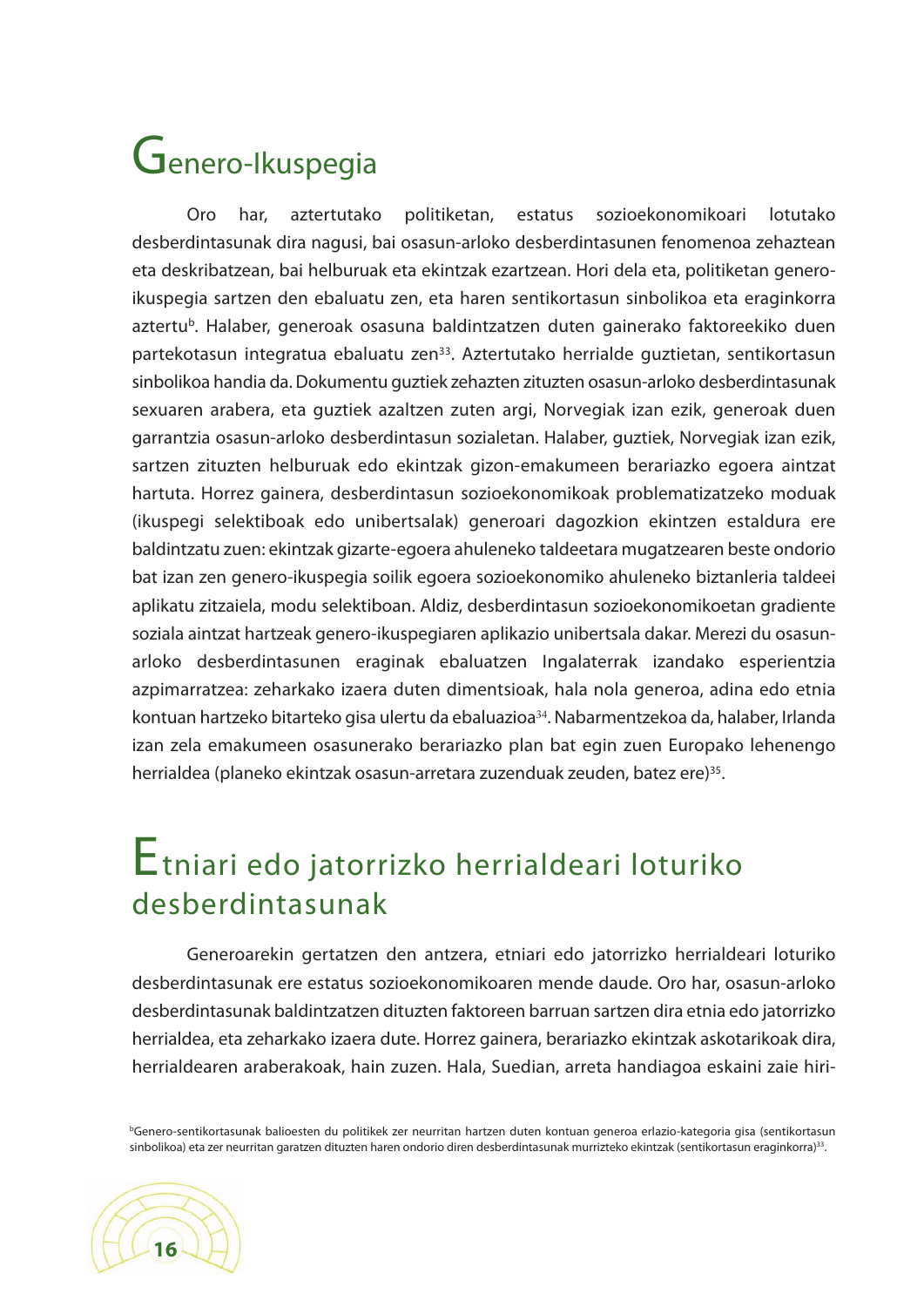politikei, hiri-inguruetan bildutako kolektiboentzako etxebizitza-planen eta hiria berroneratzeko planen bitartez. Finlandiak eta Norvegiak etorkinentzako osasun-zerbitzuak hobetzeko ekintzak egiten dituzte, eta Norvegiak aintzat hartzen ditu jokabideen aldaketei lotutako espezifikotasunak. Ingalaterran, osasun-arloko desberdintasunen dimentsio gisa esplizituki onartuak daude etnia eta jatorrizko herrialdea; osasun-arloko desberdintasunetan zer eragin duten ebaluatzea proposatzen da, eta helburuek eta ekintzek zer populaziorentzat izan behar duten zehaztean, aintzat hartzen dira. Irlandan, immigrazioa fenomeno berria denez, hari lotutako osasun-arloko desberdintasunei buruzko ezagutza hobetzeko helburuak sartu dituzte. Horrez gainera, arreta berezia eskaintzen zaie zenbait gutxiengori, eta "traveller"-en kolektiboaren kasuan, berariazko osasun-estrategiak egin dira haientzat<sup>36</sup>

### $\mathbf{\mathbf{U}}$ sasun-arretaren eginkizuna

Osasun-arretaren eskuragarritasunean, banaketan eta kalitatean eragiteko ekintzen bitartez, osasun-arloko desberdintasunak murriztu (edo areagotu) daitezke<sup>37</sup>. Osasun-arloko ekitaterik eza baldintzatzen duten beste faktore batzuen ondorioak arindu ditzake osasunarretak. Osasun-zerbitzuek aurre egin diezaiokete "alderantzizko laguntzaren legea" deritzonari; lege horren arabera, osasun-arreta jasotzeko aukera biztanleriaren beharrekiko alderantziz proportzionala izan ohi baita<sup>38</sup>.

Osasun-arloko desberdintasunak murrizteko politika integralak egin dituzten herrialdeek ez diote garrantzi bera eman osasun-arretaren eginkizunari (5. taula). Gogorarazi behar da lan honetan bildutako herrialdeek estaldura unibertsaleko osasun-sistemak dituztela, eta haien zerbitzurik gehienak funts publikoekin finantzatzen direla. Aitzitik, zenbait herrialdek neurriak hartu dituzte osasun-zerbitzuak jasotzeko eskuragarritasun finantzarioa hobetzeko, adibidez, Norvegiak, zeinak zerbitzu batzuetan (ortodontzia, medikamentuak, fisioterapia eta abar) zegoen baterako ordainketa murriztu edo kendu egin baitu, modu unibertsalean edo kolektibo batzuentzat (adingabeak, adinduak, minusbaliatuak, laneko bajan daudenak eta abar); halaber, Finlandiak doako zerbitzuen zorroan sartu ditu tabakoarekiko mendekotasuna gainditzeko medikamentuak. Baliabideen esleipenari dagokionez, Ingalaterra eta Finlandia nabarmentzen dira. Ingalaterrak ibilbide luzea egin du lehen mailako arretako baliabideak beharren arabera esleitzen, eta hori hobetzeko erabakia hartu du. Bestalde, berariazko biztanleria-taldeen osasun-beharren araberako osasunbaliabideak esleitzeko sistema bat garatu nahi du Finlandiak. Horrez gainera, osasun-arretako ekintza gehienek arreta egokia eta kalitatekoa errazago lortzea dute helburu. Zentzu horretan, nabarmentzekoa da osasun-laguntzako zerbitzuen osasun-arloko ekitatea

**O<sub>SA</sub>** 

 $\stackrel{\textstyle\Omega}{\equiv}$ 

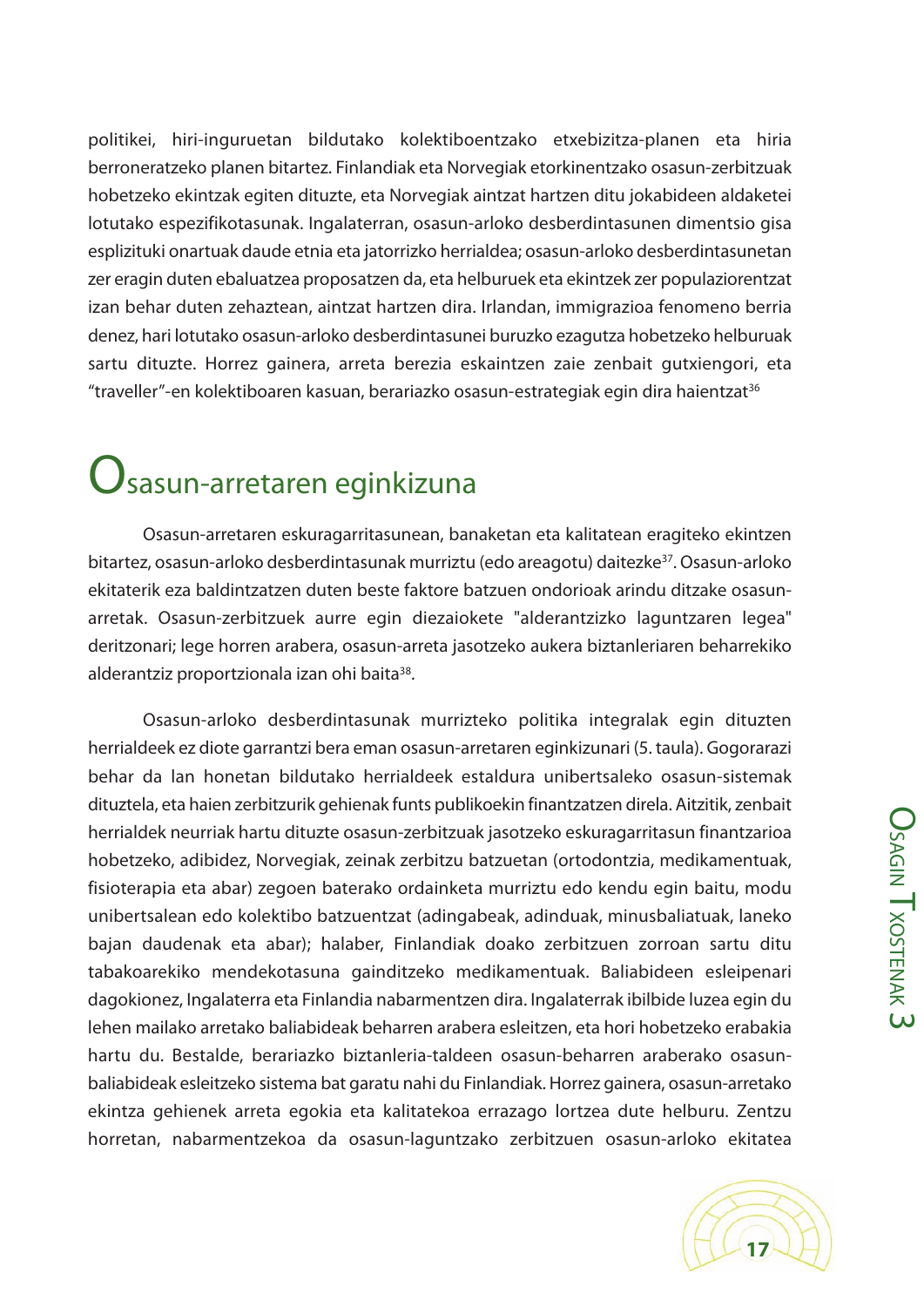ikuskatzen Ingalaterrak izan duen esperientzia. Ikuskapen horri esker, zerbitzuen eta laguntza jasotzeko beharren arteko egokitzapena balioetsi ondoren, hobekuntzak sar daitezke egokitzapen hori hobetzeko eta osasun-arretako desberdintasunak murrizteko<sup>39,40.</sup> Aipagarria da, halaber, Suediaren kasuan, osasun-arreta osasun-arloko emaitzetara zuzentzeko ahalegina; osasun-arretaren ikuspegi holistikoa hartu da, eta garrantzi handiagoa eman zaie osasunaren prebentzioari eta sustapenari. Gainerakoan, zenbait herrialdetan, osasun-arloko desberdintasunak murrizteko helburuarekin, betiere, alor batzuk gehiago garatzea proposatzen da, adibidez: lehen mailako arretako zerbitzuak (Finlandia eta Ingalaterra), biztanleria-talde batzuentzako osasun-arreta (lehen haurtzaroa, amak, gizarte-bazterketa jasateko arriskuan dauden pertsonak…), edota zenbait laguntza-esparru (osasun mentala, lan-osasuna, gaixotasun infekziosoak, errehabilitazioa, alkohol- eta tabako-kontsumoa…). Azkenik, Finlandiak kontuan hartu du osasun-zerbitzuen zeregina, haien bitartez langabeak lan-merkatura itzultzea errazteko, eta, halaber, gaixotasun mentalak dituzten pertsonen birgizarteratzea errazteko.

### Sektore anitzeko ikuspegia

Osasun-arloko desberdintasunak baldintzatzen dituzten faktoreen izaera dela eta, osasun-arlokoak ez diren jarduera-eremuak ere landu behar dituzte politikek. Hala, nola Suediak, Norvegiak eta Finlandiak hala Ingalaterrak eta Irlandak sektore anitzeko ikuspegiko estrategia integralak egin dituzte. Suediaren kasua adibide paradigmatikoa da: 18 helburu ezarri ditu osasun-politikan, eta haietariko askok zerikusia dute estatuko, eskualdeko eta tokiko hainbat esparru sektorialetan ondorioak dituzten baldintzatzaile sozialetan eragiteko jarduerekin. Osasun eta Gizarte Gaietarako Ministerioak, Osasun Publikoko Institutu Nazionalarekin batera, tartean diren sektoreen ekintzak koordinatzen eta monitorizatzen ditu. Zentzu berean,"Osasuna politika guztietan"("Health in all policies", HiAP) <sup>41</sup> dokumentua argitaratu zuen Finlandiak 2006an, EBko presidentetza izan zuen urtean. HiAP dokumentuko estrategia indartzeko beharra ere aipatzen da, eta, horretarako, ekintzak osasun-arloko ekitatera bideratu behar dira. Norvegiak bere politikako berariazko kapitulu bat eskaintzen dio sektore arteko ekintzaren sustapenari, eta, kapitulu horretan, osasun-arlokoak ez diren sektoreetako eragileen artean osasun-arloko eraginen ebaluazioek duten garrantzia eta osasunaren eredu soziala hedatzeak duen garrantzia azpimarratzen da. Azkenik, herrialde guztiek azpimarratzen dute osasun-arloko eraginen ebaluazioak duen garrantzia politika sektorialen agendan osasun-arloko ekitatea sartzeko baliabide gisa.

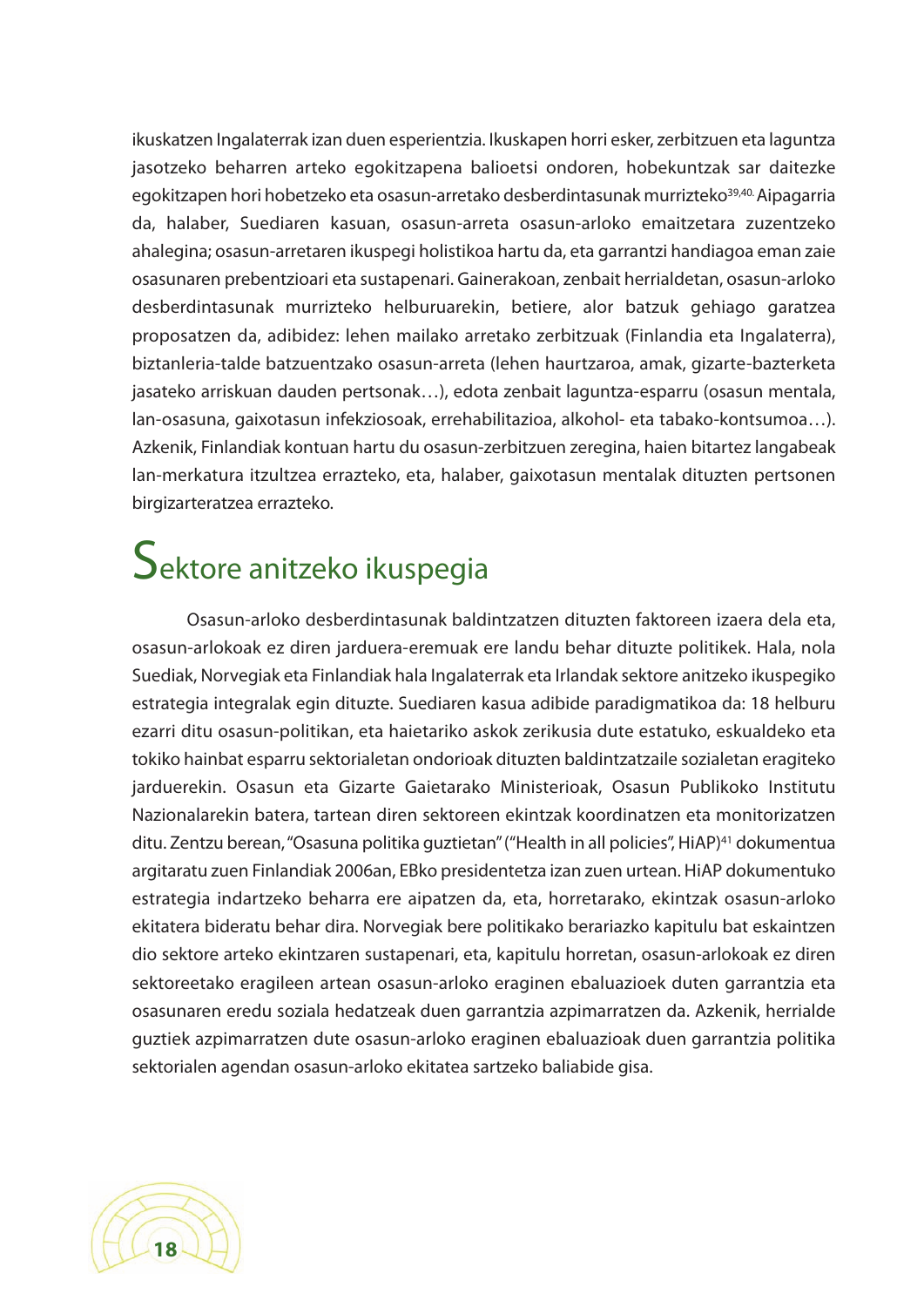### Eragile parte-hartzaileak, eta politikak abiaraztea

Osasun-arloko desberdintasunen fenomenoa hain konplexua izanik, askotariko eragileek hartu behar dute parte haiek murrizteko politikak egiten eta abiarazten. Aztertutako herrialde guztietan, gobernu bakoitzaren barruan, osasun-politikez arduratzen den ministerioak izan du zeregin horren gidaritza. Eskandinaviar herrialdeetan, gobernuaren erakunde ordezkariek egin dituzte politika horiek (Osasun Publikoko Institutuak Suedian, eta adituen batzordeek, Norvegian eta Finlandian). Ingalaterran eta Irlandan, berriz, ministerioek berek diseinatu dituzte. Politika horiek abiarazteko, Suedian, Osasun Publikoko Institutuak du osasun publikoko politikak koordinatzeko eta monitorizatzeko erantzukizuna; Norvegian, politikak koordinatzeko "aginpide-zentro" bat sortu da; eta Ingalaterran, osasun-arloko desberdintasunei buruzko berariazko unitate bat abiarazi zen Ministerioaren barruan.

Sektore anitzeko ikuspegiak tartean sartu ditu administrazio publikoko hainbat mailatako esparru sektorialak. Aztertutako herrialde guztietan aipatzen da gobernuko beste ministerio batzuek duten erantzukizuna, eta, zenbait dokumentutan, Ingalaterrakoan adibidez, ministerio bakoitzaren konpromisoak zehazten dira. Halaber, herrialde guztiek aipatzen dute, maila guztietan, estatuko administraziotik tokiko administrazioetaraino, beharrezkoak direla inplikazioa eta koordinazioa. Eskandinaviako herrialdeen kasuan, administrazio oso deszentralizatuak dituzte eta tokiko administrazioek pisu handia dute, eta ahalegin horrek garrantzi berezia hartzen du. Hala, Suedian, estatu mailako jarduerak Osasun Publikoko Institutuak koordinatzen ditu, eta Suediako 21 eskualdeetako bakoitzeko politikak eskualdeko jarduera-planen bitartez garatzen dira: era berean, tokiko jarduerak ere koordinatzen dira eskualdeko jarduera-plan horietan. Azkenik, udalek erantzukizun handia hartzen dute politikagintzaren garapen-eremu askotan, batik bat gizarte- eta osasunzerbitzuen, bizitzeko moduen, haurtzaroko eta nerabezaroko bizi-kondizioen eta genero-ekitatearen arloan.

Gizarte zibilak ere, gobernuz kanpoko erakundeen (GKE) eta sektore pribatuaren bitartez, funtsezko lana betetzen du politika horiek garatzen. Kalkulatzen da Suedian ehundik gora GKEk dihardutela jardueretan lan garrantzitsua egiten, besteak beste, kulturaren, hezkuntzaren, politikaren edo sexu-praktiken arloan. Suedian gertatzen den antzera, Ingalaterran ere hainbat GKEk parte hartzen du berariazko jarduerak garatzen, hala nola auzoelkarteek, zerbitzuen erabiltzaileek, langileek, edo sektore pribatuak —enpresariak edo merkataritza-sozietateak barne—.

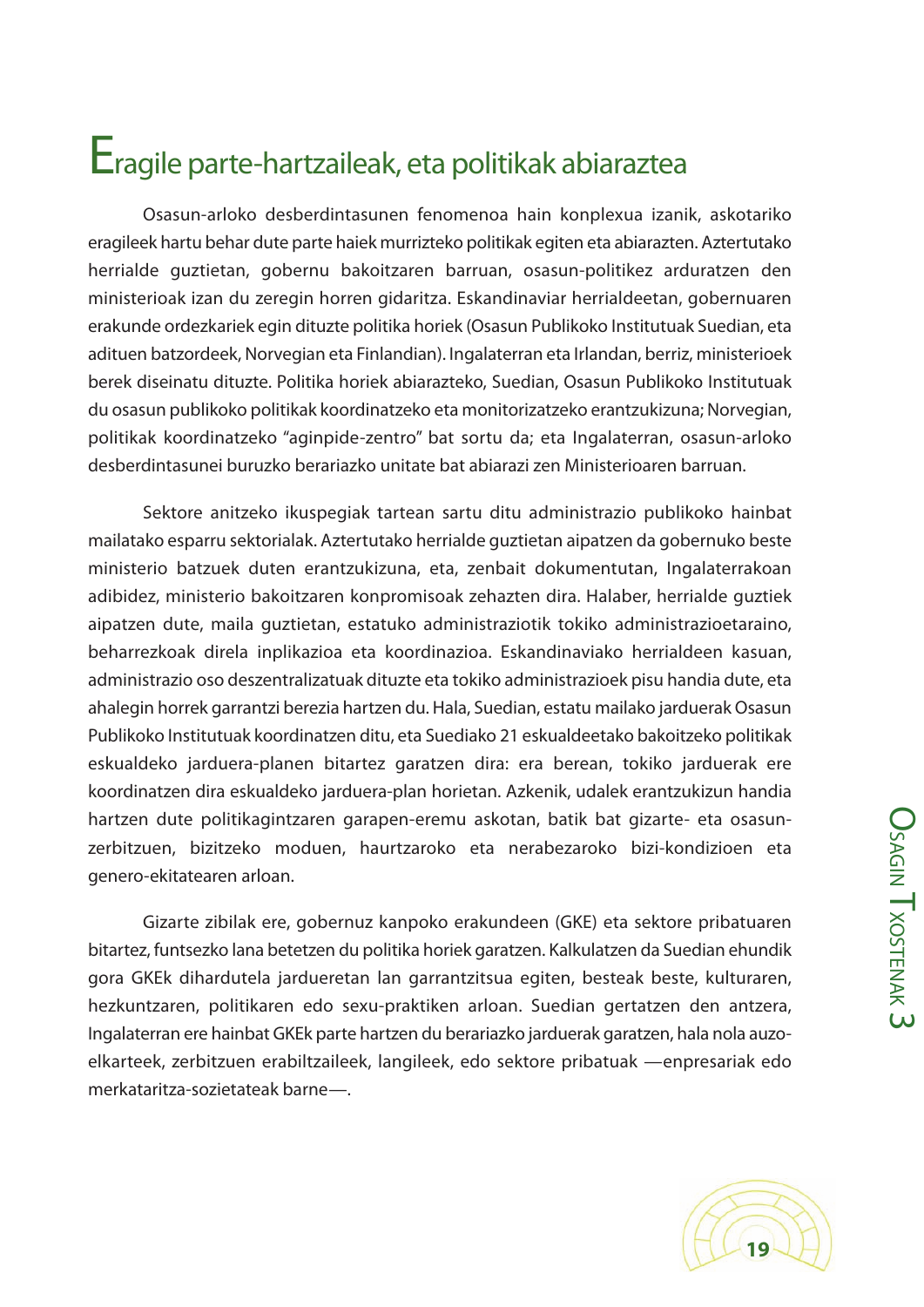## Monitorizazioa eta ikerketa

Aztertutako herrialde guztien politiketan dago osasun-arloko desberdintasunen eta haiek baldintzatzen dituzten faktore sozialen handitasuna eta joerak monitorizatzeko sistema bat. Finlandiak eta Norvegiak osasun-arloko desberdintasunak monitorizatzeko berariazko sistemak garatzea hartu dute helburu. Finlandiaren kasuan, osasun-arloko desberdintasunak administrazioaren eta zerbitzu publikoen esparru guztietako maila erabakitzaile guztietan agerian uztea hartu da helburu. Helburu horiek lortzeko, batetik, hainbat alderdiri buruzko informazioa sortu nahi da: osasunaren, bizi- eta lan-kondizioen eta osasunari lotutako jokabideen banaketa sozialari buruzko informazioa, bai eta osasun-arretako beharrei eta osasunaren sustapenaren hedapenari, edukiei eta eraginkortasunari buruzko informazioa ere. Bestetik, osasuna monitorizatzeko sistema orokorretan osasun-arloko desberdintasunen adierazleak sartu nahi dira. Norvegiak, horrez gainera, arreta berezia eskaintzen dio lankondizioak eta lan-kondizioek osasunean eragindako ondorioak monitorizatzeari. Aztertutako herrialdeetan, osasun-arretako desberdintasunak monitorizatzeko beharra ere azpimarratzen da. Horretarako, osasun-erregistro nagusietan ikasketa-mailei buruzko informazioa gehitzea hartu du helburu Finlandiak, eta Norvegiak, berriz, osasun-zerbitzuen erabilera-desberdintasunei buruzko inkesta bat egingo du.

Osasun-arloko desberdintasunei buruzko ikerketak garapen handia izan du aztertutako herrialde gehienetan. Arestian aipatutako Herbehereetako ikerketa-programez gainera, nabarmentzekoak dira Ingalaterrak eta Eskandinaviako herrialdeek egindako ahaleginak, zeinek osasun-arloko desberdintasunei buruzko berariazko ikerketa-programak izan baitituzte. Suediaren kasuan, horrez gainera, berariazko ikerketa-institutu bat sortu zen (Centre for Health Equity Studies, CHESS). Egin berri diren planek, Finlandiakoak eta Norvegiakoak kasurako, helburu hartu dute osasun-arloko desberdintasunei buruzko berariazko programak garatzea, eta, orobat, osasun-arloko desberdintasunen ildoa osasunarloko beste ikerketa-programa batzuetan sartzea. Osasun-arloko desberdintasunak murrizteko politikek arreta berezia eskaintzen diote, halaber, ikerketen emaitzak ezagutarazteari. Azpimarragarria da Finlandiaren kasua: administrazio publikoko maila guztietan eta osasun-arloko desberdintasunen murrizketan diharduten eragileei ikerketaren emaitzak ezagutarazteko hedapen-programa bat egitea du helburu. Modu horretan, osasunarloko desberdintasunei buruzko sentsibilizazioa egin nahi da, eta desberdintasun horien kausei eta haiek murrizteko bitartekoei buruzko ezagutzan sakondu; hartara, osasun-arloko desberdintasunei buruzko ikuspegia jasota geratuko da administrazio publikoko esparru guztietako programa, proiektu eta jardueretan.

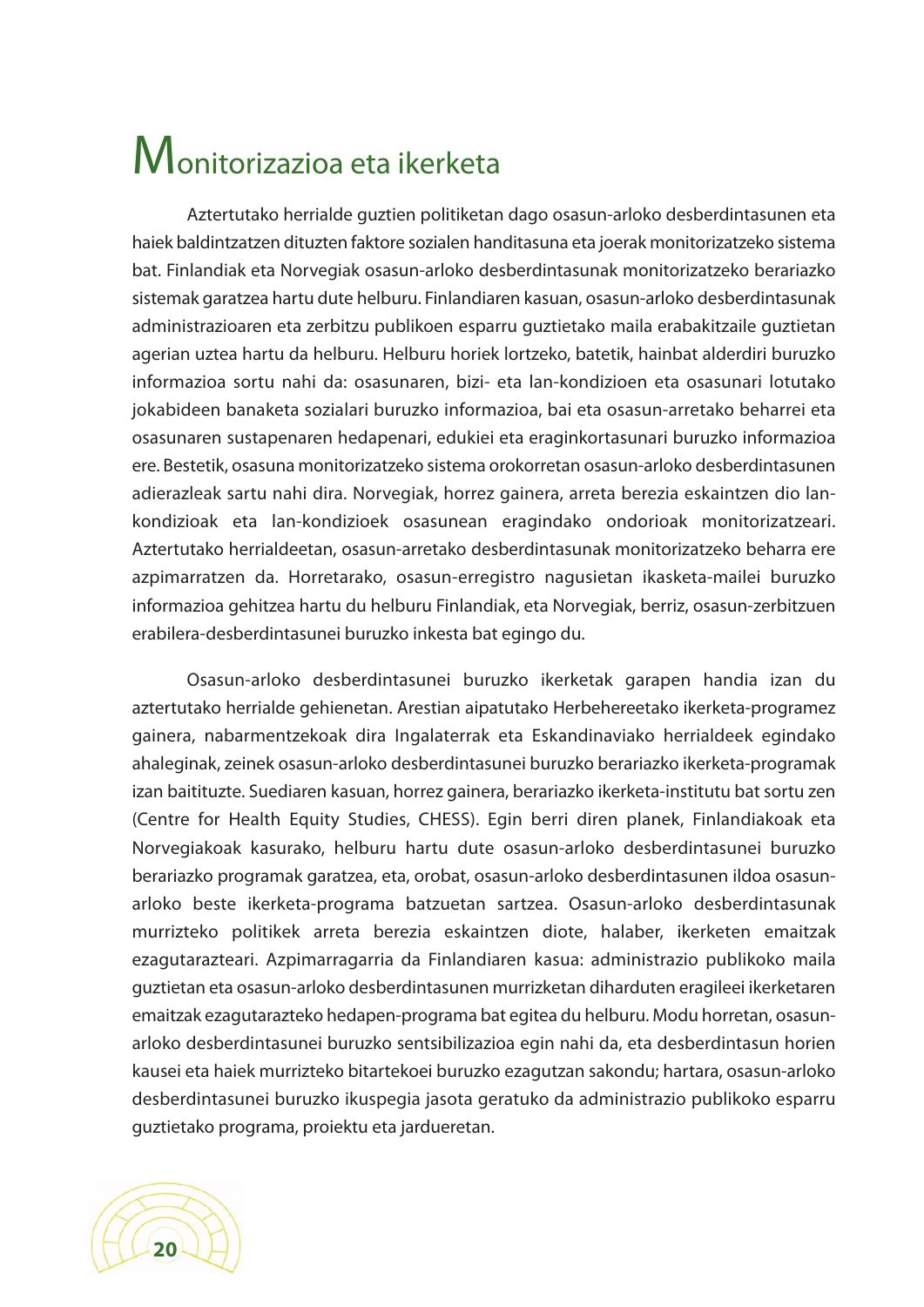# 4. Ondorioak. Ikasi beharreko irakaspenak

Osasun-arloko desberdintasunak murrizteko politiken berrikuste honek Europako herrialdeen praktikarik hoberenen ikuspegi panoramiko bat eskaintzen du. Hala ere, dokumentuaren izaera sintetikoak eta azterketa egiteko erabilitako metodoek baldintzaturik, atera litezkeen ondorioak eta irakaspenak mugatuak dira. Politiken deskribapena aberatsagoa izango litzateke politika horiek egiten eta garatzen dituztenei kontsulta egin izan balitzaie. Kontsultatutako dokumentuen zehaztasun-mailari dagokionez eta ingelesera itzulitako dokumentu-kopuruari dagokionez, desberdintasunak daude aztertutako herrialdeen artean, eta, horren ondorioz, gerta liteke zenbait herrialderen irudia desitxuratua geratu izana. Zenbait kasutan, herrialde bakoitzeko ikertzaileek parte hartu duten berrikuste argitaratuak, oso xehatuak, erabili izan dira, eta haiei esker txikiagotu egin da desitxuratze hori. Azkenik, kontsultatutako dokumentuek legitimitate politikoko hainbat mailaren babesa dute, eta haiek ezartzeko konpromiso-mailan eragina du horrek.

Azterketa honetan zehaztutako esperientziak erakusten duenez, politiketan eta programa sektorialetan osasun-arloko ekitate-helburuak txertatzen dituzten osasun-politikak gara daitezke Europako testuinguruan posible da. Eta bideragarritasun hori borondate politikoaren araberakoa da. Hori dela eta, erabakigarriak dira testuinguru eta adostasun politikoa, bai politikak proposatzean, bai haiek praktikan jartzeko sustapenean. Horrez gainera, Eskandinaviako herrialdeen esperientziak erakusten duen moduan, politika unibertsalak egiteko ikuspegirantz jo da. Politika unibertsalen helburua da osasunaren gradiente soziala murriztea, biztanleria osoan. Horretarako, ingurune politiko eta ekonomikoko egitura-baldintzatzaileetan eragiteko eta bizi-kondizioetan eta jokabideetan eragiteko ekintzak uztartzen dira. Gizarte-egoera ahuleneko taldeetara eta norbanakoen jokabideetara mugatutako ikuspegiek historikoki eraginkortasun txikia izan dutela egiaztatzeak eragin du, zenbaitetan, politika unibertsaletara jotzeko bilakaera hori.

Ekimen politikoak ez dira hutsetik sortzen. Aztertutako herrialdeek ibilbide luzea dute osasun publikoaren arloan eta, orobat, desberdintasunak aztertzen eta monitorizatzen. Eta aztertutako herrialde batzuen historian islatzen den moduan, desberdintasunen errealitatea ezagutzea eta harekiko kontzientzia publikoa egotea pizgarri izan daitezke politika horiek eragiteko<sup>42</sup>. Hori dela eta, garrantzi handia dute esparru bakoitzean osasun-arloko desberdintasunen errealitatea ezagutarazteko eta ezagutza hori hedatzeko egiten diren ahaleginek.

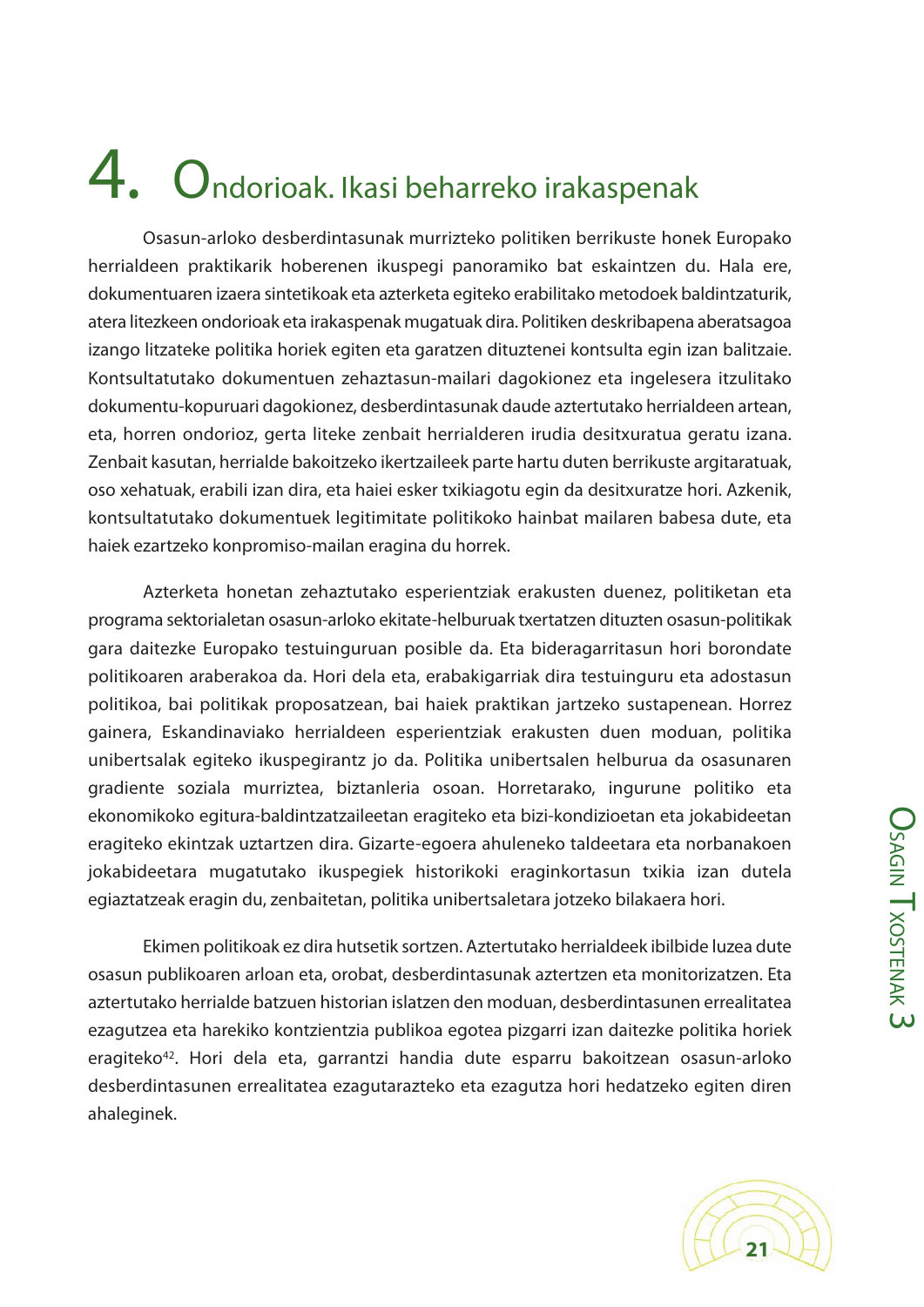Herrialde horien esperientziak erakusten du arreta berezia eskaini behar zaiola osasunarloko desberdintasunak murrizteko politiketan genero-ikuspegia sartzeari. Aztertutako politikak egitean dimentsio sozioekonomikoak duen nagusitasunaren eraginez, behar bezalako arreta jaso gabe gera litezke generoari loturiko desberdintasunak. Politika integralak dituzten herrialdeetan ere, maila oso desberdinetan hartzen da kontuan genero-ikuspegia. Hutsune hori are nabarmenagoa da osasunaren gradiente soziala murrizteko politika unibertsalik egiten ez den kasuetan. Generoarekin gertatzen den antzera, modu esplizituagoan hartu behar lirateke kontuan, halaber, desberdintasun sozialen beste dimentsio batzuk, hala nola adina, etnia edo jatorrizko herrialdea.

Sektore anitzeko ikuspegia hertsiki lotua dago osasun-arloko desberdintasunak murrizteko politika integralari. Eginkizun zaila den arren, estatuko, eskualdeko eta tokiko administrazio publikoetako osasun-arlokoak ez diren sektoreen partaidetza lor daiteke, osasun-politiken arduradunen gidaritzapean. Zentzu horretan, osasun-arloko ekitatearekiko eraginaren ebaluazioa baliabide oso lagungarritzat hartzen da osasuna politika guztietan sartzeko, ekitatearen ikuspegitik. Horrez gainera, politiken izaeraren eta konplexutasunaren ondorioz, ezinbestekoa da gizarte zibileko, gobernuz kanpoko erakundeetako eta sektore pribatuko beste eragile batzuek ere politika horien garapenean parte hartzea.

Osasun-arreta funtsezkoa da osasun-arloko desberdintasunak eta haien ondorio ekonomiko eta sozialak arintzeko. Hala eta guztiz ere, osasun-zerbitzuek desberdintasun horiek areagotu ere egin ditzakete, baldin eta laguntza ez badute egokitzen talde sozialen araberako beharretara. Nahiz eta estaldura unibertsaleko osasun-sistemak izan, aseguramendu publikoak ez ditu zenbait zerbitzu eta prestazio betetzen. Hori dela eta, zerbitzu publikoen zorroan sartzen ez diren zerbitzuen baterako ordainketa murrizteko neurriak ezarri dituzte herrialde batzuek. Prestazioen baterako ordainketa handiagoa dakarten osasun-finantzazioko –sistemetan izandako aldaketek osasun-arloko desberdintasunei zer ondorio kaltegarri dakarzkieten ohartarazten dute neurri horiek. Alderantzizko laguntzaren legearen prebentzioak, halaber, eskatzen du, baliabideak esleitzen direnean, kontuan har daitezela osasun-arloko desberdintasun sozialen dimentsio nagusiak (adina, generoa, egoera sozioekonomikoa eta abar). Horrez gainera, azterketa honek erakusten du aurrerapausoak eman daitezkeela osasun-zerbitzuak laguntza jasotzeko behar desberdinetara hobeto egokitzeko bidean. Osasun-arloko ekitatea ikuskatzea baliabide egokia da norabide horretan aurrera egitea errazteko.

Osasun-arloko desberdintasunak murrizteko politiken garapenarekin eta ebaluazioarekin batera, desberdintasun horiek monitorizatzeko ahalegin sistematikoak ere egin dira. Era berean, deskribatutako politika gehienek arreta berezia eskaintzen diete

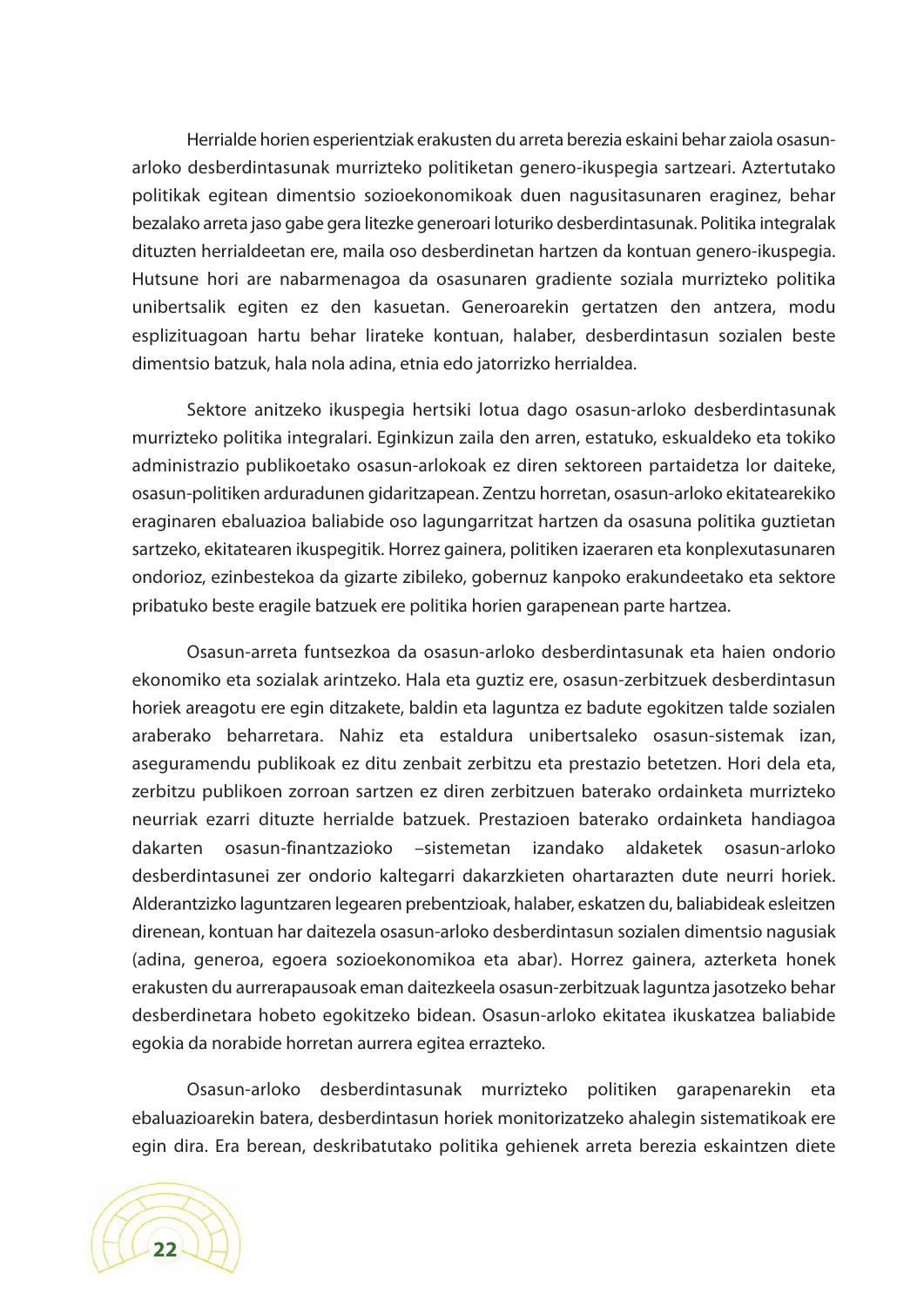osasun-arretako desberdintasunei. Hala eta guztiz ere, osasun-erregistroetan informazio sozioekonomikorik edo beste baldintzatzaile sozial batzuei buruzko informaziorik ez egoteak monitorizazio-sistemak abiaraztea zailtzen du. Osasun-erregistro nagusietan estatus sozioekonomikoei buruzko aldagaiak sartzeak eta gune txikietako adierazle sozioekonomikoak erabiltzeak43 norabide horretan aurrera egiten laguntzen dute.

Osasun-arloko desberdintasunen kausei buruzko eta haiek murrizteko esku-hartzeei buruzko ikerketak funtsezkoak dira aztertutako politiketan. Gure inguruari dagokionez, Espainian nabarmen handitu dira azken urteotan osasun-arloko desberdintasunei buruzko ikerketak44. Herrialde horietako esperientziak erakusten duenez, egokia da osasun-arloko desberdintasunei buruzko berariazko ikerketa-programak abiaraztea. Horrez gainera, osasunarloko eta osasun-arretako desberdintasunak osasun-arloko ikerketa-programetan txertatu beharko lirateke, zehar-lerro gisa.

Aztertutako herrialdeen esperientziak erakusten duenez, oro har, denbora-epe luze samarra behar da osasun-arloko desberdintasunak murrizteko politika integral eta unibertsalak garatzea lortzeko. Horrez gainera, hori egitea lortu duten herrialdeek oinarri izan dituzte esperientzia horretan aurrera egiteko baliagarri izan diren aurretiko saiakerak. Gai honek duen garrantzia dela eta, beharrezkoa da aurrera egiten laguntzeko oinarri batzuk lantzen joatea eta gure erkidegoan osasun-arloko ekitatea areagotuko duten politikak eraikitzen hastea.

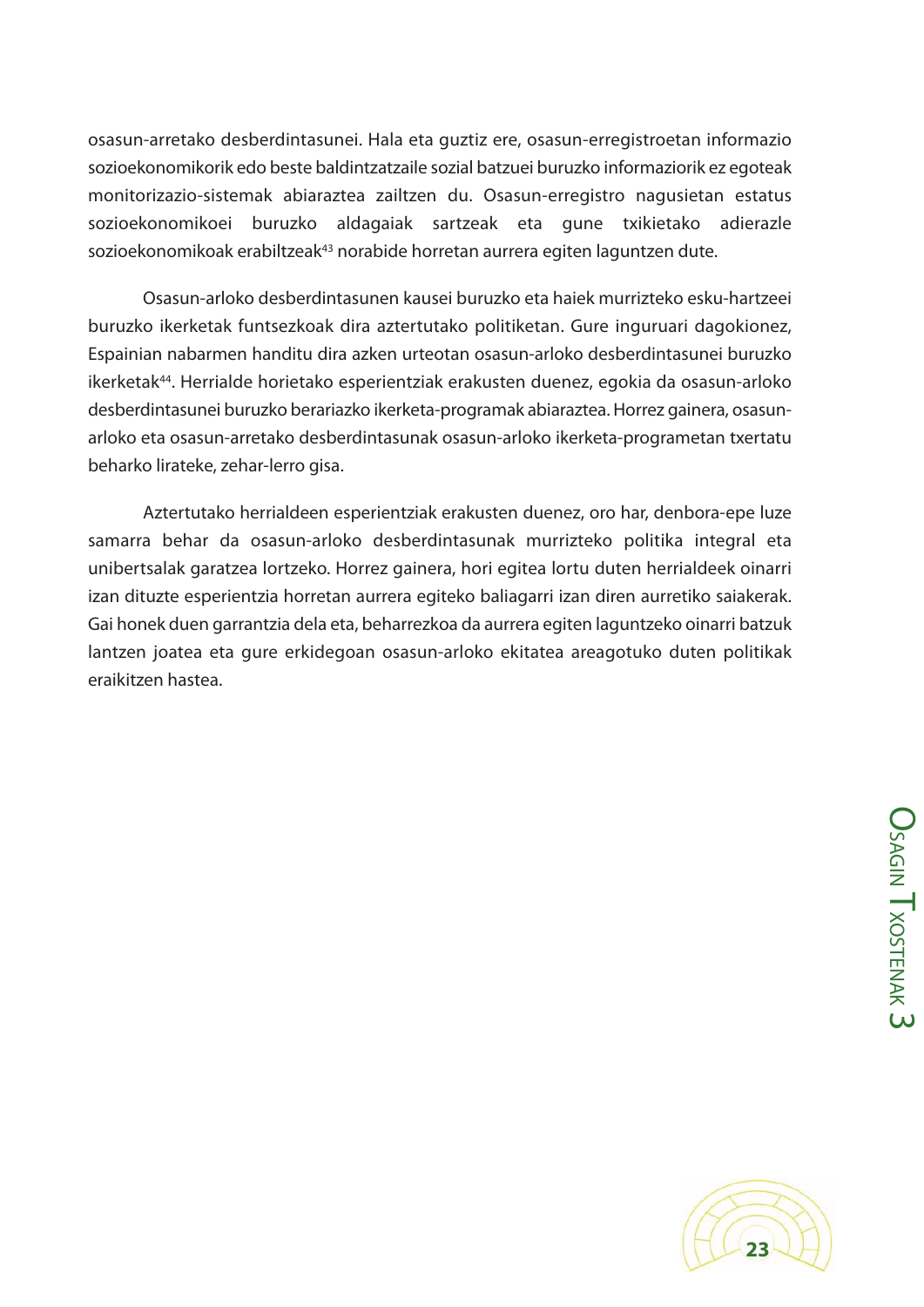# BIBLIOGRAFIA

- 1. CSDH. Closing the gap in a generation: health equity through action on the social determinants of health. Final Report of the Commission on Social Determinants of Health. Geneva: World Health Organization; 2008.
- 2. Mackenbach J, Bakker M (eds). Reducing inequalities in health. London: Routledge; 2002.
- 3. Hogstedt C, Moberg H, Lundgren B, Backhans M (eds.) Health for All? A critical analysis of public health policies in 8 European countries. Swedish National Institute of Public Health; 2008.
- 4. Ministry of Social Affairs and Health. Government Resolution on the Health 2015 public health programme. Helsinki: Publications of the Ministry of Social Affairs and Health; 2001.
- 5. Ministry of Social Affairs and Health. National Action Plan to Reduce Health Inequalities 2008-2011. Helsinki: Publications of the Ministry of Social Affairs and Health; 2008.
- 6. Swedish National Institute of Public Health. Sweden´s new public health policy. National public health objectives for Sweden. Swedish National Institute of Public Health; 2003.
- 7. Norwegian Ministry of Health and Care Services. National strategy to reduce social inequalities in health. Report No. 20 (2006–2007) to the Storting. Norwegian Ministry of Health and Care Services; 2006.
- 8. Department of Health. Saving Lives: our Healthier Nation. London: Department of Health; 1999.
- 9. Department of Health. Choosing Health-making healthier choices easier. London: Department of Health; 2004.
- 10. Department of Health. Tackling Health Inequalities: Status Report on the Program for Action. London: Department of Health; 2005.
- 11. Department of Health. Tackling Health Inequalities: 2007 Status Report on the Program for Action. London: Department of Health; 2007.
- 12. Department of Health. Health Inequalities-progress and next steps. London: Department of Health; 2008.
- 13. Institute of public Health in Ireland. Closing the Gap.Strategic Initiatives for tackling health inequalities on the island of Ireland. Dublin: Institute of public Health in Ireland; 2007.

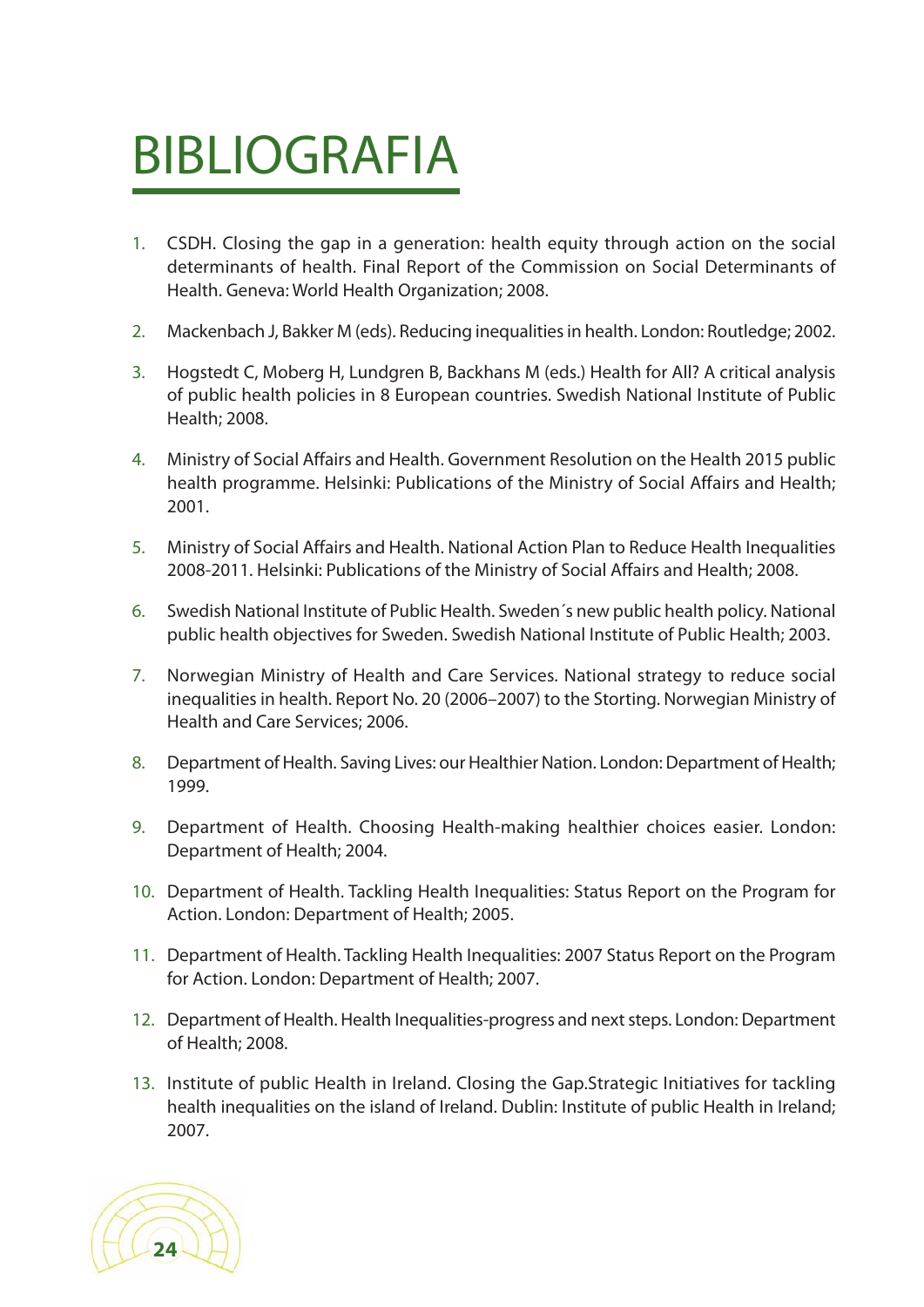- 15. The Danish Ministry of Health. The Danish Government Programme on Public Health and Health Promotion 1999–2008. An action-oriented programme for healthier settings in everyday life. Copenhagen: Ministry of Health; 2000.
- 16. Government of Denmark. Healthy throughout life: The targets and strategies for public health policy of the Government of Denmark, 2002–2010. Copenhagen: Government of Denmark; 2002.
- 17. Ministry of Health, Welfare and Sport. Living longer in good. The Hague: Ministry of Health, Welfare and Sport; 2004.
- 18. Mackenbach JP, Stronks K. The development of a strategy for tackling health inequalities in the Netherlands. International Journal for Equity in Health 2004:3:11-17.
- 19. Droomer M, Den Broeder L, Burdorf L, Mackenbach JP. The Netherleands. En Hogstedt C, Moberg H, Lundgren B, Backhans M (eds.) Health for All? A critical analysis of public health policies in 8 European countries. Swedish National Institute of Public Health; 2008.
- 20. Determine. An EU Consortium for action on the social determinants of health[Citado el 11 Nov 2008]. Disponible en http://www.health-inequalities.eu/.
- 21. Mackenbach J, Bakker M (eds). Reducing inequalitiesin health. London: Routledge; 2002.
- 22. Van der Wilk EA, Melse JM, Den Broeder JM, Achterberg PA. Learning from our neighbours. RIVM - Centre for public health status and forecasting [Citado el 15 Dic 2008]. Disponible en http://www.rivm.nl/bibliotheek/rapporten/270626001.pdf.
- 23. Esping-Andersen G. Social Foundations of Postindustrial Economies. Oxford: Oxford University Press; 1999.
- 24. Hausmann R, Tyson LD, Zahidi S. The Global Gender Gap Report 2007. Geneva: World Economic Forum; 2007.
- 25. Organización Mundial de la Salud. Salud para todos en el año 2000. Ginebra: Organización Mundial de la Salud; 1978.
- 26. WHO. Health21: the health for all policy framework for the WHO European region. Copenhangen: WHO; 1999.
- 27. Black D. Inequalities in health, HMSO: 1980.
- 28. Diderichsen F. Denmark. En Hogstedt C, Moberg H, Lundgren B, Backhans M (eds.) Health for All? A critical analysis of public health policiesin 8 European countries. Swedish National Institute of Public Health, 2008.

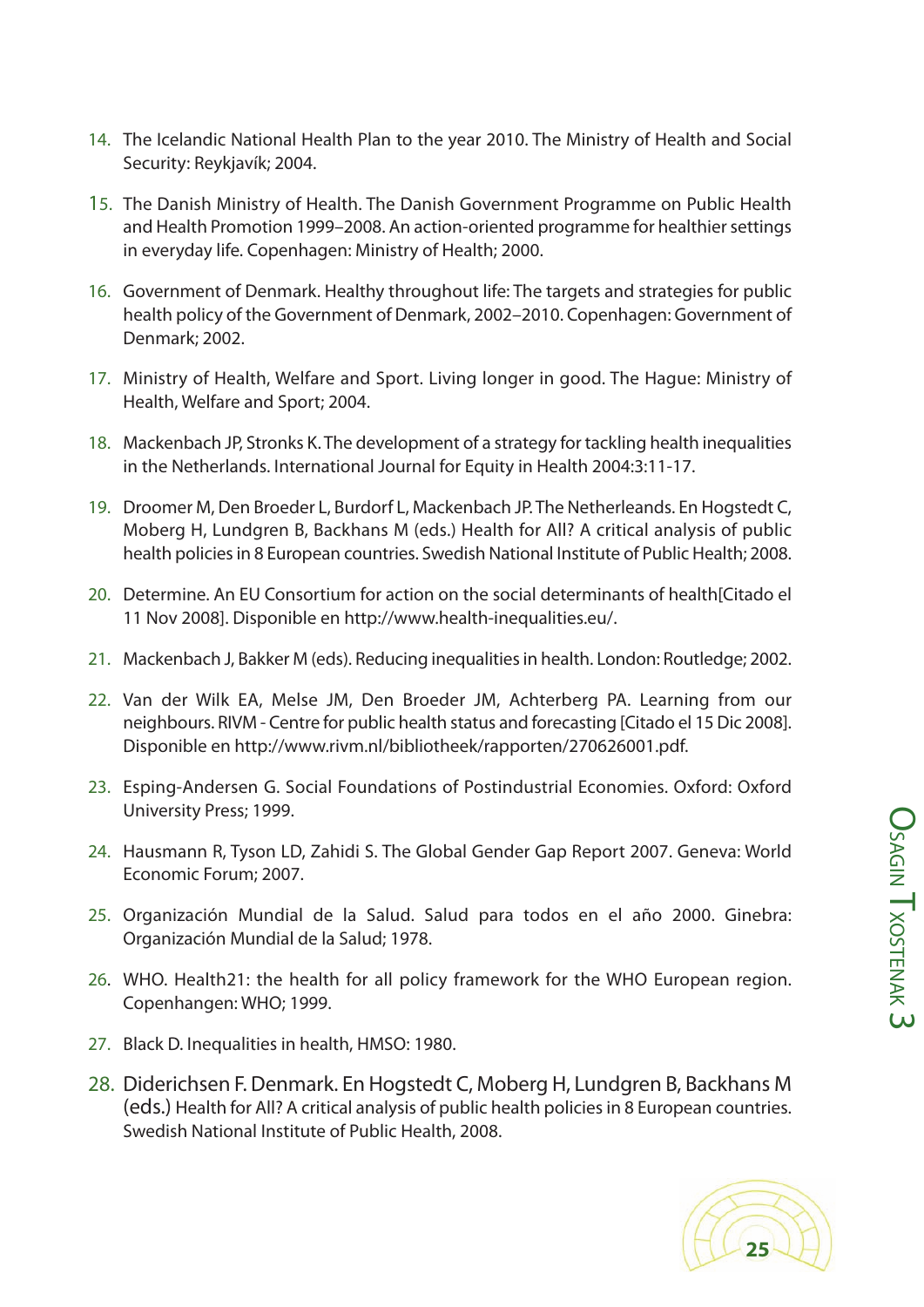- 29. Ministry of Labor and Social Inclusion. The Equitable redistribution White Paper. On the distribution of income and living condtions in Norway. Ministry of Labor and Social Inclusion: Oslo; 2000.
- 30. Norwegian Ministry of health and Care Services. Prescriptions for a healthier Norway. A broad policy for public health. Oslo: Norwegian Ministry of health and Care Services; 2003.
- 31. Vallgarda S. Social inequality in health: Dichotomy or gradient? A comparative study of problematizacions in national public health programmes. Health Policy 2008;85:71-82.
- 32. Whitehead M. Dahlgren G. Levelling up (part 1). Conpenhagen: WHO; 2006.
- 33. Peiró R, Ramón N, Álvarez-Dardet C, et al. Sensibilidad de género en la formulación de planes de salud en España: lo que pudo ser y no fue. Gac Sanit. 2004; 18(2): 36-46.
- 34. Department of Health. Equality Impact Assessment-Health Inequalities. London: Department of Health; 2008.
- 35. Women's Health Council. A Plan forWomen's Health 1997-1999. Dublin: Women´s Health Council, 1997.
- 36. Department of Health and Children. Travellers health. A national strategy 2002-2005. Dublin; 2002.
- 37. Dahlgren G, Whitehead M. Levelling up (part 2). Conpenhagen: WHO; 2006.
- 38. Hart JT. The inverse care law. Lancet 1971; 1(7696):405-12.
- 39. Department of Health. Health equity audit. A guide for the NHS. London: Department of Health; 2003.
- 40. Department of Health. Health equity audit: a self assessment guide. London: Department of Health; 2004.
- 41. Stahl T, Wismar M, Ollila E, Latineen E, Leppo K, editores. Health in all policies, Prospects and Potentials. Finland: Ministry of Social Affairs and Health. Health Department; 2006.
- 42. Whitehead M. Difusion of ideas on social inequalities in health: an European perspective. Millbank Quarterly 1988; 76: 469-92.
- 43. Krieger N, Chen JT, Waterman PD, Rehkopf DH, Subramanian SV. Race/ethnicity, gender, and monitoring socieconomic gradients in ihealth: A comparison of area-based socioeconomic measures-The public health disparities geocoding project. Am J Public Health 2003; 93:1655-71.
- 44. Borrell C, Pasarin MI.The study of social inequalities in health in Spain: where are we? J Epidemiol Community Health, Jul 1999; 53:388–389.

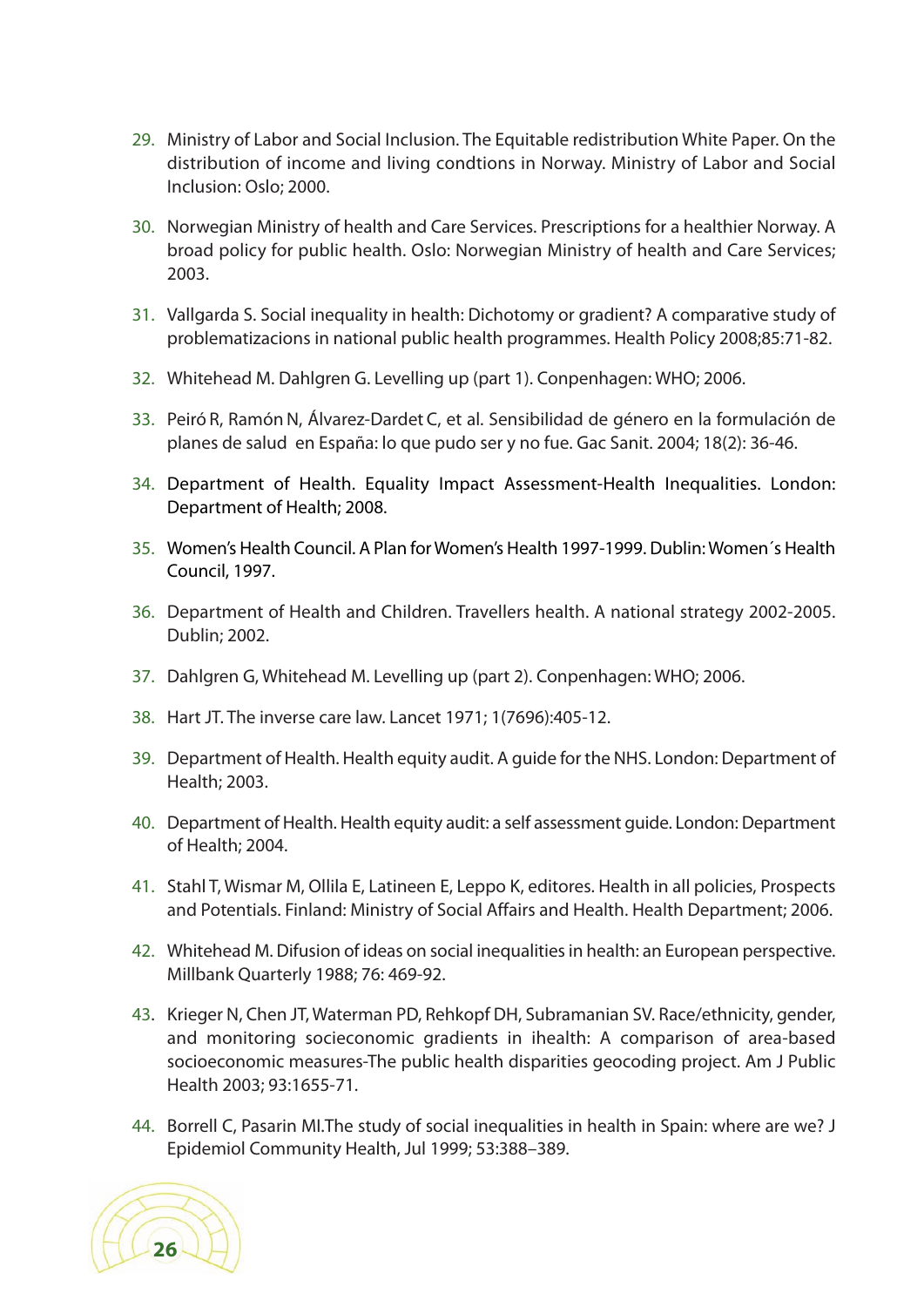1. taula. Populazioa eta adierazle soziodemografikoak 1. taula. Populazioa eta adierazle soziodemografikoak

<sup>a</sup> Navarro V et al. Inguruak 2007;44:67-90. aNavarro V et al. Inguruak 2007;44:67-90.

<sup>b</sup>Gini koefizienteak diru-sarreren desberdintasunak neurtzen ditu. 0-1 arteko balioa izan dezake: 0 balioa berdintasun perfektuari dagokio (pertsona guztiek diru-<br>sarrera berdin-berdinak dituzte), eta 1 balioak, berriz, d <sup>b</sup>Gini koefizienteak diru-sarreren desberdintasunak neurtzen ditu. 0-1 arteko balioa izan dezake: 0 balioa berdintasun perfektuari dagokio (pertsona guztiek dirusarrera berdin-berdinak dituzte), eta 1 balioak, berriz, desberdintasun perfektua adierazten du (pertsona bakarraren eskuetan daude diru-sarrera guztiak, eta gainerakoek ez dute diru-sarrerarik). Eurostat 2007.

<sup>C</sup> Erresuma Batua Erresuma Batua

<sup>d</sup>Indize horrek genero-desberdintasuna neurtzen du, lau dimentsioren arabera: aukera eta parte-hartze ekonomikoa, hezkuntza-lorpenak, ahalduntze politikoa<br>eta osasuna. Global Gender Gap Report 2007. <sup>d</sup>Indize horrek genero-desberdintasuna neurtzen du, lau dimentsioren arabera: aukera eta parte-hartze ekonomikoa, hezkuntza-lorpenak, ahalduntze politikoa eta osasuna. Global Gender Gap Report 2007.

<sup>e</sup>GGI: Giza Garapenaren Indizea. Human development report. 2008 Statistical Update. eGGI: Giza Garapenaren Indizea. Human development report. 2008 Statistical Update.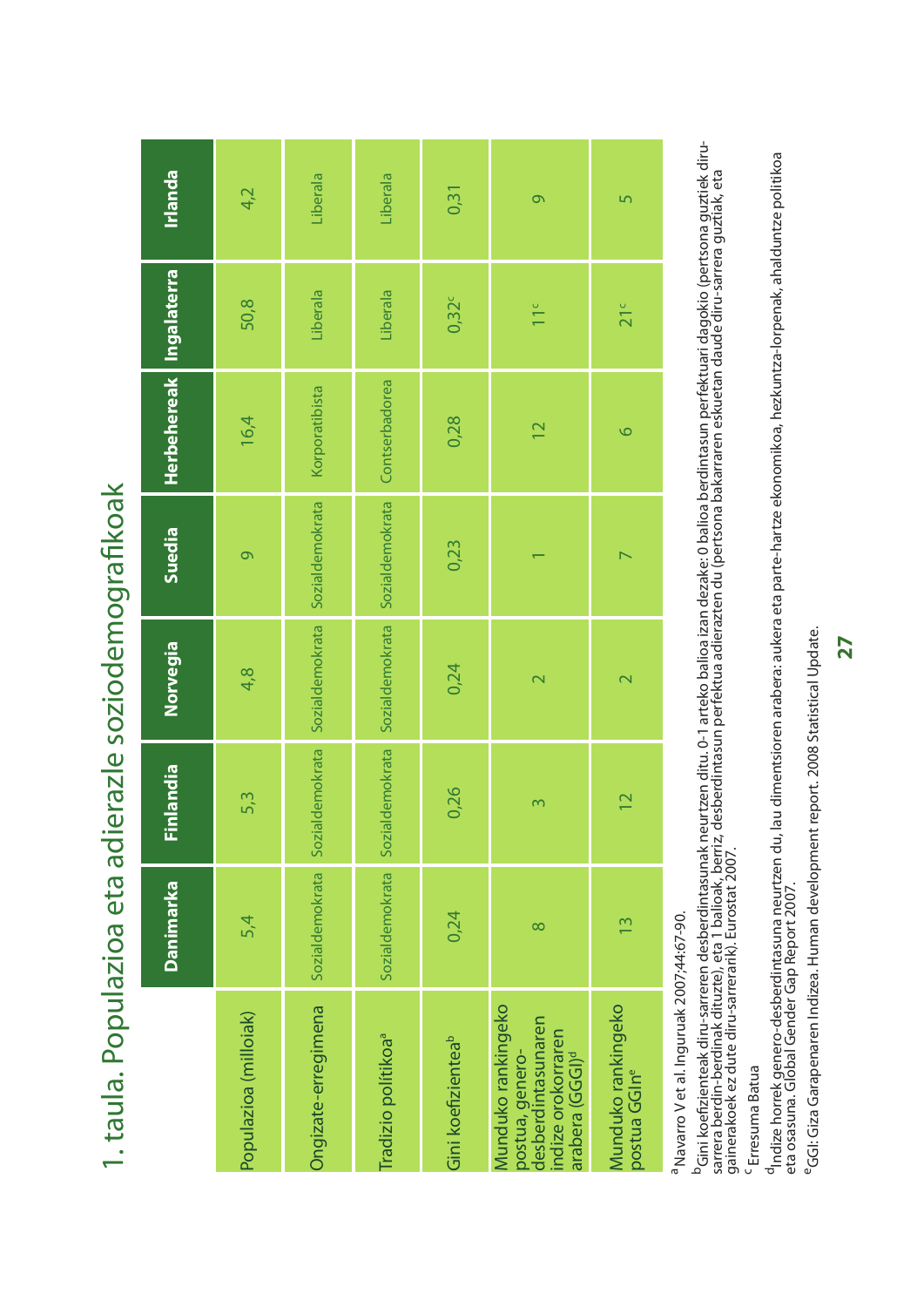|                                  | Danimarka                                    | <b>Finlandia</b>                                                                                    | Norvegia                                                                  | Suedia                                                               | <b>Herbehereak</b>                           | Ingalaterra                                                                            | <b>Irlanda</b>                               |
|----------------------------------|----------------------------------------------|-----------------------------------------------------------------------------------------------------|---------------------------------------------------------------------------|----------------------------------------------------------------------|----------------------------------------------|----------------------------------------------------------------------------------------|----------------------------------------------|
| definizioa<br>Arazoaren          | ahuleko taldeen<br>Gizarte-egoera<br>punseso | ahuleko pertsonen ahuleko pertsonen<br><b>Osasunaren eta</b><br>gizarte-egoera<br><b>gradientea</b> | Osasunaren eta<br>gizarte-egoera<br>gradientea                            | <b>Osasunaren eta</b><br><b>gradientea</b><br>baztertuen<br>pertsona | ahuleko taldeen<br>Gizarte-egoera<br>punseso | ahuleko guneen<br>Gizarte-egoera<br>marjinalen<br>eta talde<br><b>BUNSESO</b>          | ahuleko taldeen<br>Gizarte-egoera<br>punseso |
| Xedeak                           |                                              |                                                                                                     |                                                                           |                                                                      |                                              |                                                                                        |                                              |
| Nora zuzendua                    | Gizarte-egoera<br>ahulenekoak                | Gradientea                                                                                          | Gradientea                                                                | Gradientea                                                           | Gizarte-egoera<br>ahulenekoak                | desberdintasuna<br>Osasun-                                                             | desberdintasuna<br>Osasun-                   |
| Ebaluagarriak                    | $\overline{z}$                               | Bai                                                                                                 | $\overline{z}$                                                            | $\overline{z}$                                                       | Bai                                          | Bai                                                                                    | Bai                                          |
| Jarduerak<br>Estaldura           | Selektiboa                                   | Unibertsala eta<br>selektiboa                                                                       | Unibertsala eta<br>selektiboa                                             | Unibertsala eta<br>selektiboa                                        | Selektiboa                                   | Selektiboa                                                                             | Selektiboa                                   |
| <b>Baldintzatzaileak</b>         | Jokabideak                                   | bizi-kondizioak eta<br>baldintzatzaileak,<br>jokabideak<br>Egitura                                  | bizi-kondizioak eta<br>baldintzatzaileak,<br><b>Jokabideak</b><br>Egitura | bizi-kondizioak eta<br>baldintzatzaileak,<br>jokabideak<br>Egitura   | Jokabideak                                   | bizi-kondizioak<br>Jokabideak eta                                                      | bizi-kondizioak<br>Jokabideak eta            |
| helburu-taldeak<br>Esparruak eta | ahuleko taldeak<br>Gizarte-egoera            |                                                                                                     | ahuleko hiriguneak<br>Gizarte-egoera                                      |                                                                      | ahuleko taldeak<br>Gizarte-egoera            | ahuleko guneak,<br>ahuleko haurrak<br>gizarte-egoera<br>Gizarte-egoera<br>eta gurasoak | baztertuak<br>Pertsona                       |

2. taula. Osasun-arloko desberdintasunak murrizteko politiken ezaugarri orokorrak 2.taula.Osasun-arlokodesberdintasunakmurriztekopolitikenezaugarriorokorrak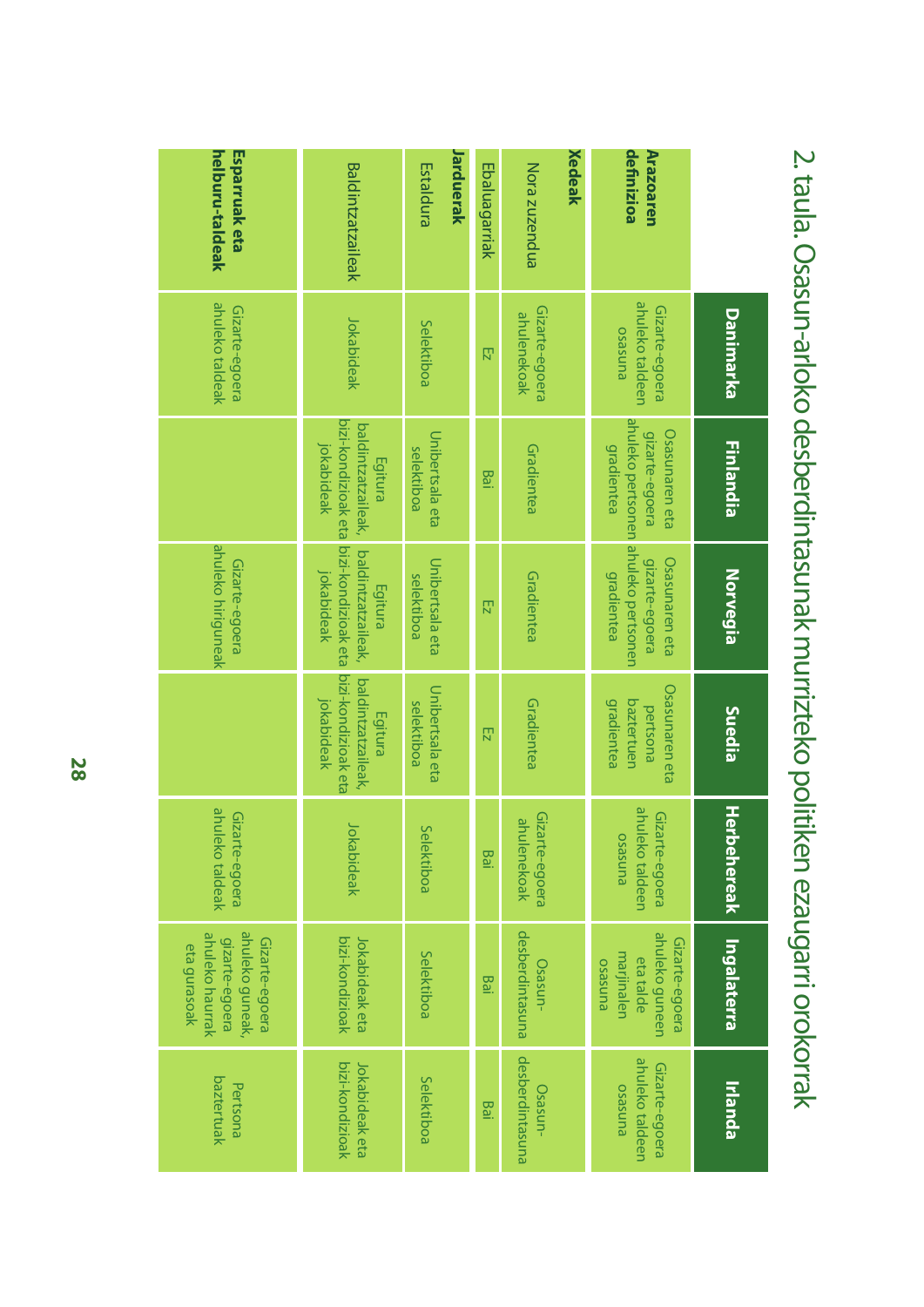|                                      |                 | Finlandia                |                          | Norvegia                                | Suedia                   |                 |                 | <b>Ingalaterra</b>                  |                          | Irlanda                 |
|--------------------------------------|-----------------|--------------------------|--------------------------|-----------------------------------------|--------------------------|-----------------|-----------------|-------------------------------------|--------------------------|-------------------------|
|                                      | $\Rightarrow$   | <sub>ს</sub>             | $\Rightarrow$            | $\circ$                                 | $\Rightarrow$            | $\circ$         | $\Rightarrow$   | $\sim$                              | $\Rightarrow$            | $\circ$                 |
| Egitura-baldintzatzaileak            |                 |                          |                          |                                         |                          |                 |                 |                                     |                          |                         |
| Politika publikoak eta sozialak      |                 |                          |                          |                                         |                          |                 |                 |                                     |                          |                         |
| Zerga-eta errenta-politika           | 8,9,10          | $\overline{10}$          | $\overline{\phantom{0}}$ |                                         | $\overline{\mathbf{C}}$  |                 |                 | $\frac{2}{3}$                       |                          |                         |
| Enplegua                             | 13,4            | 5,14,17                  | $\overline{\mathbf{C}}$  | 2,3                                     |                          |                 | $\overline{17}$ | 7,14                                |                          |                         |
| Hezkuntza                            | 2,3,4           |                          | 4,5                      |                                         | $\overline{\phantom{0}}$ |                 |                 | 1,4                                 |                          |                         |
| Gizarte-babesa                       | 11, 12          | $\overline{\phantom{0}}$ | $\circ$                  | $\overline{ }$                          | $\overline{\mathsf{C}}$  |                 |                 |                                     | $\overline{\phantom{0}}$ | 4,5                     |
| Beste politika batzuk                |                 |                          |                          |                                         |                          |                 |                 |                                     |                          |                         |
| Balio kulturalak eta sozialak        |                 |                          |                          |                                         | 4                        |                 |                 |                                     |                          |                         |
| Ahalduntzea eta parte-hartze soziala |                 |                          |                          | $\infty$                                | 4                        |                 |                 |                                     |                          |                         |
| Tarteko baldintzatzaileak            |                 |                          |                          |                                         |                          |                 |                 |                                     |                          |                         |
| Bizitzaren hastapenerako politikak   | $\overline{12}$ |                          | $\infty$                 |                                         | 3,13                     | $\overline{12}$ |                 | 1,4                                 | $\overline{\phantom{0}}$ |                         |
| <b>Hezkuntza</b>                     | $\infty$        |                          |                          |                                         |                          |                 |                 | 3,6,7                               |                          |                         |
| Ingurumen fisikoa                    |                 |                          |                          | $\overline{2}$                          |                          | $\overline{12}$ |                 | 7,15                                |                          |                         |
| Lan-kondizioak                       | 4,6             |                          |                          | $\sigma$                                | 5,8,13                   |                 |                 |                                     |                          |                         |
| Gizarte-zerbitzuak                   | 11,12,16        | $\overline{17}$          |                          | 10, 11, 12                              | 3                        |                 |                 | $\circ$                             | $\overline{\phantom{0}}$ | 4,5                     |
| Kohesio soziala                      |                 |                          | $\overline{\mathsf{C}}$  | $\circ$                                 |                          |                 |                 |                                     |                          |                         |
| Osasun-arreta                        | 11-13<br>15,16  | 14,17                    | 8,20-22,24               | 13, 14, 17, 13, 15, 16, 18,<br>19,22,23 | 11, 13, 14<br>$6 - 9,$   |                 |                 | 1, 2, 3, 7, 8, 12<br>$\frac{8}{18}$ |                          | 3,4,5,6,                |
| Etxebizitza                          |                 | 7,17                     |                          | 25                                      | $\overline{10}$          | 15              |                 | 5,7,15                              |                          |                         |
| Bizitzeko moduak                     | 6,8,9,10        | $\overline{0}$           | 26-28                    | $\overline{2}$                          | $16 - 18$                |                 |                 | 2,9,10                              |                          | $\overline{\mathbf{C}}$ |
| <b>Bestelakoak</b>                   |                 | $\overline{17}$          |                          |                                         |                          |                 |                 | 11,15,16                            |                          |                         |

3. taula. Osasun-arloko desberdintasunak murrizteko jarduerak<sup>a</sup>, osasuna baldintzatzen duten faktoreen arabera sailkatuak 3. taula. Osasun-arloko desberdintasunak murrizteko jarduerak<sup>a</sup>, osasuna baldintzatzen duten faktoreen arabera sailkatuak

akus eranskinean taulan aipatutako jardueren zerrenda. aIkus eranskinean taulan aipatutako jardueren zerrenda.

<sup>b</sup>Unibertsalak.<br><sup>c</sup>Selektiboak bUnibertsalak.

cSelektiboak

**29**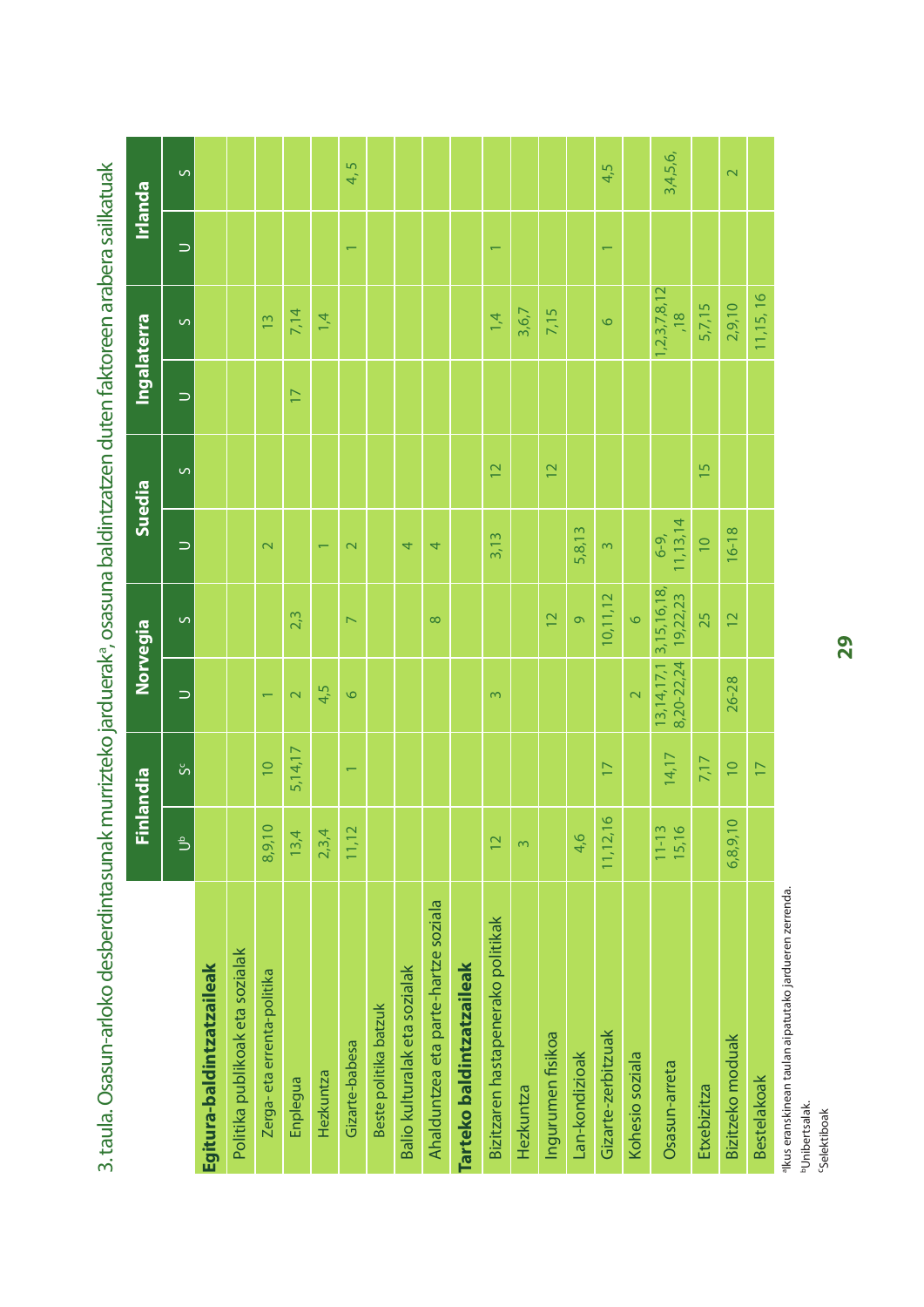|                                                                     | <b>Finlandia</b> |     | <b>Norvegia</b> |                                        | Suedia                       |                | <u>Ingalaterra</u> |                            | Irlanda   |                |
|---------------------------------------------------------------------|------------------|-----|-----------------|----------------------------------------|------------------------------|----------------|--------------------|----------------------------|-----------|----------------|
|                                                                     | ځ<br>ځ           | Š   | $\subset$       | S                                      | $\subset$                    | $\overline{S}$ | $\subset$          | $\overline{S}$             | $\subset$ | $\overline{a}$ |
| Osasun-arazoak                                                      |                  |     |                 |                                        |                              |                |                    |                            |           |                |
| Gaix. infekziosoak, GIBahiesa                                       |                  |     |                 |                                        | $\frac{1}{4}$                |                |                    |                            |           |                |
| Osasun mentala, mendekotasunak                                      | G                |     | 3,17            |                                        |                              |                |                    | $\infty$                   |           |                |
| Minbizia                                                            |                  |     |                 |                                        |                              |                |                    |                            |           |                |
| Gaix. kardiobaskularrak                                             |                  |     |                 |                                        |                              |                |                    |                            |           |                |
| Tabakismoa                                                          | 8.9              |     |                 |                                        | $\frac{1}{8}$                |                |                    | 2,9                        |           |                |
| Eremuak                                                             |                  |     |                 |                                        | $\equiv$                     | $\overline{z}$ |                    |                            |           |                |
| Geografikoak (hiriak, auzoak)                                       |                  |     |                 | $\overline{5}$                         |                              |                |                    | $1,4,5,6,7,$<br>12, 16, 17 |           |                |
| Inguruneak (lana, eskola)                                           | 2-4,6            |     | 20,2,28         | $\circ$                                | 5,8,13,16,<br>$\overline{8}$ |                |                    | $\vec{0}$                  |           |                |
| Berariazko taldeak                                                  |                  |     |                 |                                        |                              |                |                    |                            |           |                |
| Haurrak eta gurasoak                                                | 2,12             |     |                 | 18,22                                  | 3,12,13,16                   |                |                    |                            |           |                |
| Guraso bakarreko familiak                                           |                  |     |                 |                                        |                              |                |                    | $\frac{1}{4}$              |           |                |
| Gazteak                                                             | $2-4$            |     |                 | 22                                     | 4,13,18                      |                |                    | $\infty$                   |           |                |
| <b>Adinekoak</b>                                                    | 16,17            |     |                 |                                        | $\overline{\omega}$          | $\vec{5}$      |                    |                            |           |                |
| Etorkinak                                                           |                  |     |                 | $\triangleright$                       |                              |                |                    |                            |           |                |
| Baztertuak izateko arriskuan (etxegabeak,<br>presoak,"traveller"ak) |                  | 5,7 |                 | 2,3,7,8,10,<br>11,15,16,<br>18, 19, 23 |                              |                |                    |                            |           | $3 - 7$        |
| Beste batzuk (minusbaliatuak)                                       |                  |     |                 | $\overline{\mathsf{C}}$                | $\overline{\omega}$          |                |                    |                            |           |                |
| $\frac{1}{2}$<br>ŗ<br>$\frac{1}{2}$<br>$\frac{1}{2}$                |                  |     |                 |                                        |                              |                |                    |                            |           |                |

4. taula. Osasun-arloko desberdintasunak murrizteko jarduerak<sup>a</sup>, osasun-arazoen, esparruen eta berariazko taldeen arabera sailkatuak 4. taula. Osasun-arloko desberdintasunak murrizteko jarduerak<sup>a</sup>, osasun-arazoen, esparruen eta berariazko taldeen arabera sailkatuak

aIkus eranskinean taulan aipatutako jardueren zerrenda.

bUnibertsalak. bUnibertsalak.

Selektiboak cSelektiboak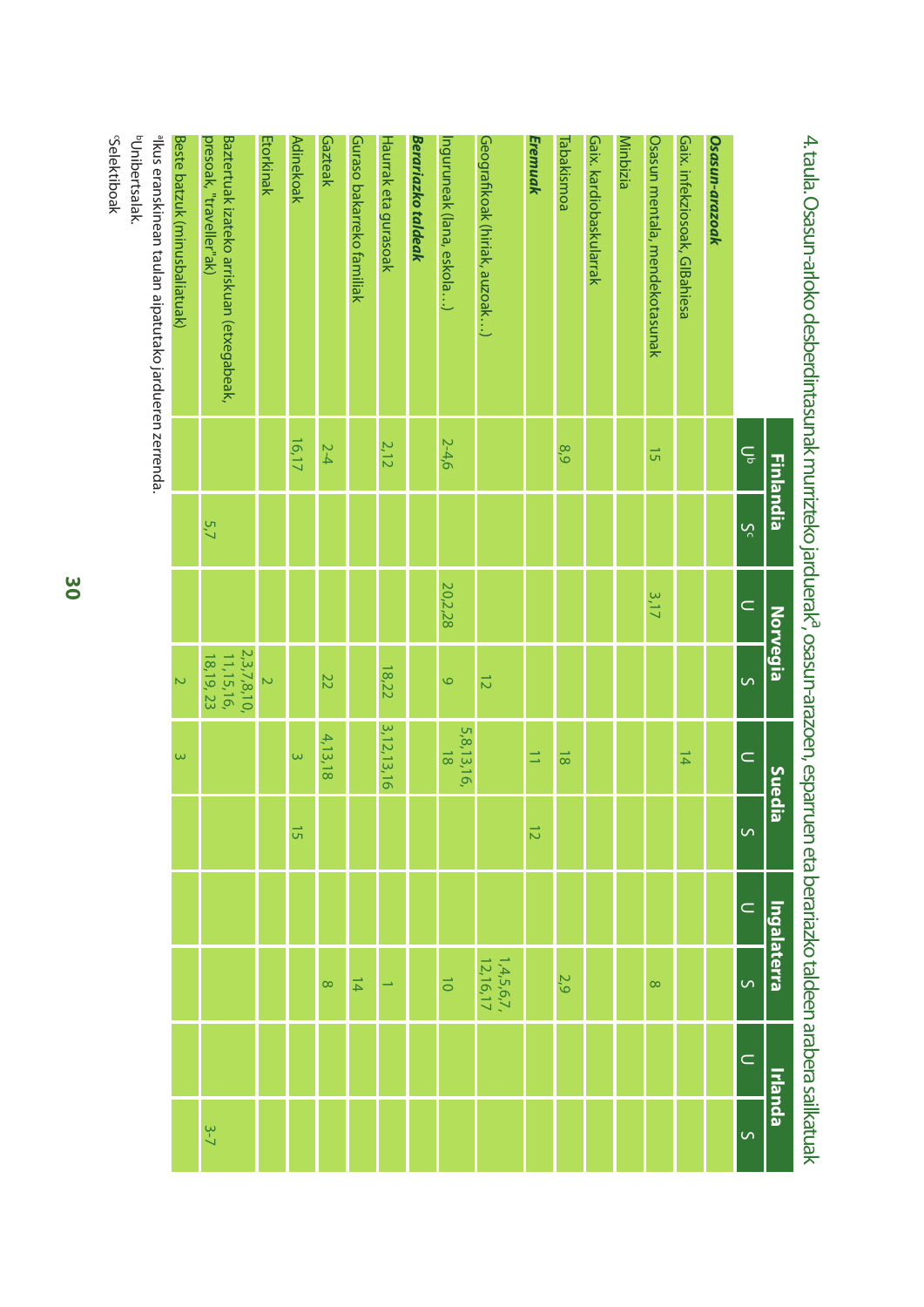|                                                | Ingalaterra | Irlanda     | Finlandia               | Norvegia      | Suedia        |
|------------------------------------------------|-------------|-------------|-------------------------|---------------|---------------|
| Eskuragarritasun ekonomikoa                    |             |             |                         | $\frac{1}{2}$ |               |
| Baliabideak beharren arabera esleitzea         | 12,18       |             | $\overline{1}$          | $\frac{4}{3}$ | $\frac{1}{2}$ |
| Arreta egokia eta kalitatekoa                  | 1,2,3,9     | 1,3,4,5,6,7 | $8,9,11-13,$<br>$15-17$ | 15, 17, 19-24 | $6-9,13,14$   |
| Gaixotasunaren ondorio ekonomikoen prebentzioa |             |             | 14,15                   | 3,19,21       |               |
|                                                |             |             |                         |               |               |

5. taula. Osasun-arloko desberdintasunak murrizteko osasun-arretako zerbitzuen jarduerak<sup>a</sup> 5. taula. Osasun-arloko desberdintasunak murrizteko osasun-arretako zerbitzuen jardueraka

alkus eranskinean taulan aipatutako jardueren zerrenda. aIkus eranskinean taulan aipatutako jardueren zerrenda.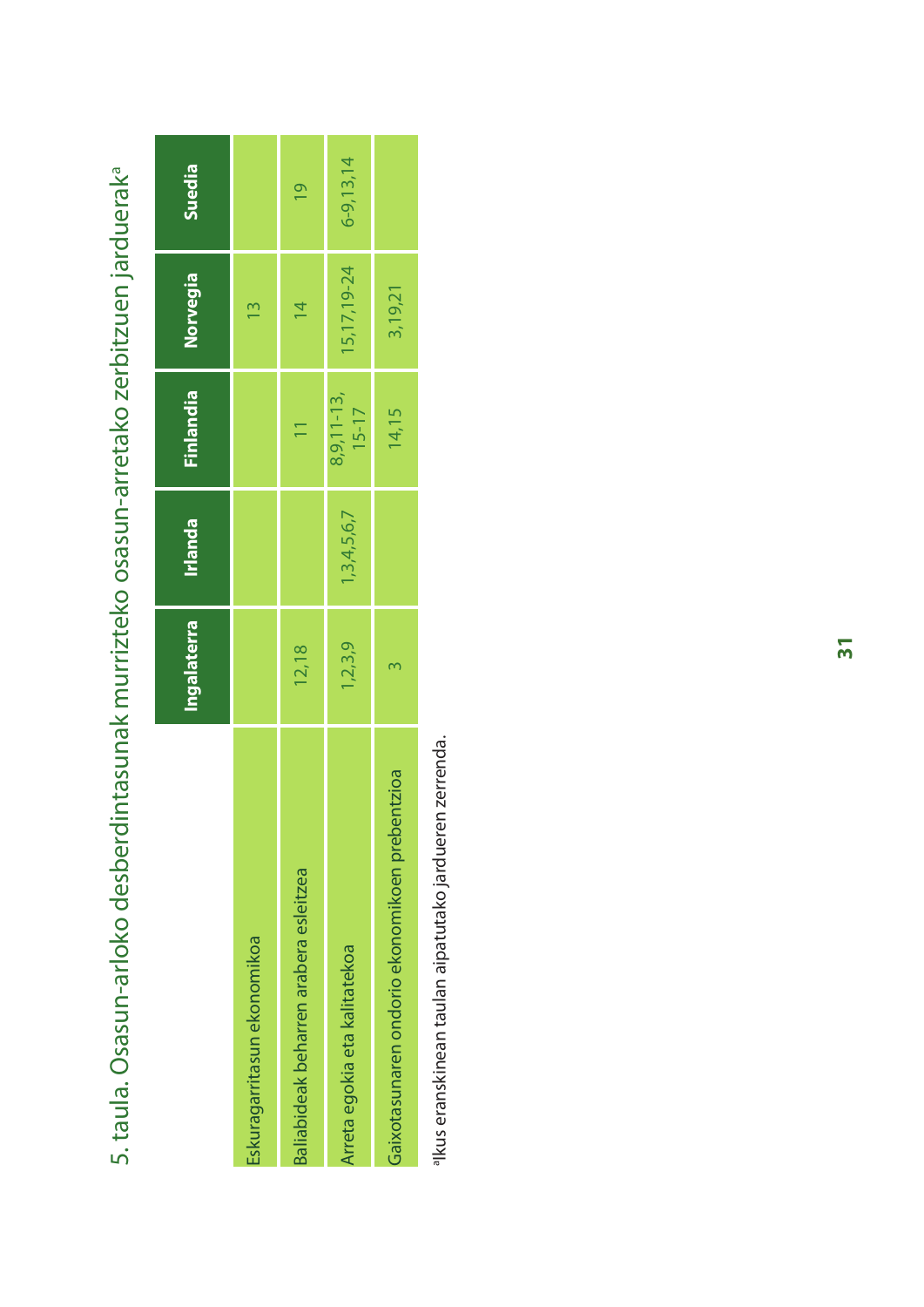# ERANSKINA

## Osasun-arloko desberdintasunak murrizteko jarduerak europako bost herrialdetan

#### Finlandia

- **1.** Pobrezia murriztea, zergei, oinarrizko prestazioei eta langabeziagatiko babesei dagokienez, gaur egungo gizarte-segurantzako sistema berrikusiz, argituz eta sinplifikatuz.
- **2.** Desberdintasunen murrizketaren arloan ikastetxeen eginkizuna hobetzea, laguntzaeta jolas-jardueren, bullying-aren aurkako borrokaren eta beste arazo batzuen prebentzioren (eskola-porrota...) bitartez (baita lanbide-heziketako ikastetxeetan ere).
- **3.** Lanbide-heziketako ikastetxeetan gazteen osasuna eta ongizatea sustatzea, osasuna zaintzeko ezagutza, motibazioa eta trebeziak sustatzen dituzten ikasleentzako osasunzerbitzuak garatuz.
- **4.** Ikasketen eta lan-bizitzaren artean gazteak modu egokian iragan daitezen beharrezko babesa bermatzea (gazteen ibilbideak gainbegiratzea, lan-merkatuan sar daitezen edo modu egokian ikasten jarrai dezaten).
- **5.** Denbora luzez langabezian dauden pertsonentzako, minusbaliatuentzako edo errehabilitazioko programetan daudenentzako lan-eskaintzak, enplegu-zerbitzuak hobetuz eta enpresei eta pertsonei laguntzak emanez.

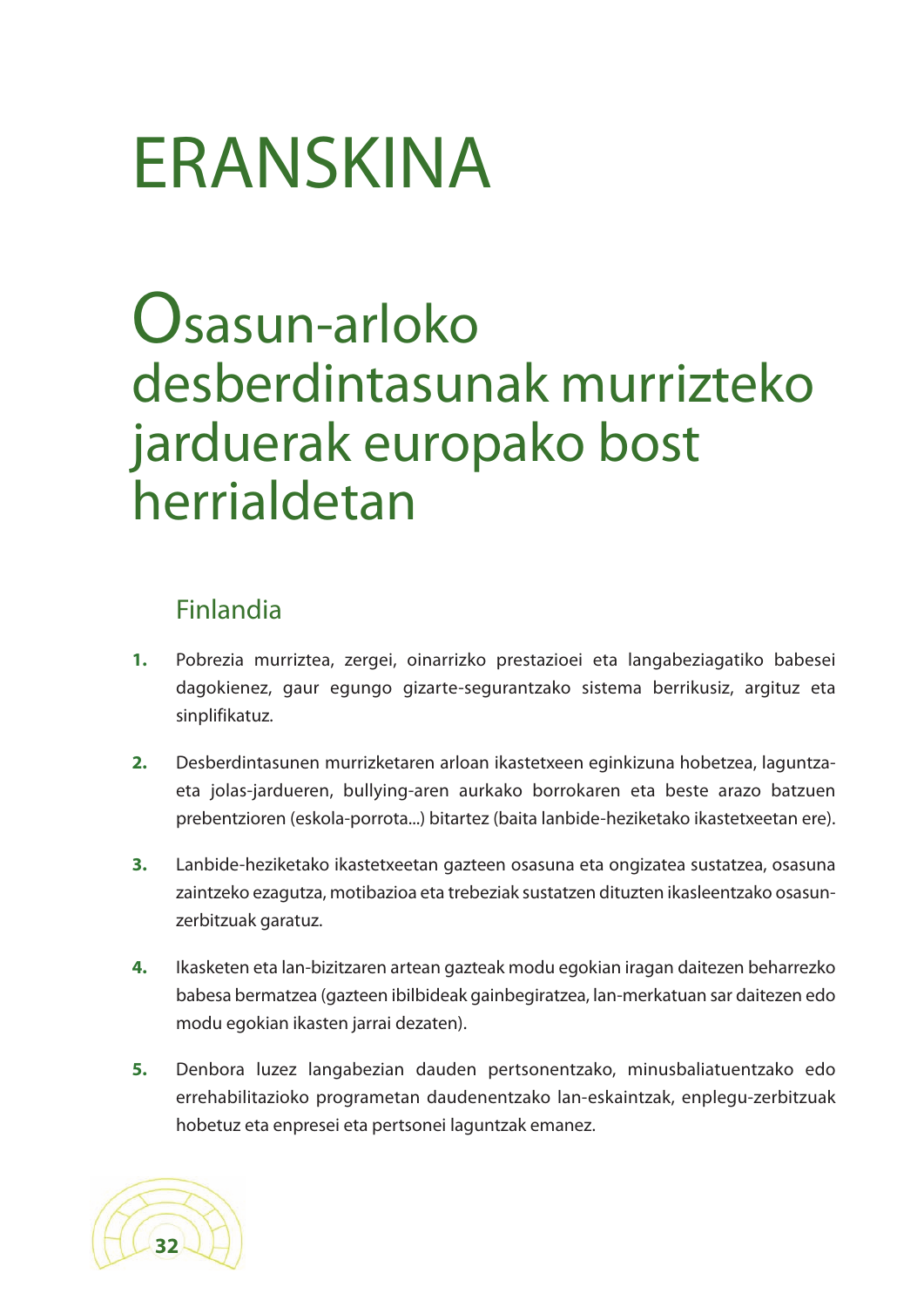- **6.** Osasuna lantokiko jarduera iraunkor gisa sustatzea, eta garrantzi berezia ematea osasunerako kaltegarriak izan daitezkeen jardueretan diharduten sektoreei.
- **7.** Etxerik ez duten pertsonen proportzioa murriztea, alokairu merkeko etxebizitzak eraikiz eta, etxerik gabeko pertsonez gainera, berariazko taldeen (gaixotasun mentalak dituzten pertsonak, minusbaliatuak, adinekoak) etxebizitzaren egoera hobetuz.
- **8.** Alkoholaren gehiegizko kontsumoa murriztea, zergen gaineko neurrien bitartez eta lehen mailako arretan eta beste gizarte-zerbitzu batzuetan alkoholismoaren prebentzioa eta erabilera txertatuz.
- **9.** Tabakoaren kontsumoa murriztea, zergen gaineko neurrien bitartez, legez kanpoko eskaintza kontrolatuz eta lehen mailako arretan eta beste gizarte-zerbitzu batzuetan prebentzioa txertatuz. Tabakoaren eta nikotinaren abstinentzia-sindromerako medikamentuak zerbitzuen zorroan sartzea.
- **10.** Dieta eta ariketa fisikoa hobetzea, inguruneak, bizi-kondizioak eta egiturak hobetuz (hala nola elikagai osasungarriak eskuratzeko ahalbidea edo informazioa), bereziki guraso gazteentzat edo adinekoentzat.
- **11.** Gizarte-zerbitzuetako eta osasun-arretako zerbitzuetako baliabideak berariazko talde sozialen beharretan oinarrituz garatzea eta esleitzea. Horrekin batera, gizartezerbitzuen sistemaren erreforma bat, laneko osasuna garatzea eta lehen mailako arreta sendotzea jasotzen dira, taldeen eta eskualdeen arteko desberdintasunak kontuan hartuz, betiere.
- **12.** Haurrentzako eguneko zainketa-zerbitzuak eta osasun-arreta hobetzea (azterketa eta aholku medikoak), desberdintasunak prebenitzeko.
- **13.** Lan egiteko adina duten pertsonentzako (langabeak edo lanerako ahalmen murriztukoak) birgaitze-ereduak berrikustea, estatus sozioekonomikoa kontuan hartuta.
- **14.** Iraupen luzeko langabeak eta laneko osasun-zerbitzuen saretik kanpo dauden eta lan egiteko adina duten beste pertsona batzuk lanerako gaitzea sustatzen duten tokiko osasun-zerbitzuak babestea.

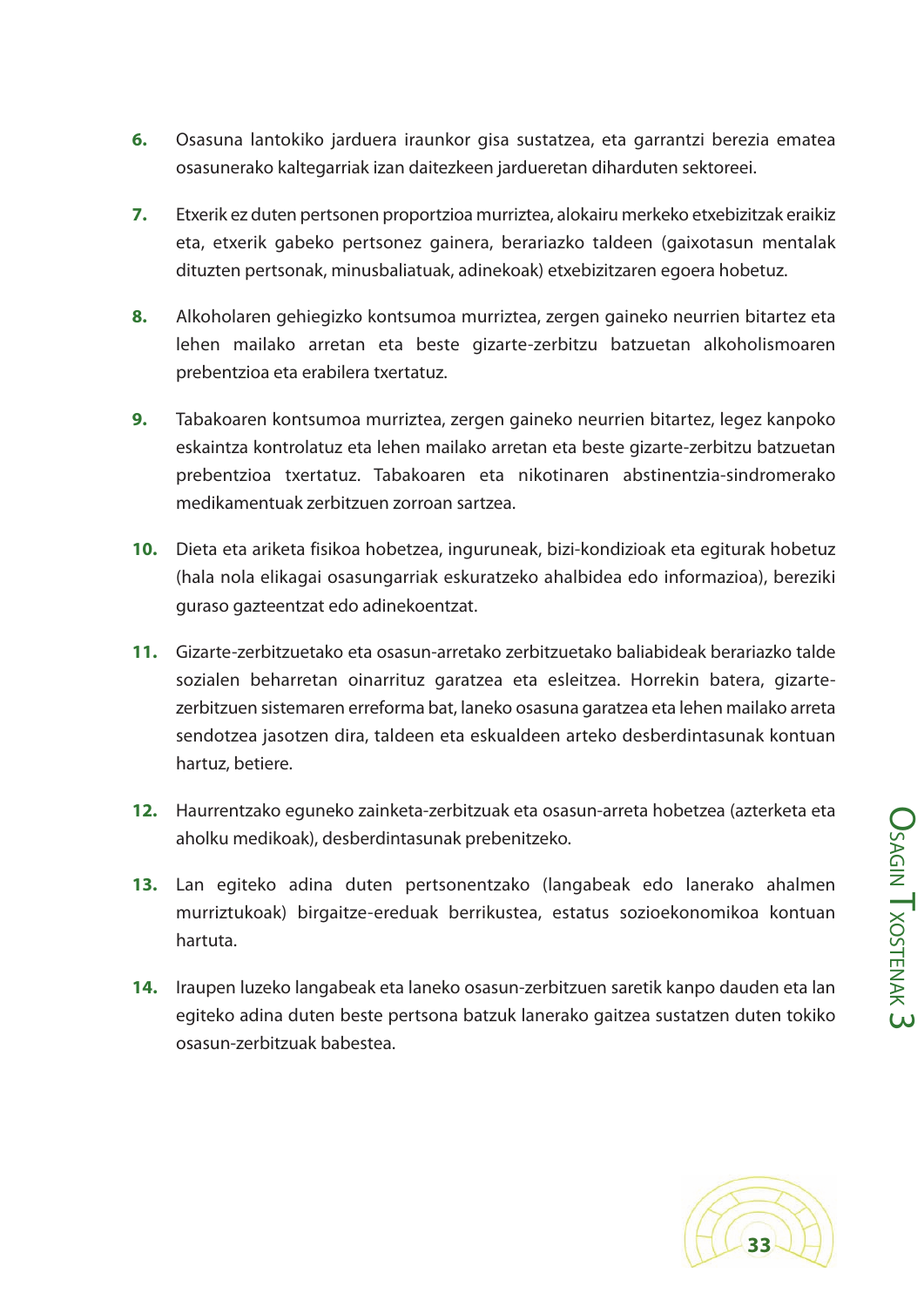- **15.** Substantzien gehiegizko erabilerak eragindako arazoen aurka borrokatzeko osasun mentaleko zerbitzuak hobetzea, batik bat zerbitzua eskuratzeko zailtasun handienak dituzten taldeentzat. Osasun mentalaren eta egoera sozialaren arteko noranzko biko erlazioa aipatzen da.
- **16.** Adinekoentzako berdintasunezko zerbitzuak bermatzea, adinekoei laguntza eta aholkua emateko zentroen sare bat sortuz, eta etxez etxeko bisita prebentiboei garrantzi handiagoa ematea.
- **17.** Etorkinentzako sare orokorraren barruan gizarte- eta osasun-zerbitzuak garatzea eta sendotzea, eta haien beharrak identifikatzea.

#### Noruega

- **1.** Zerga-sistema aldatzea, biztanleria osoari errenta-maila egonkorra bermatzeko eta, orobat, baliabideen esleipen justua egitea, ingurumena hobetzea, enplegua sortzea eta ekonomia eraginkorra izatea ziurtatzeko.
- **2.** "Employment, welfare and inclusion"(2006-2007): desberdintasun sozialak murriztea, gizarteratzea sustatzea eta pobreziaren aurkako borroka, bereziki langabeentzat, etorkinentzat eta minusbaliatuentzat.
- **3.** "Escalation Plan for Mental Health (1999–2008)"gaixotasun mentalak dituzten pertsonei lan-munduan txertatzen laguntzeko. Droga-mendekotasuna duten pertsonekiko eta alkoholikoekiko arreta berezia.
- **4.** "Early intervention for lifelong learning": haurtzaroan ezagutzak/gaitasunak jasotzeko desberdintasunak murriztea —0-2 urteko ikasgela gehiago, eskola-ordu gehiago – (garrantzitsua etxean laguntza eskasa duten haurrentzat) eta 0-2 urteko ikasgeletara joaten ez direnentzako estimulazio pedagogikoa—.
- **5.** Eskola-porrota gutxitzeko neurriak.
- **6.** Eskandinaviako gizarte-babeseko ereduaren ezaugarri diren gizarte-babesaren eskemak etengabe hobetzea, biztanleria osoarentzat.
- **7.** "Action Plan to Combat Poverty": errenta baxua duten edo baztertuak izateko arriskuan dauden pertsonen bizi-kondizioak eta aukerak hobetzea (lan-munduan sartzea sustatzea eta haur guztien garapena eta parte-hartze soziala bultzatzea).

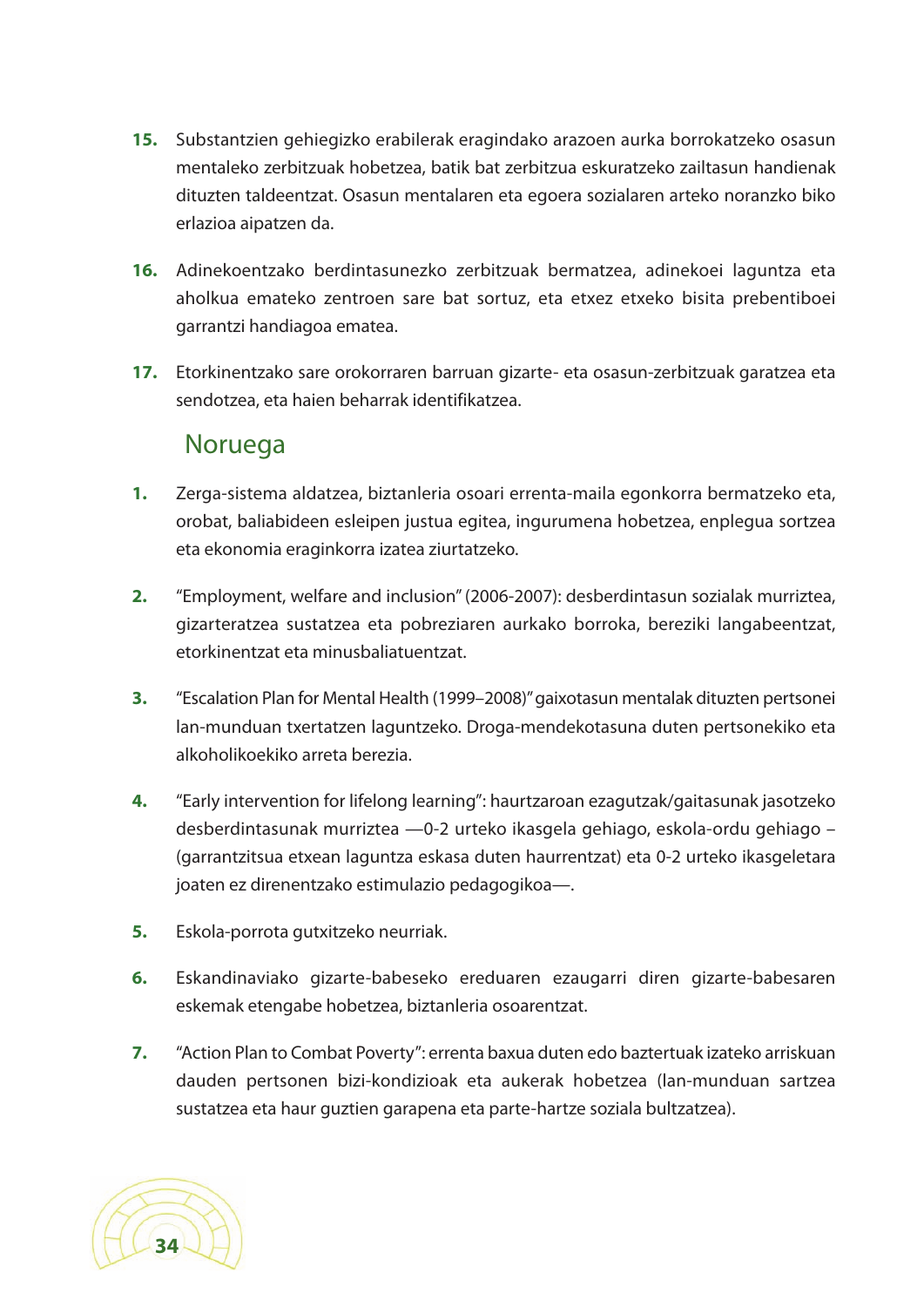**O<sub>SA</sub>** 

 $\stackrel{\textstyle\Omega}{\equiv}$ 

T<sub>XOSTEN</sub>

A K  $\overline{\mathsf{c}}$ 

- **8.** Baztertuak izateko arriskuan dauden pertsonek erakunde boluntarioetan parte-hartzea sustatzea, sare sozialak sortzeko, gizarteratzea sustatzeko eta hezkuntza- eta lanesparruan txertatuak ez dauden kolektiboei identitatea indartzeko.
- **9.** Norvegiako lan-ikuskaritzak ikuskapenak egitean, lan-estresagatiko arrisku handia duten enpresei/industriei ematea lehentasuna, lan-ingurumenari buruzko legea betearazteko.
- **10.** Gaixoentzako, langabeentzako eta bazterketa soziala jasateko arriskuan daudenentzako (mendekotasunak dituztenak eta presoak) zerbitzu soziosanitarioa eskuratzeko ahalbidea eta haren kalitatea hobetzea. Koordinazio soziosanitarioa sendotzea, "banabanako ibilbidearen" bitartez.
- **11.** Udalerri mailako atalase baxuko jarduerak sustatzea, zirkuitu normalizatuetatik (hezkuntza eta lan-merkatua) kanpo dauden sektoreak zirkuituan berriz txertatzeko.
- **12.** Hirigune deprimituetan esku hartzea: hiri-diseinu egokien bitartez, auzoetan ariketa fisikoa sustatzen duten aisiarako eremuak egitea eta zerbitzu egokiak jartzea, eta "Planning and Building Act"planaren bitartez kutsadura eragoztea.
- **13.** Eskuratze-atalase baxuko zerbitzuak garatzea (osasun- eta gizarte-zerbitzu edo medikamentu jakin batzuen tasa-ordainketak murriztea edo salbuestea) 18 urtetik beherakoentzat, pentsiodunentzat, laneko bajan daudenentzat, laneko gaixotasunak dituztenentzat, minusbaliatuentzat, gaixotasun mentalen bat dutenentzat edo arlo militarrean dihardutenentzat.
- **14.** Arreta espezializatuko zerbitzuak behar bezala banatzen direla eta eskualdeko osasunzerbitzuetan modu egokian txertatzen direla bermatzea, zerbitzuak hobeto erabiltzea lortzeko eta erabiltzaileek zerbitzua modu justuagoan lortzeko aukera izan dezaten bermatzeko.
- **15.** Errefuxiatuen, babestuen, presoen, ludopaten, tratu txarrak jasotako emakumeen eta abarren osasun-beharrak identifikatzea eta lehenestea, esate baterako, sintomak adierazteko komunikazio-arazoak, desberdintasun kulturalak…
- **16.** Bazterketa sozialaren eta osasun-arazoen arteko soka eteteko zailtasunak dituzten talde sozialen patologiarik ohikoenak identifikatzea (adibidez, gazte homosexualentzako "Oslo hiria"osasun-zentroa eta Olafiako aholkularitza klinikoko zerbitzua).

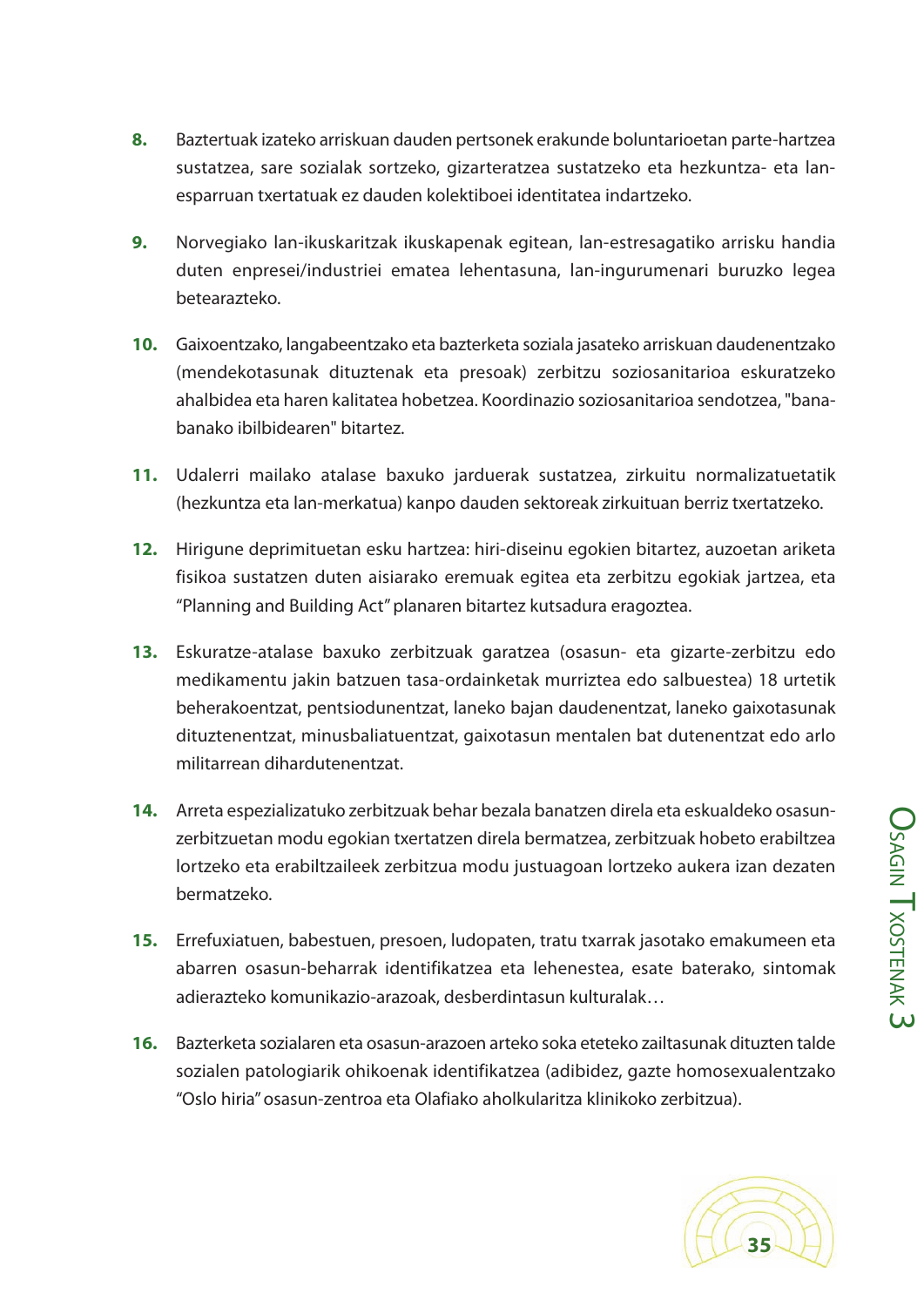- **17.** Emakumeen eta haurren kontrako sexu-abusu/-indarkeria kasuetarako arreta-zerbitzu espezializatuak abiaraztea, eskualde bakoitzeko bat, gutxienez.
- **18.** Errehabilitazio-zerbitzuak hobetzea, bereziki arazo kronikoak dituzten haurrentzat eta laneko bajan daudenentzat. Zerbitzuen ekitate geografikoari garrantzi berezia emango dion estatu mailako estrategia bat eratuko da.
- **19.** Droga-mendekotasuna duten pertsonentzako atalase baxuko osasun-zerbitzuak garatzea, hala nola xiringak trukatzeko gelak izatea, drogak uzteko doako zerbitzua izatea eta landako erizaintza-zentroetan probak egitea.
- **20.** Lehen eta bigarren hezkuntzako ikastetxeetan eskolako osasun-zerbitzuen eskuragarritasuna hobetzea, ikasleen osasun-arloko desberdintasun sozialetan eragina duten desberdintasun geografikoak murrizteko.
- **21.** Haurrentzako eta gazteentzako osasun mentaleko tokiko zerbitzuak (ezespezializatuak) garatzea, prebentziorako, tratamendurako eta segimendurako, batez ere. Kasu zehatzetan bakarrik bideratuko dira zerbitzu horietara.
- **22.** Haurrentzako eta gazteentzako psikologiako atalase baxuko udal-zerbitzuak garatzea, talde sozial orok eskuragarriago izatea sustatzeko.
- **23.** Profesional soziosanitarioen gaitasunak hobetzea drogei eta drogei loturiko zenbait gairi dagokienez (desoreka psikiatrikoak, testuinguru sozioekonomikoa, emakumeen eta haurren aurkako indarkeria…), eskuliburuen eta diagnostikoak egiteko baliabideen bitartez.
- **24.** Osasun-zerbitzuei buruzko eta gizarteko talde guztientzat dauden aukerei buruzko informazioa eskuratzeko ahalbideak hobetzea, web-orrien diseinu unibertsalaren bitartez, adibidez.
- **25.** "Strategy to combat and prevent homelessness. The pathway to a permanent home", etxegabeei etxebizitza egonkorrak emateko programa —aldi baterako ostatuak – (aterpeak…) eman ordez—. Kolektibo horri etengabeko segimendua egitea jasotzen da, dituzten beharrak identifikatzeko eta jasotzen ari diren gainerako prestazioen jarraipena aztertzeko.

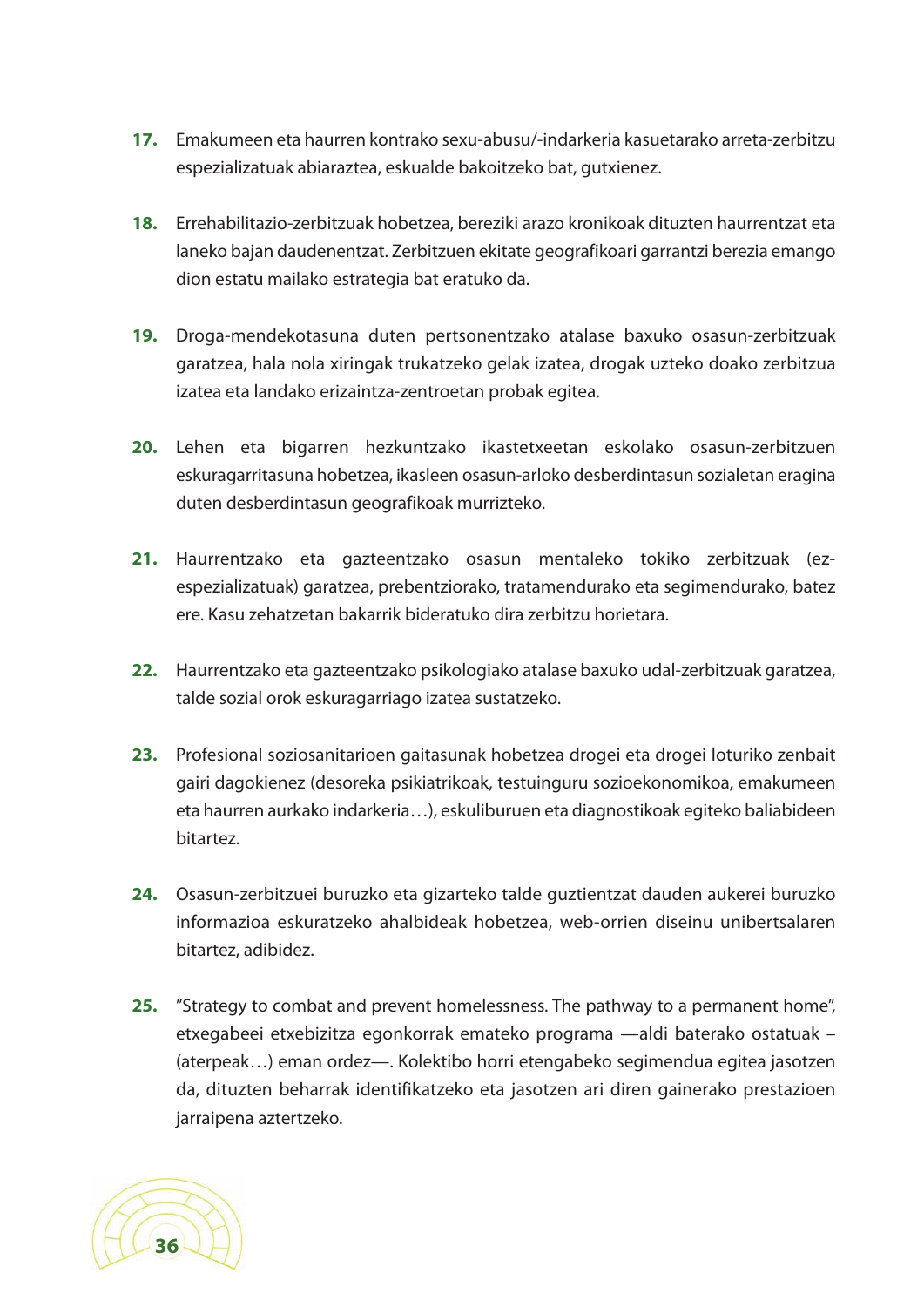**27.** Ariketa fisikoa sustatzeko neurriak, bai lehen eta bigarren hezkuntzako ikastetxeetan, bai komunitatean eta lantokietan. Komunitatean, tokiko osasun publikoko taldeetatik, ariketa fisikoa sustatzeko udal-zentroak indartuko dira. **28.** Lehen eta bigarren hezkuntzako ikastetxeetan eta lantokietan fruituen eta barazkien kontsumoa erraztea. Lantokietan, sukaldariek elikadura osasungarriari buruzko sentsibilizazio-ikastaroak kontratatzeko aukera proposatzen da, bai sukaldarientzat, bai

#### Suedia

langileentzat.

**1.** Bizitza osorako etengabeko prestakuntzari garrantzia ematen dion kalitate-maila handiko hezkuntza-sistema baterantz jotzea.

**26.** Tabakoaren, alkoholaren eta elikagai ez-osasungarrien kontsumoa zailtzeko zerga-

beherako azukre-maila duten edariei zergak kentzea.

politikak. Zehazki, tabakoa eta alkohola garestitzea, elikagai ez-osasungarrien marketinari zergak igotzea, eta urari, azukrerik gabeko zukuei eta muga jakin batetik

- **2.** Hazkunde ekonomiko jasangarria sustatzea, gizarte-babeseko sistema arrakastatsu bat lortzeko eta errenta-desberdintasunak murrizteko.
- **3.** Haurrak dituzten familientzako, adinduentzako eta gaixo edo minusbaliatuentzako laguntza finantzarioa eta baliabideetarako laguntza (adibidez, 0-2 urteko gelak).
- **4.** Demokrazia, eragiteko ahalmena, giza eskubideak eta diskriminazioaren aurkako borroka sendotzea, lan-merkatuko, genero-berdintasuneko, gazteentzako eta minusbaliotasunetarako politika egokien bitartez eta, orobat, herri-mugimenduei lagunduz eta hirigune zaurgarriak sendotuz.
- **5.** Lan-kondizio hobeak dituen lan-ingurune osasungarriago baterantz jotzea.
- **6.** Biztanleriaren arazoen eredu holistiko batean oinarrituz, osasun-zerbitzuak osasunhelburuetara eta prebentzio- eta sustapen-funtzioetara bideratzea.
- **7.** Lehen mailako arretak bizitzeko modu osasungarriak izateko aholkuak eman ditzan sustatzea.

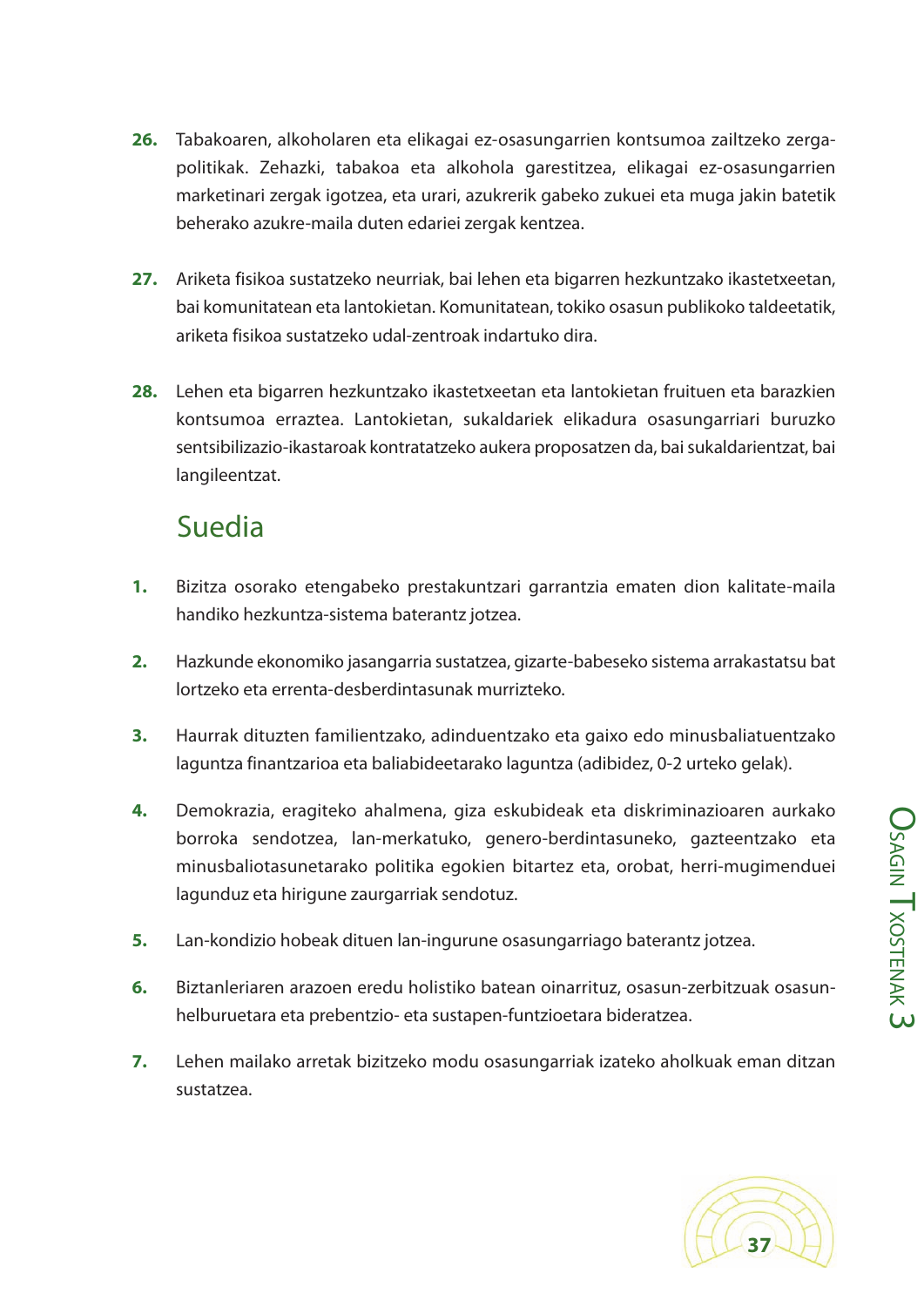- **8.** Osasun-zerbitzuek lan-testuinguruarekiko duten eginkizuna berrikustea, indar handiagoa emanez laneko medikuntzarako prestakuntzari eta haren eginkizunei eta, orobat, osasun-zerbitzuei.
- **9.** Medikuntza sozialerako eta osasun publikorako prestakuntza sustatzea.
- **10.** Etxebizitzen egoerak hobetzea (batez ere hezetasuna) eta etxetik hurbil dauden berdeguneez gozatzeko aukera handiagoa izatea.
- **11.** Suizidioen prebentzioa.
- **12.** Safe Community: batik bat haurrek izan litzaketen istripuak prebenitzeko ekimena (eskualdeko eta tokiko erakundeen eta zirkulazio-poliziaren partaidetza behar da). Arrisku-taldeekiko arreta berezia.
- **13.** Ama-haurren osasuna helburu duten osasun-programak, gazteentzako orientzaiozentroak eta ikastetxeetako eta lantokietako osasun-zerbitzuak hobetzea.
- **14.** Sexu-praktika seguruei buruzko eta sexu bidezko infekzioen prebentzio eraginkorrari buruzko informazioa hobetzea, informazio-kanpainen, txertoen eta abarren bitartez.
- **15.** Etxebizitzarako laguntza finantzarioa gizarte-egoera ahuleneko kolektiboentzat (baliabide gutxiko pentsiodunak eta familiak).
- **16.** Aisialdian, eskolako eta haur-eskolako garaian eta lanean, batez ere lan monotonoak edo sedentarioak direnean, jarduera fisiko gehiago izatea sustatzea.
- **17.** Elikadura osasungarria eskuratzeko ahalbidea hobetzea, merkatuan sartzen diren produktuen gaineko kontrola bermatzea, eta dietaren eta osasunaren arteko loturari buruzko ezagutza sustatzea.
- **18.** Tabakoaren, alkoholaren eta beste droga batzuen kontsumoa murriztea, eta ludopatiaren aurka borrokatzea. Tabakoaren kasuan, zergak murriztu diren arren, gazteak erretzen hastearen aurka borrokatzea erabaki da. Alkoholaren kontsumoari dagokionez, berriz, mugatu egin da gazteentzat, haurdunentzat eta gidarientzat, bai eta lan-testuinguruetan ere.
- **19.** Osasun-zerbitzuetako baliabideak esleitzeko eskualdeko sistema bat garatzea.

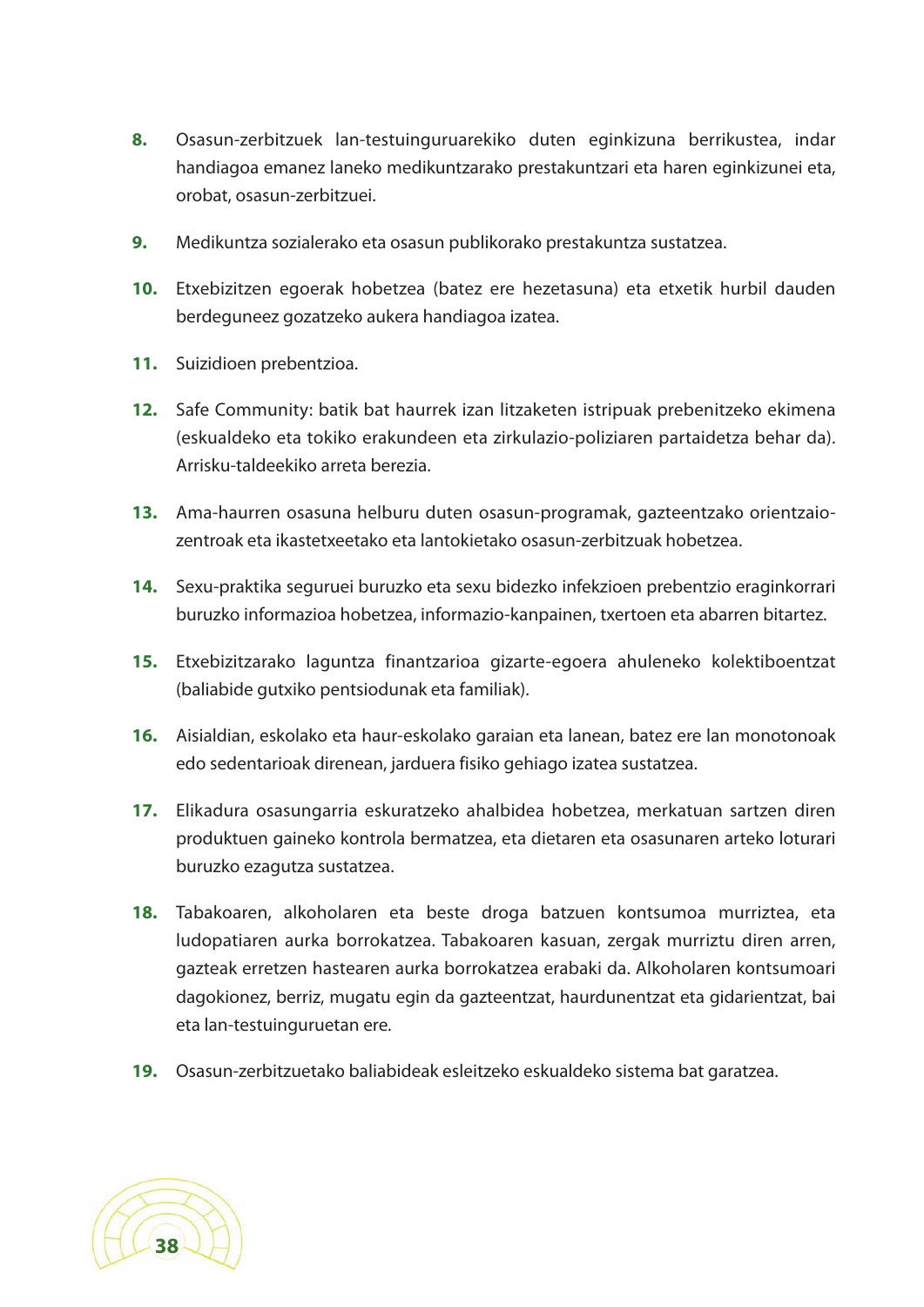#### Ingalaterra

- **1.** "Sure Start": Gizarte-egoera ahuleko guneetan, 4 urtetik beherako haurren eta gurasoen zainketa eta garapena, doako hezkuntzaren, etxez etxeko bisiten edota amatasunerako laguntza ekonomikoen bitartez.
- **2.** Haurdunak eta amak erretzeari uzteko zentroetara jotzeko ahalbidea hobetzea, amagandiko edoskitzearen alde egitea eta, orobat, osasun-langileek edoskitzea sustatzeko prestakuntza jasotzea.
- **3.** Nerabeak haurdun geratzea prebenitzeko heziketa-programak eta guraso nerabeentzako laguntza, ikasten/lan egiten jarrai dezaten, laguntza ekonomikoen, haurtzaindegien eta abarren bitartez.
- **4.** "Children´s Funds": Gizarte-egoera ahuleko guneetan, 5-13 urteko haurrentzat eta familientzat eskola-arrakasta sustatzea eta delituzko jokabideak prebenitzea, bazterketa jasateko arriskuan dauden pertsonen identifikazio goiztiarra eginez, eta, ondoren, laguntza emanez.
- **5.** Gizarte-egoera ahuleko guneetako haurren etxebizitzen egoera fisikoak hobetzea.
- **6.** "Neighbourghood Renewal Fund": Gizarte-egoera ahuleko 88 auzoren egoera hobetzea, arlo hauetan: segurtasuna (poliziaren presentzia ageria, gazte delitugileentzako laguntza, berdeguneak, etxebizitzak hobetzea, enplegua), hezkuntza (eskolaz kanpoko jarduerak, bazterketa murriztea) eta osasuna (prebentzioa eta zerbitzuen eskuragarritasuna hobetzea).
- **7.** "New Deal for Communities": gizarte-egoera ahuleko 39 auzoren bizi-kalitatea hobetzea, 10 urterako proiektuen bitartez, arlo hauetan eraginez: enpleguaren kalitatea, segurtasun komunitarioa eta krimena, hezkuntza-maila eskasa, osasuna eta etxebizitza/ingurumen fisikoa.
- **8.** "Positive Futures": aukerak hobetzea (enplegua eta lana) eta kirola eta jolas- eta aisiajarduerak sustatzea, kulturari dagokionez familiarrak diren inguruneetan, ohitura ez-osasungarriak ordezkatzeko bitarteko gisa.
- **9.** Diru-sarrera txikiko taldeetan, prebentzioko eta tabakoa uzteko programa berriak garatzea.

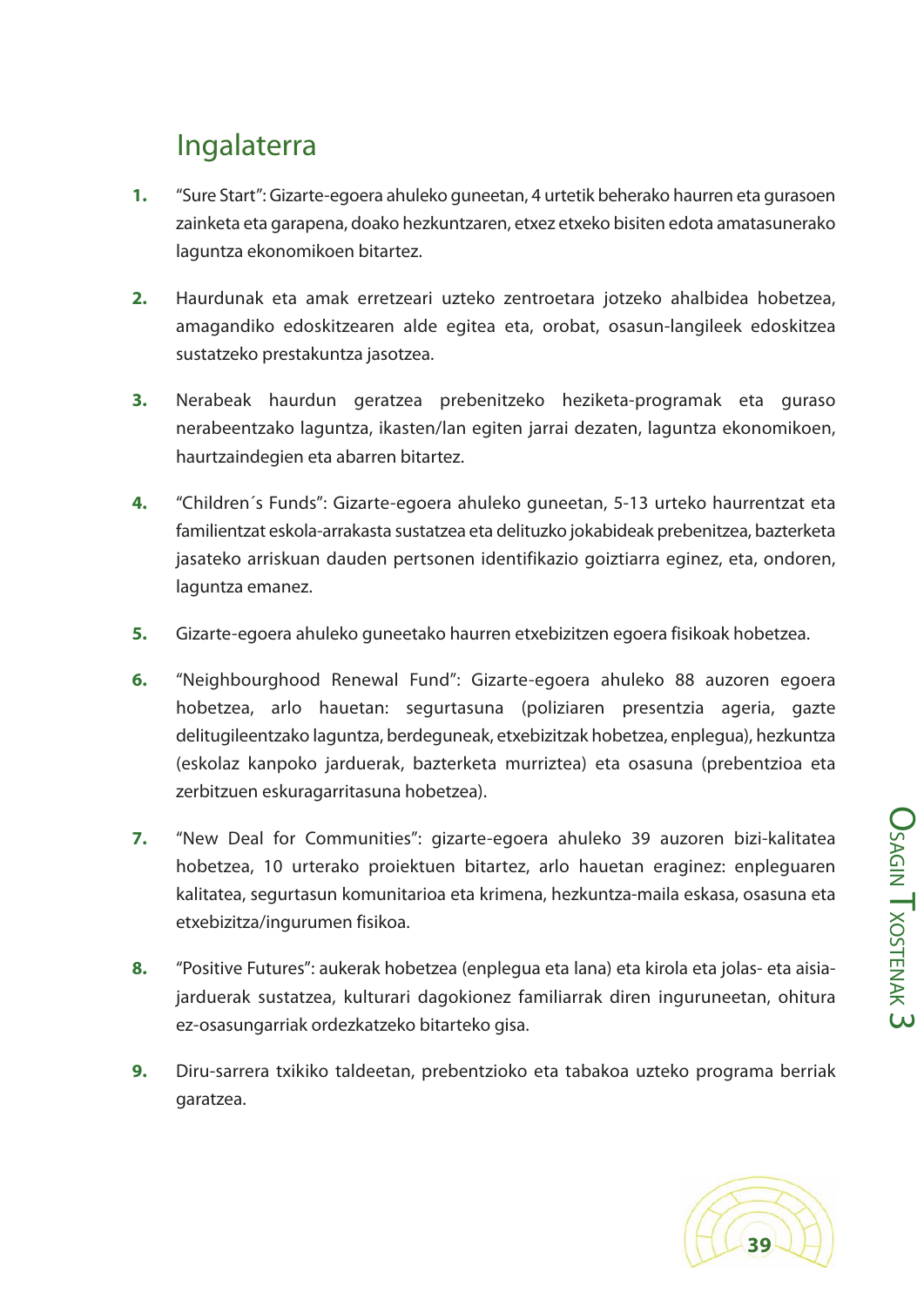- **10.** Elikadura hobetzea,"National School Fruit Scheme"planaren bitartez: egunean 5 frutaedo barazki-ale jatea sustatzea, eta gizarte-egoera ahuleneko 66 guneetako ikastetxeetan doan banatzea.
- **11.** Talde zaurgarriei segurtasun-ekipoak ematea (ke-detektagailuak…), nahi gabeko lesioak eta heriotzak murrizteko.
- **12.** Gizarte-egoera ahuleneko guneetan, zerbitzua eskuratzeko zailtasun handia duten guneetan eta "Healthy Living Centres" deritzenetan, lehen mailako arreta indartzea, mediku-kopurua handituz, ordutegi malguagoa jarriz eta zentro berriak eginez.
- **13.** Haurren pobrezia murriztea, seme-alabak dituzten familiei zerga-laguntzak eta subsidioak emanez.
- **14.** "New Deal for Lone Parents": Guraso bakarreko familiak lan-merkatuan sartzea sustatzea, lanei buruzko aholkularitza pertsonalizatuaren bitartez eta haurrak zaintzeko laguntzak emanez.
- **15.** Hiria berroneratzeko planak, etxebizitzak hobetzeko (hezetasuna, isolamendua) eta tokiko ingurumena hobetzeko; horren bidez, gizarte-egoera ahuleko auzoetan krimenarekiko beldurra murriztuta, gune publikoetan jarduera fisikoak eta sozialak egitea erraztuko litzateke.
- **16.** Gizarte-egoera ahuleko guneetan garraioa hobetzea, bai fisikoki (linea eta lotura gehiago), bai ekonomikoki (beherapenak tarifetan), lantokietara, ikastetxeetara eta osasun-zerbitzuetara iristea errazteko.
- **17**. "New Deal programme, National Minimum Wage": enplegu-lorpena hobetzea (lana aurkitzeko eta hari eusteko laguntza) eta laneko gutxieneko soldata ezartzea.
- **18.** Lehen mailako arretako baliabideak esleitzeko sistemak hobetzea, osasun-arloko desberdintasunei aurre egiteko.
- **19.** Osasun-arloko ekitatearen ikuskapenak. Osasun-arretako zerbitzuetan erabiltzen dira, osasun-baliabideak eta -zerbitzuak osasun-arretako beharren arabera banatzen diren balioesteko, hartara osasun-arloko desberdintasunak murriztu ahal izateko.